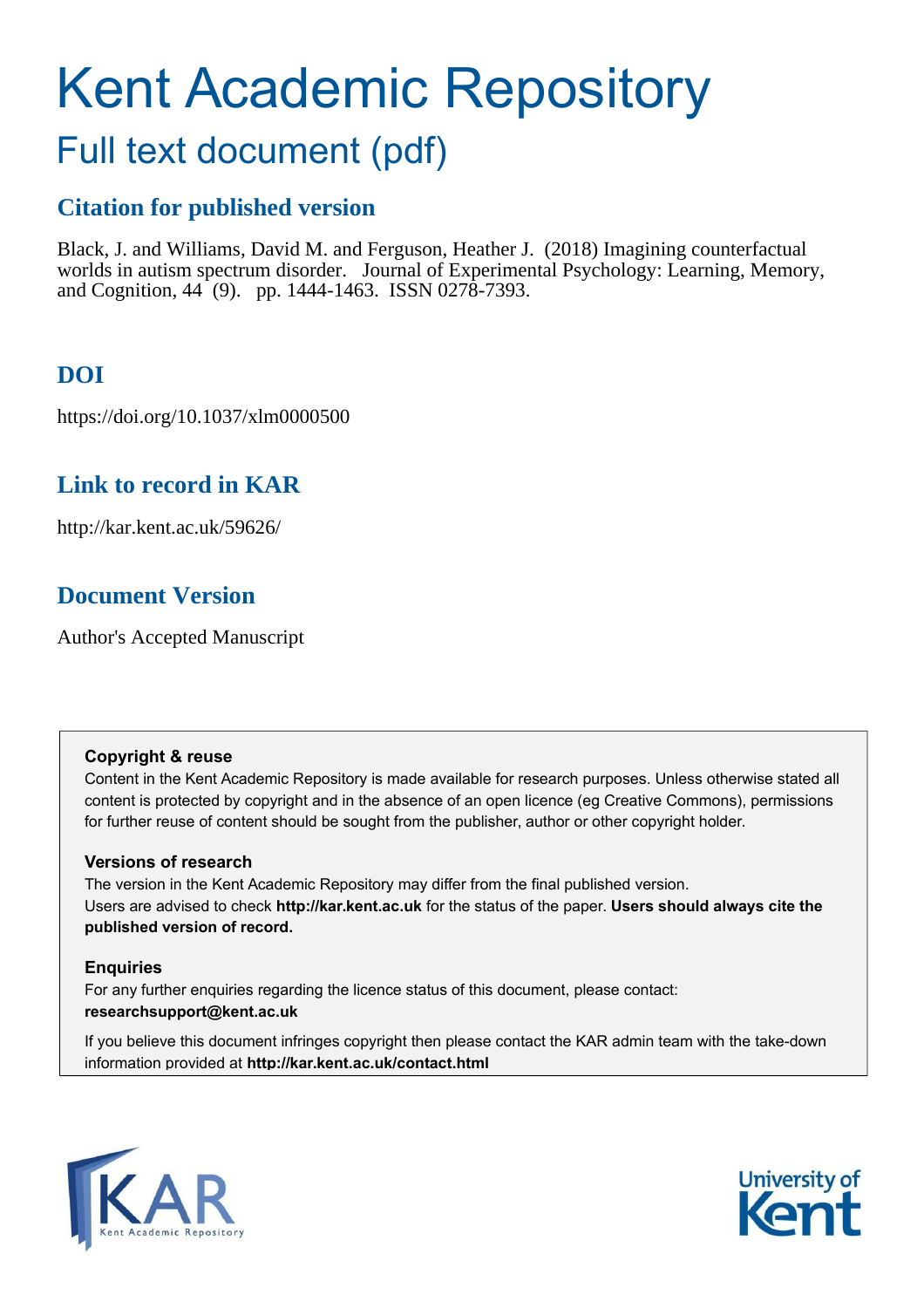## Imagining Counterfactual Worlds in Autism Spectrum Disorder

Jo Black

David Williams

Heather J Ferguson

University of Kent, UK

Correspondence to:

Heather Ferguson School of Psychology Keynes College University of Kent Canterbury Kent CT2 7NP England, UK

email: h.ferguson@kent.ac.uk Tel: +44 (0) 1227 827120 Fax: +44 (0) 1227 827030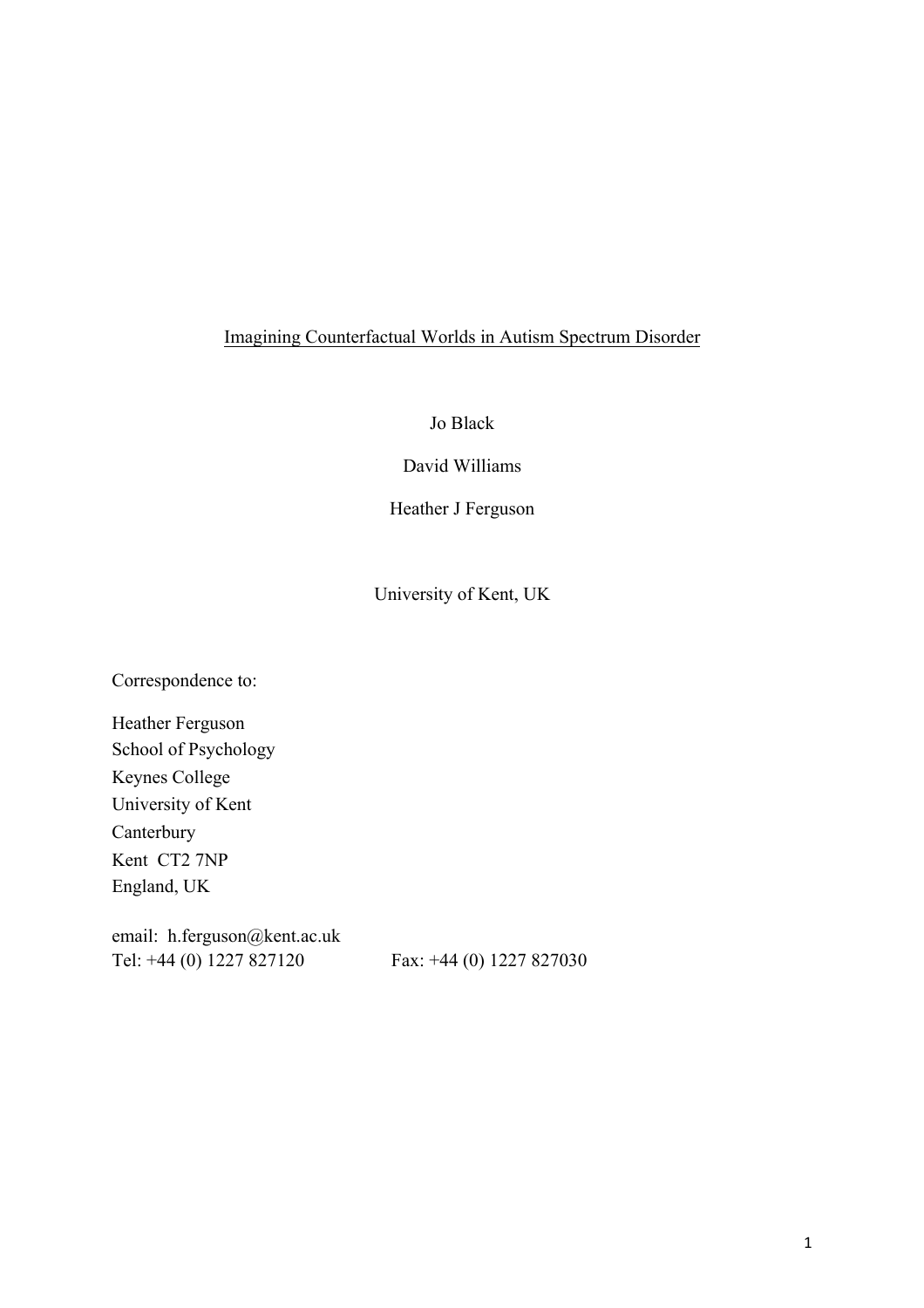#### Abstract

Two experiments are presented which explore online counterfactual processing in autism spectrum disorder (ASD) using eye-tracking. Participants' eye movements were tracked while they read factual and counterfactual sentences in an anomaly detection task. In Experiment 1, the sentences depicted everyday counterfactual situations (e.g. *If Joanne had remembered her umbrella, her hair would have been dry/wet when she arrived home*). Sentences in Experiment 2 depicted counterfactual versions of real world events (e.g. *If the Titanic had not hit an iceberg, it would have survived/sunk along with all the passengers*). Results from both experiments suggest that counterfactual understanding is undiminished in adults with ASD. In fact, participants with ASD were faster than TD participants to detect anomalies within realistic, discourse-based counterfactuals (Experiment 1). Detection was comparable for TD and ASD groups when understanding could be grounded in knowledge about reality (Experiment 2), though the two groups employed subtly different strategies for responding to and recovering from counterfactual inconsistent words. These data argue against general difficulties in global coherence and complex integration in ASD.

Key words: Counterfactual reasoning, autism, eye-tracking, reading, anomaly detection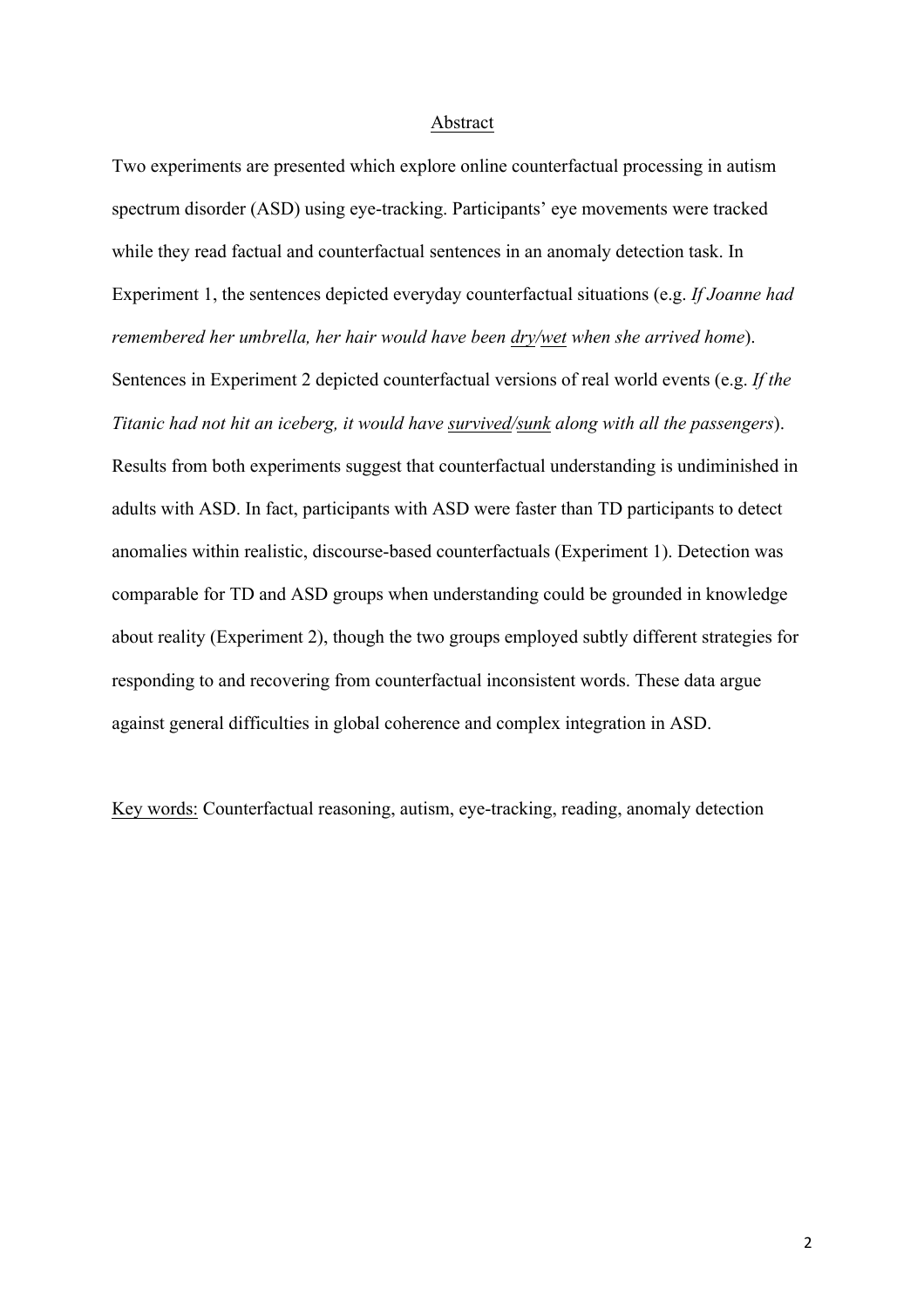#### Introduction

Our tendency to undo events in the past and imagine 'what might have been' is an example of engaging in counterfactual reasoning (e.g. "if only I had woken up on time, I would have made it to my job interview"), which can help to avoid making similar mistakes in the future (e.g. avoiding oversleeping by setting an extra alarm). Understanding counterfactual statements arguably requires the comprehender to hold two mental representations – one of the implied 'real world' (where I did not wake up on time and missed my job interview) and one of the counterfactual, imagined world (where I *did* wake up on time and made it to my job interview; Mental Model Theory, Byrne & Tasso, 1999; Johnson-Laird & Byrne, 1991). Indeed, on this view, to represent the counterfactual consequent (that I did make it to my job interview), it is necessary to inhibit the representation of the real world (that I did not wake up on time and missed my job interview; see Byrne, 2016).

Although the cognitive basis of counterfactual processing has only recently been investigated empirically, evidence has been largely supportive of the Mental Model Theory (for reviews, see Ferguson, in press, Kulakova & Nieuwland, 2016b). For example, Ferguson and Sanford (2008; see also Ferguson, Sanford, & Leuthold, 2008 Experiment 1) tested counterfactual processing using an eye-tracked anomaly detection reading task. Previous research has established that when readers encounter a word that is anomalous with the sentence context, they make longer fixations on that word and more regressions back, compared to when the word is congruent with the sentence context (e.g. Braze, Shankweiler, Ni, & Palumbo, 2002; Ni, Fodor, Crain, & Shankweiler, 1998; Rayner, Warren, Juhasz, & Liversedge, 2004). This shows that readers are sensitive to discourse-level inconsistencies in text. Ferguson and Sanford (2008) presented participants with factual and counterfactual scenarios across two sentences. The first sentence established the context as either factual (e.g. "If cats are hungry…") or counterfactual (e.g. "If cats were vegetarians…"), and the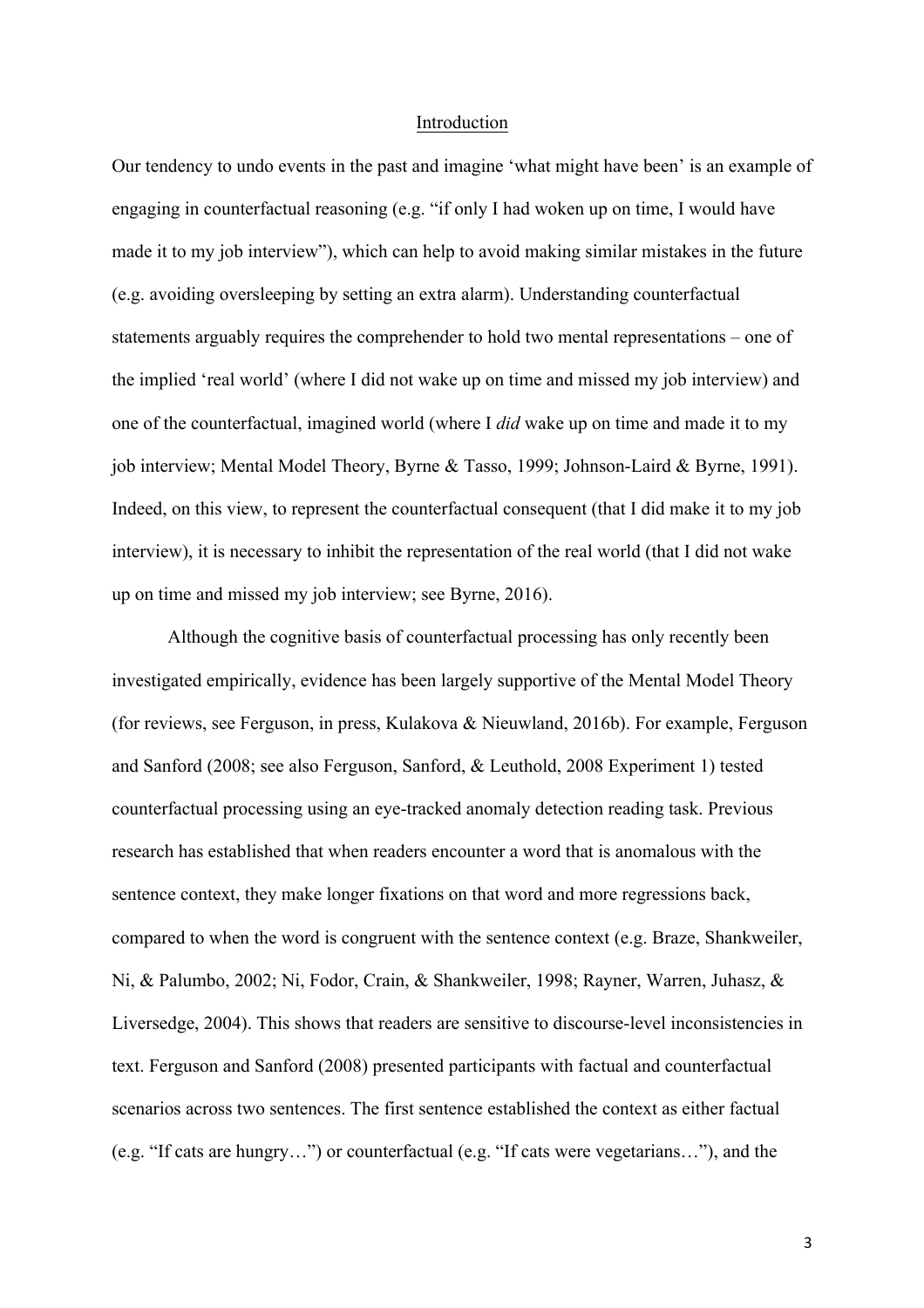second sentence presented a hypothetical event that was either consistent or inconsistent with the context, dependent on a critical word (e.g. feeding a cat a bowl of *fish* vs*. carrots*). Thus, scenarios were fully crossed to describe either real world inconsistent, real world consistent, counterfactual world inconsistent, or counterfactual world consistent, events. Results showed that readers rapidly accommodated the novel counterfactual world, spending longer reading critical words that were inconsistent with the described counterfactual world and taking longer to go past this region (as they tried to make sense of the anomaly) than when critical words were consistent with the counterfactual world. Nonetheless, counterfactual world inconsistencies were detected slower than factual world inconsistencies, because readers had to inhibit real-world knowledge before they could detect counterfactual inconsistencies (as Mental Model Theory would predict). Interestingly, in an event-related brain potentials (ERPs) study, Nieuwland and Martin (2012) observed comparable anomaly detection brain responses within factual and counterfactual contexts, suggesting that factual knowledge does not always disrupt counterfactual processing.

Experiments subsequent to Ferguson and Sanford (2008) have employed diverse methods, such as reaction times, eye-tracking, and ERPs. These studies have found subtle differences in the time course that neurotypical adults process different types of counterfactual sentences, from those sentences that describe everyday events (de Vega, Urrutia, & Riffo, 2007; de Vega & Urrutia, 2012; Ferguson, 2012; Ferguson & Cane, 2015) to those sentences that describe surreal events (Ferguson & Sanford, 2008; Ferguson et al., 2008; Nieuwland, 2013). It is possible that these differences are due to the different types of counterfactual being tested. For example, processing counterfactuals may be less cognitively effortful when they describe plausible alternatives to reality (e.g., counterfactuals about everyday events) compared to counterfactuals that depict novel scenarios (e.g., counterfactuals about non-realistic events). Indeed, in production studies people are more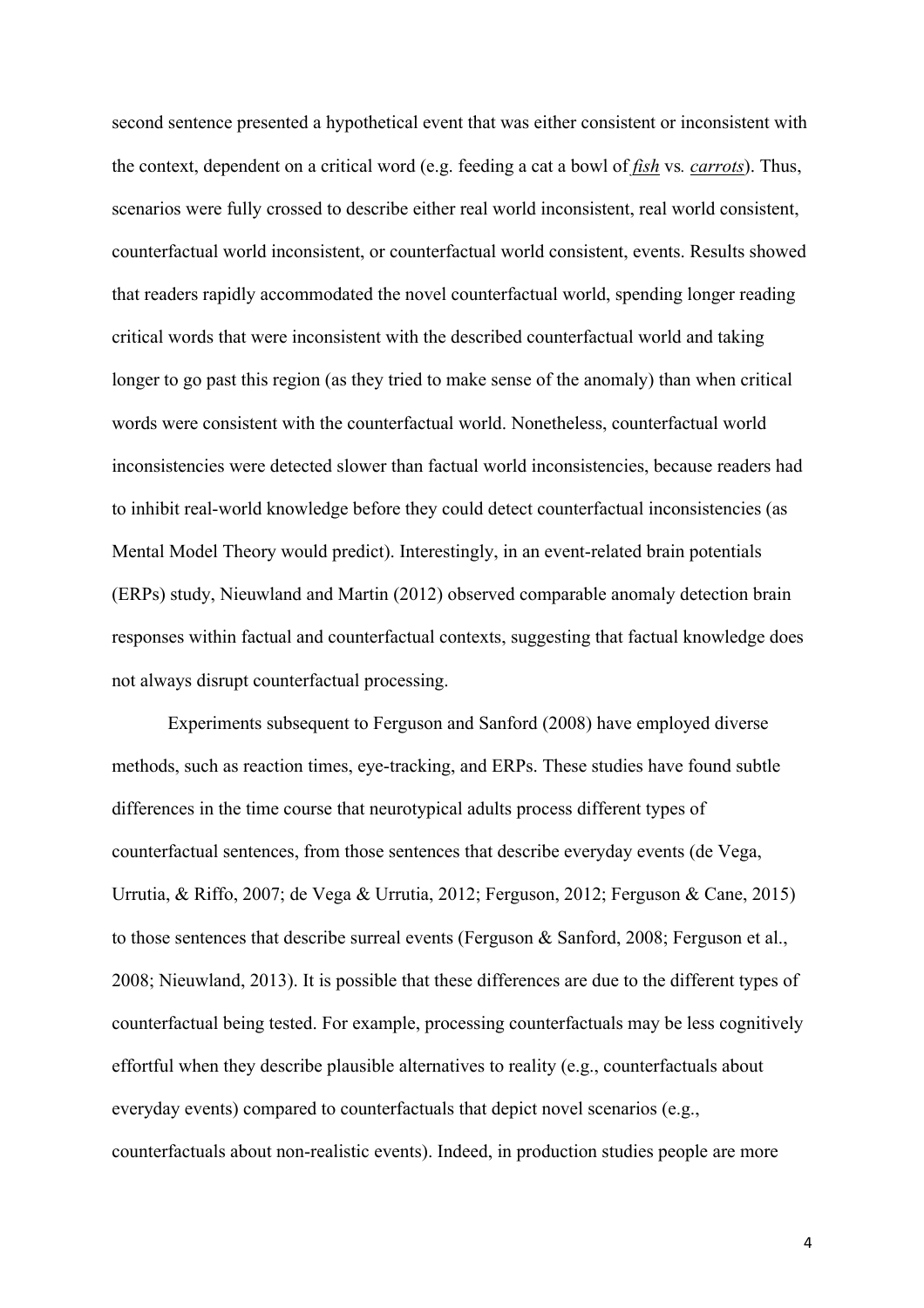likely to produce 'close to fact' counterfactuals, and do not tend to create reality violating alternatives (e.g. Lewis, 1973; McMullen & Markman, 2002; Seeleu, Seeleu, Wells, & Windschitl, 1995). Furthermore, the methods used in previous research differ in terms of how language comprehension progresses; eye-tracking allows text to be presented at once, thus reading is more natural. However, ERPs are typically recorded via word-by-word presentation, meaning that readers cannot revisit earlier parts of the text to resolve difficulties. The current study fills a gap in the literature on counterfactual processing by presenting two experiments that examined different types of counterfactual structures, but using a common (eye-tracking) methodology, which allows accurate comparison of effects across experiments.

The current study also fills a gap in the study of developmental disorders, because it investigates counterfactual processing among adults with autism spectrum disorder (ASD), in comparison to age- and IQ-matched neurotypical adults. ASD is a developmental disorder diagnosed on the basis of behavioural difficulties with social-communication, and a restricted and repetitive repertoire of behaviours and interests (American Psychiatric Association, 2013). At the cognitive level, people with ASD manifest impairments in executive functioning (Adams & Jarrold, 2012; Williams & Jarrold, 2013) and the ability to imagine novel scenarios (Lind & Williams, 2012; Lind, Williams, Bowler, & Peel, 2014). It would be important to know whether counterfactual processing is also impaired in this disorder, because counterfactual thoughts are pervasive in adult mental life and play an integral role in higher-level cognition. A recent ERP study on a neurotypical sample has shown that individual differences in social skills play an important part in establishing counterfactual worlds and linking them with real world knowledge online (Kulakova & Nieuwland, 2016a). Yet very little work has explored this directly, using rigorous methods in a clinical sample. What little research that exists has focused on children or adolescents with ASD, and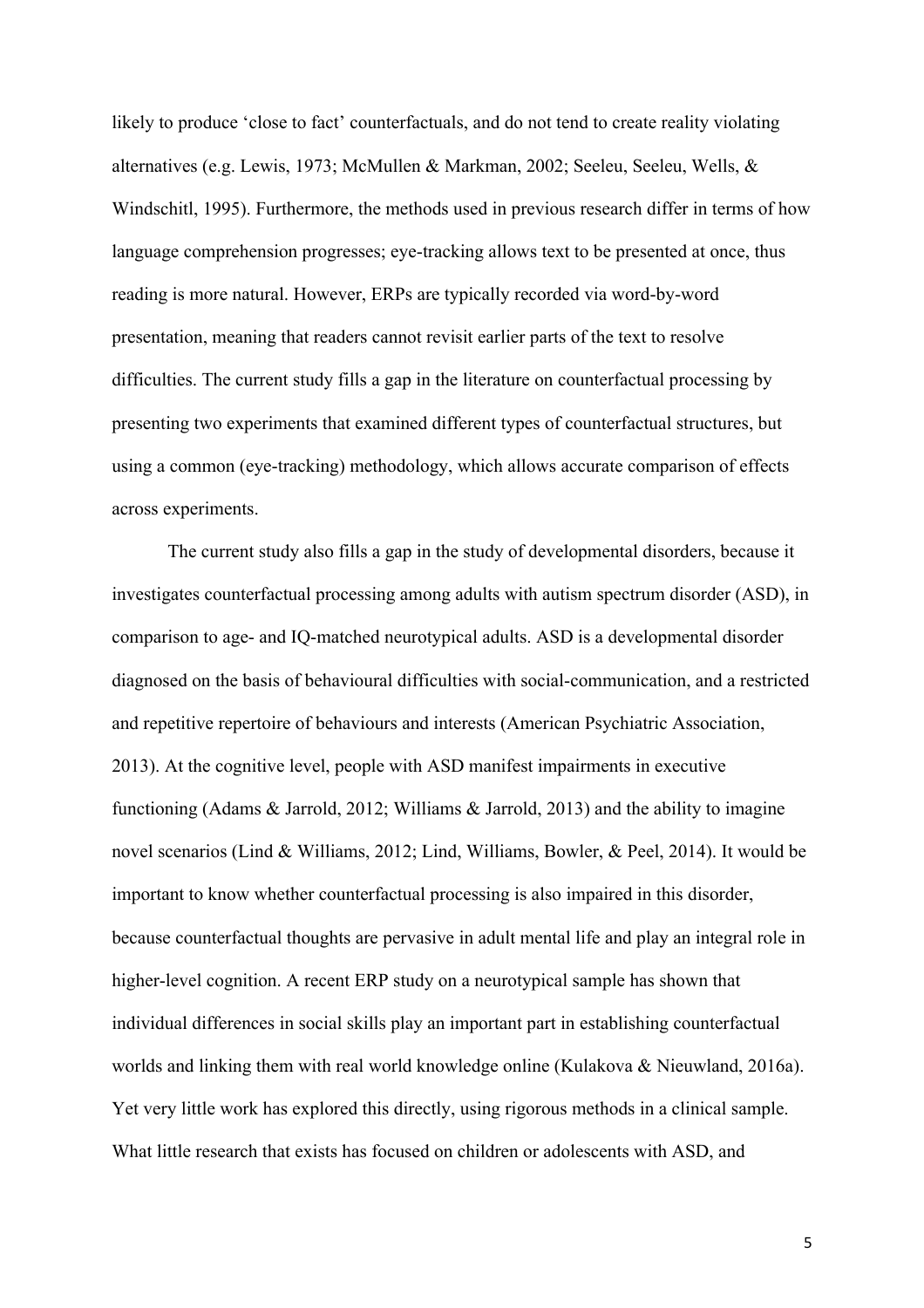examined biases in counterfactual thinking, with mixed results. For example, Scott, Baron-Cohen and Leslie (1999) found that, relative to Typically Developing (TD) children, children with ASD were unimpaired in their ability to respond to syllogistic reasoning questions based on counterfactual reasoning (e.g. "All cats bark. Rex is a cat. Does Rex bark?"). However, the ASD group's performance became significantly impaired when they were instructed to create a picture of the story in their mind; in contrast, this instruction enhanced performance among the TD children. This may suggest that counterfactual processing is impaired in ASD only when demands on imagination are high. More recently, Morsanyi and Handley (2012) found impairments in counterfactual reasoning within a fantasy context among adolescents with ASD. Specifically, Morsanyi and Handley found that TD adolescents benefitted from the presentation of contrary-to-fact statements in a fantasy context, whereas adolescents with autism did not. These difficulties in ASD could be the result of an underlying difficulty disengaging from real world knowledge, among other reasons (discussed below). However, drawing firm conclusions from the existing research on counterfactual processing in ASD is not possible, because the literature is limited in several respects.

First, all previous studies have focused on a narrow age-group of children/adolescents. However, ASD is a lifelong developmental disorder and therefore it is not clear whether the observed differences and difficulties in processing counterfactual sentences in childhood persist into adulthood, or whether the development of counterfactual processing ability is merely delayed in ASD. Second, the majority of previous research in this area has focused on the *production* of counterfactual statements (Begeer, Terwogt, Lunenburg, & Stegge, 2009), or has required explicit responses to an investigator's questions (e.g. Leevers & Harris, 2000; Peterson & Bowler, 2000). This is problematic because it combines ambiguous task demands and social interaction with an unfamiliar experimenter, which may lead to deficits among participants with ASD on experimental tasks not because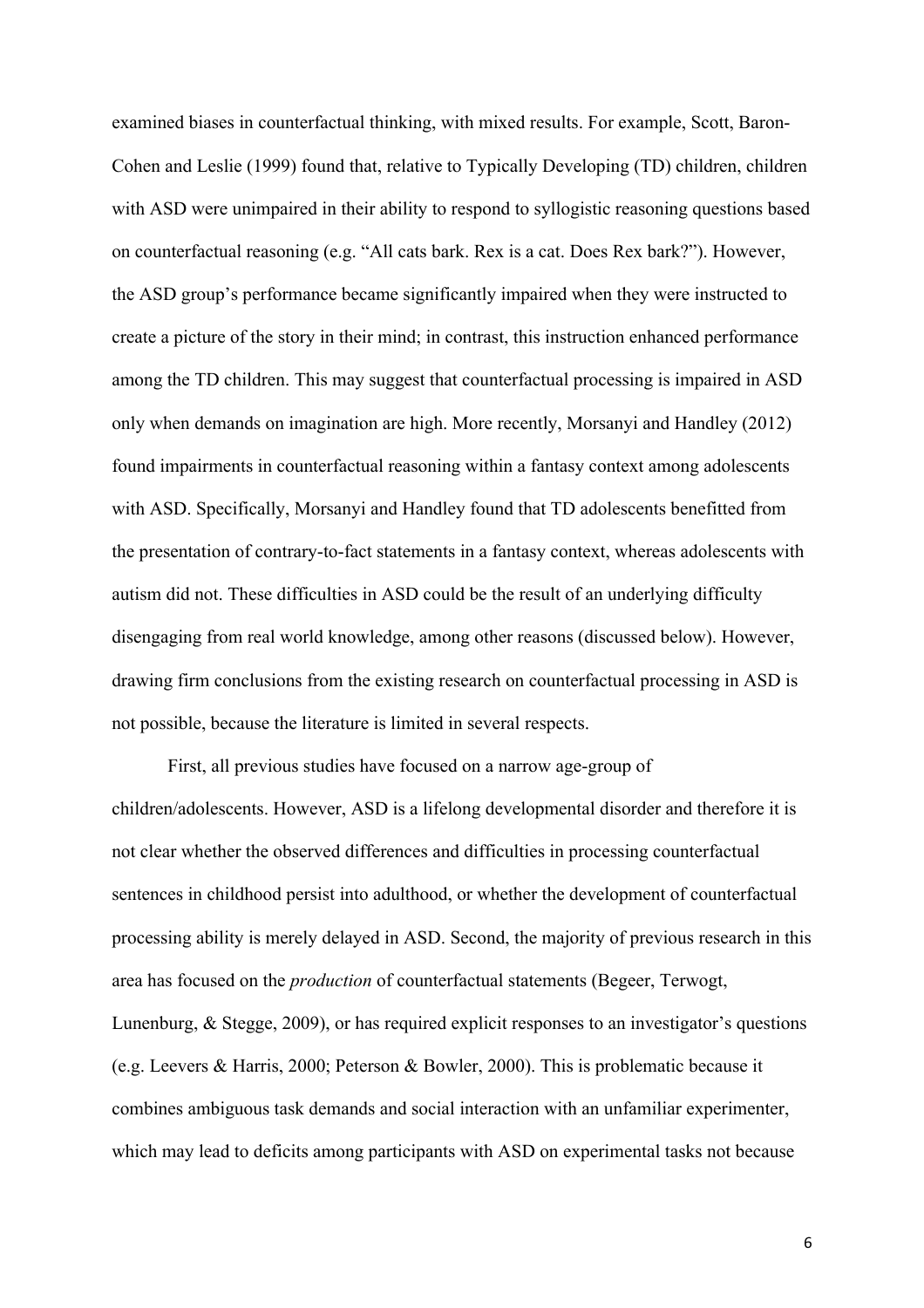of difficulties processing counterfactuals per se, but because of extraneous task demands on social interaction and inference. Alternatively, it may be that people with ASD (adults and/or children) have difficulties with *generating* counterfactuals, but not with *comprehending* them. Finally, all previous studies of counterfactual processing in ASD have employed 'offline', response-based, methods that do not assess the real-time processing of counterfactual information, and are therefore not sensitive to subtle preferences or delays in factual/counterfactual processing.

To address these gaps in the literature, the two experiments reported here employed online eye-tracking methods to explore the *comprehension* of counterfactual statements in adults with ASD during natural reading. Eye movements during reading provide an excellent online tool to test real-time processing of counterfactuals, because eye movement data can be examined using a variety of spatially and temporally sensitive measures, allowing identification of exactly where in the sentence difficulties emerge. Crucially, eye-tracking measures have been integral to psycholinguistic research for over 30 years (see Rayner, 1998; 2009), meaning that a great deal is known about different eye movement patterns and the aspects of language processing that they represent.

In Experiment 1, participants with and without ASD were presented with hypothetical (but realistic) counterfactual scenarios (as used in Ferguson, 2012) in an anomaly detection task. Participants read sentences that described everyday counterfactual events (e.g. "If Joanne had remembered her umbrella, her hair would have been dry/wet when she arrived at work"), where the critical word (underlined in the example) was consistent or inconsistent with the counterfactual context. Crucially, these counterfactuals involved a minimal change from reality (i.e. they did not violate real-world knowledge), and comprehension could be supported by participants' everyday experiences, which places relatively low demands on inhibitory control and imagination. Passages depicting factual versions of events (using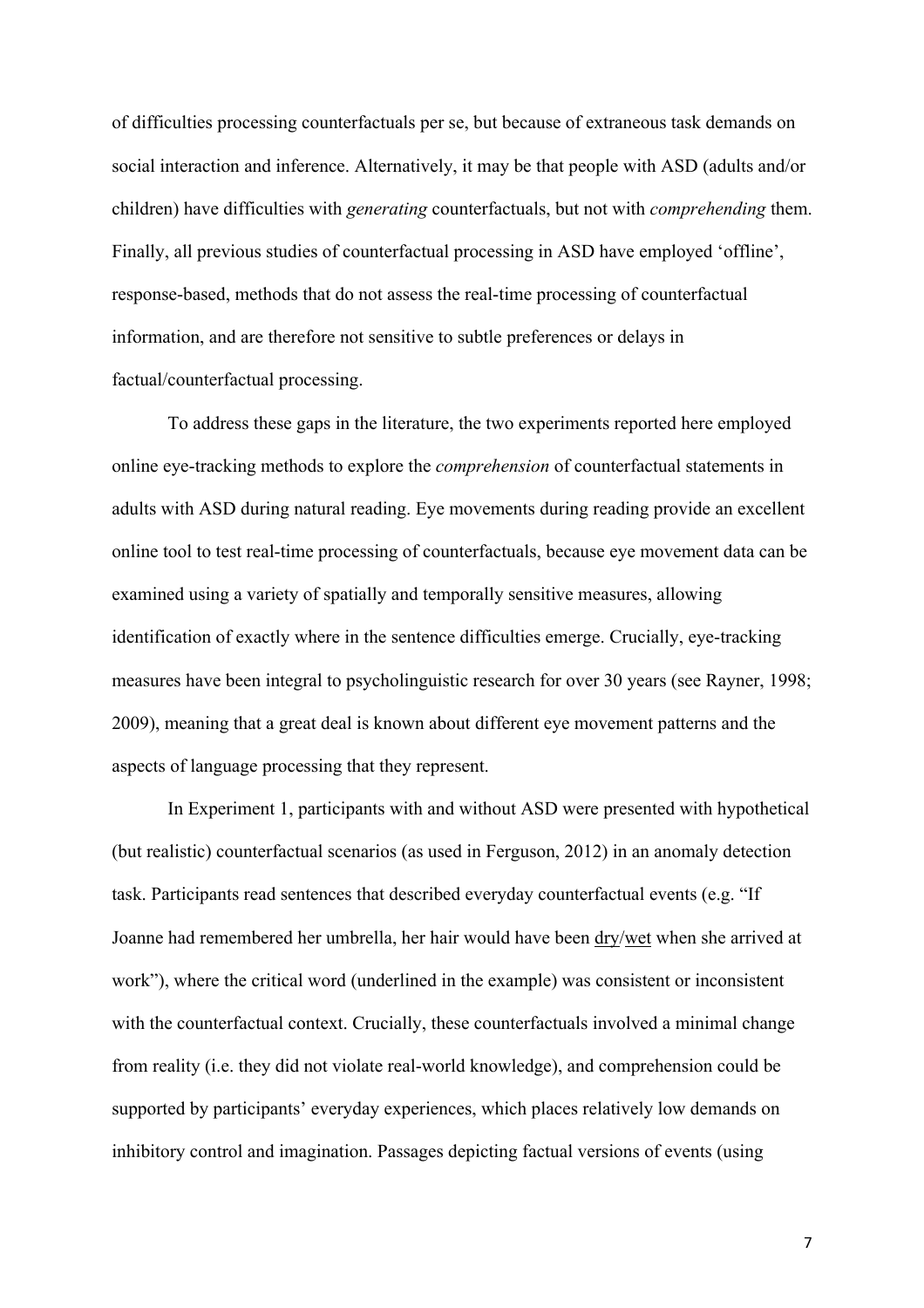"Because") were also included as a baseline measure of contextual integration. Our central predictions in Experiment 1 were as follows. Because the materials map directly onto people's real-life experiences and do not alter existing knowledge of the real-world, we did not expect to observe between-group differences (i.e., a significant effect of Group) in the detection of contextually anomalous critical words within the counterfactual sentences. Rather, we predicted that both TD and ASD participants would detect inconsistent words in factual and counterfactual scenarios to an equivalent extent. However, we predicted that both groups would experience more reading disruption for inconsistent words within factual scenarios than counterfactual scenarios (replicating Ferguson, 2012; Ferguson & Cane, 2015), since the implied factual version of events within a counterfactual context would be activated alongside the counterfactual event. In other words, we expected to observe a context x consistency interaction, reflecting a larger difference in reading times for consistent versus inconsistent conditions within a factual than counterfactual context.

#### Experiment 1

#### Method

#### *Participants*

Ethical approval for this study was obtained from the University of Kent Psychology Research Ethics Committee. Twenty five adults with ASD (18 males) and 25 age-, sex-, and IQ-matched TD adults took part (see Table 1), all of whom gave written, informed consent before participating. IQ was assessed in all participants using the Wechsler Abbreviated Scale of Intelligence (WASI, Wechsler, 1999). Participants in the ASD group had all received formal diagnoses of autistic disorder  $(n = 6)$ , Asperger's Syndrome  $(n = 18)$ , or Pervasive Developmental Disorder Not-Otherwise Specified (PDD-NOS; *n* = 1), according to DSM-V or ICD-10 criteria (American Psychiatric Association, 2013; World Health Organization,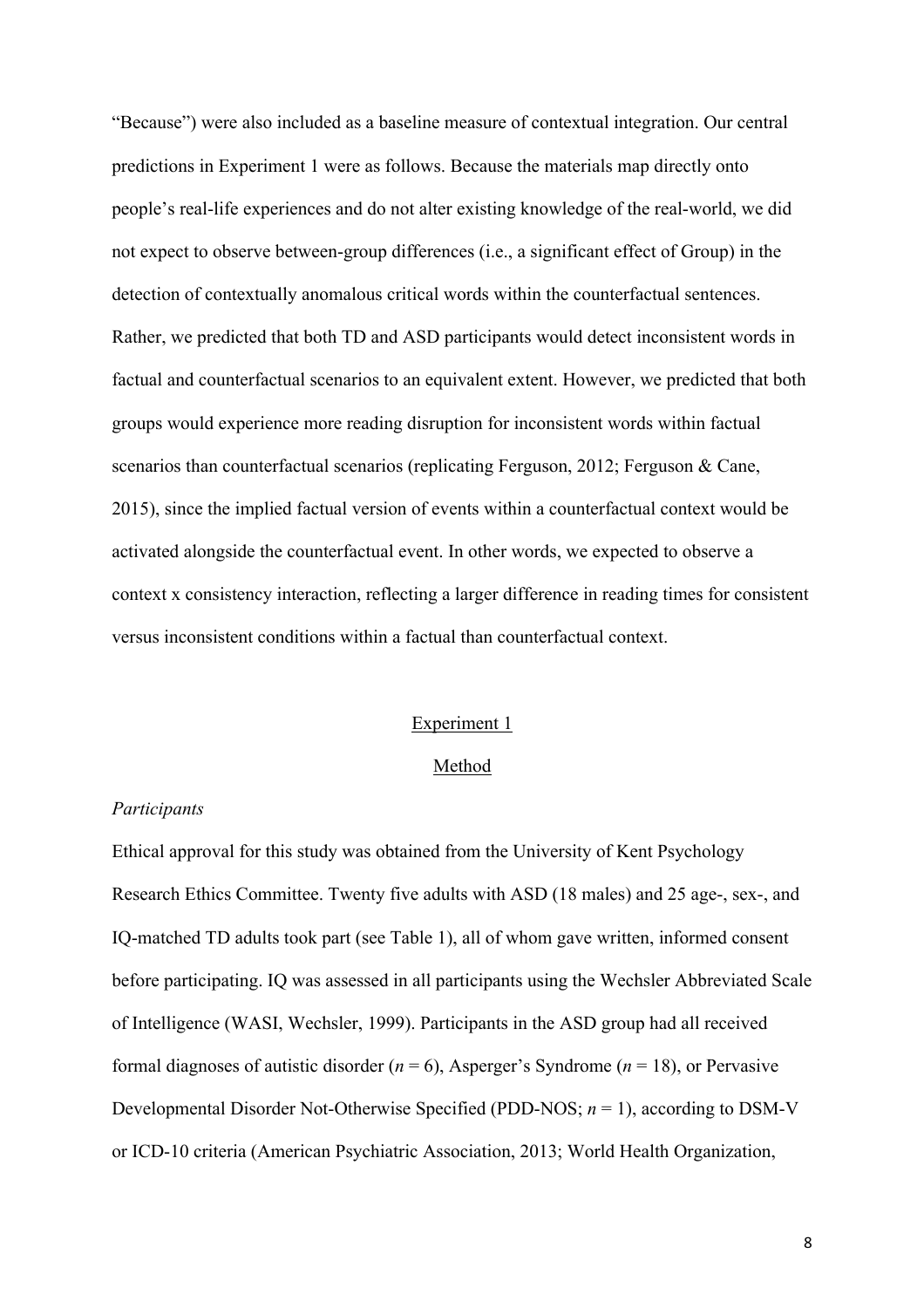1993), and diagnostic reports were verified by the researcher. Current ASD features were assessed in 22 of the 25 participants in the ASD group by a trained, research-reliable assessor using the Autism Diagnostic Observation Schedule-Generic (ADOS, Lord et al., 2000).

All participants completed the Autism-spectrum Quotient (AQ, Baron-Cohen, Wheelwright, Skinner, Martin, & Clubley, 2001), a 50-item self-report questionnaire that assesses ASD/ASD-like features. Mean scores for the AQ in each group are shown in Table 1. All participants were over the age of 18 and none had diagnoses of dyslexia or intellectual disability. All participants reported English as their native language. Participants in the TD group did not report any current psychiatric diagnoses.

Insert Table 1 here.

#### *Materials*

#### *Anomaly Detection Reading Task*

Sentences were modified from Ferguson (2012), as in (1) below. Thirty two experimental items were created, each with four conditions (counterfactual consistent, counterfactual inconsistent, factual consistent, factual inconsistent). Each item consisted of a single sentence, where the antecedent in the first clause introduced a factual ("Because…") or a realistic counterfactual ("If…") scenario, and the consequent in the second clause described an event, where the critical word was either consistent or inconsistent with the preceding context. All scenarios described physical state events (e.g. wet/dry hair) to eliminate any possible confound associated with group differences in mental state processing.

(1) a. If Joanne had remembered her umbrella, her hair would have been dry when she arrived at work. *(counterfactual consistent)*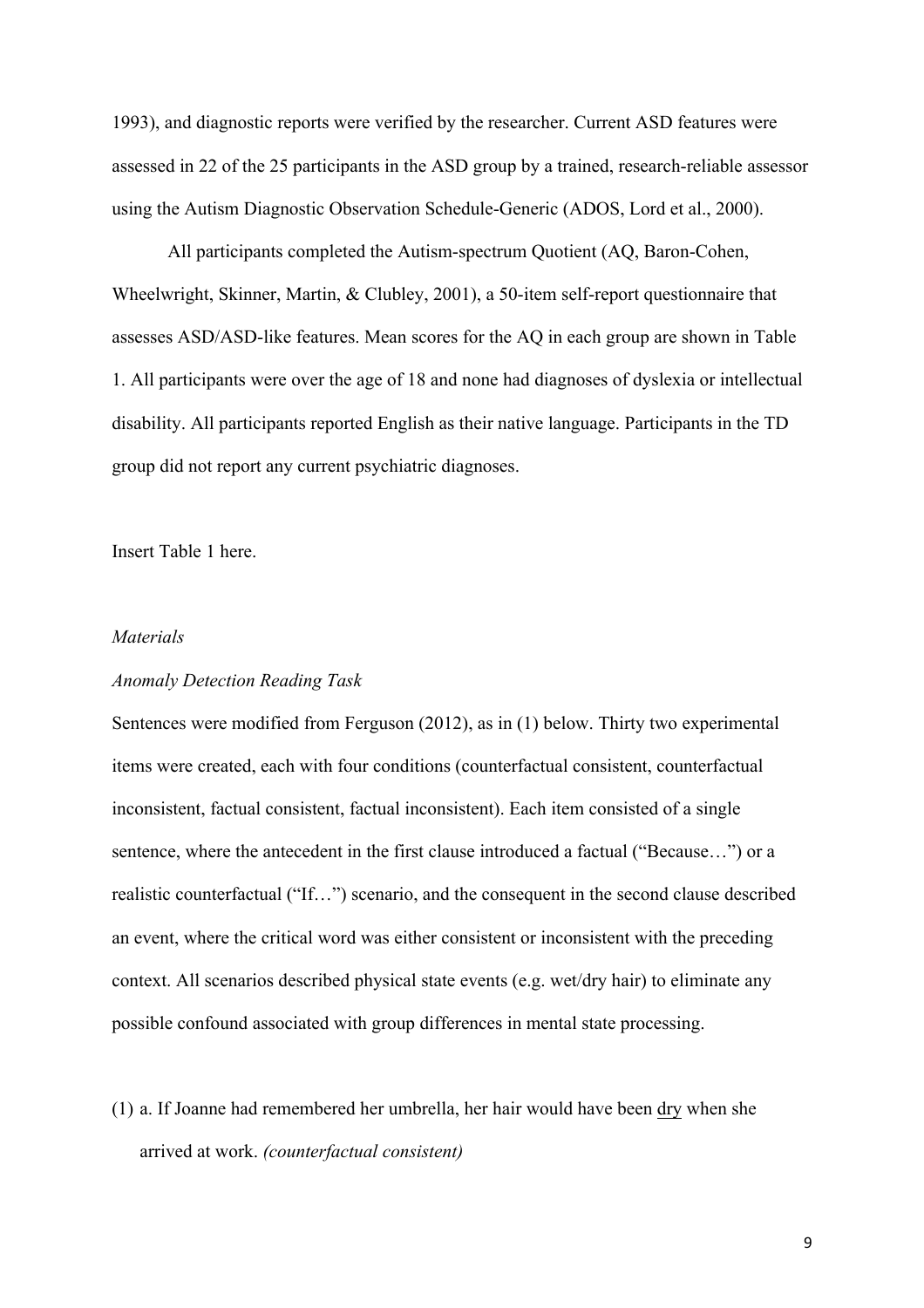b. If Joanne had remembered her umbrella, her hair would have been wet when she arrived at work. *(counterfactual inconsistent)*

c. Because Joanne had remembered her umbrella, her hair was dry when she arrived at work. *(factual consistent)*

d. Because Joanne had remembered her umbrella, her hair was wet when she arrived at work. *(factual inconsistent)* 

Critical words were matched across conditions for length, written frequency (using the MRC Psycholinguistics Database; Wilson, 1988), and semantic relatedness with the preceding context (using Latent Semantic Analysis; Landauer & Dumais, 1997)<sup>1</sup>. Experimental items were also pre-tested for cloze probability and critical word plausibility. Cloze probability was tested by a total of 48 students from the University of Kent using an online questionnaire platform (Qualtrics). Items were presented one at a time, truncated before the critical word, and participants were instructed to complete the sentence with the first sensible word coming to mind. Cloze probability was computed as the percentage of trials that elicited the intended consistent or inconsistent critical words, and the ANOVA was conducted allowing generalization to items. Participants were significantly less likely to complete sentences with inconsistent  $(M = 1\%)$  critical words than sentences with consistent critical words ( $M = 56\%$ ;  $F(1, 31) = 164.1, p < .001, \eta_p^2 = .84$ ), and context (counterfactual *vs.* factual) did not modulate this difference  $(F = 1.42)$ .

<u> 1989 - Johann Barn, amerikan personal (</u>

<sup>&</sup>lt;sup>1</sup> There was a non-significant trend for longer words in inconsistent compared to consistent conditions (6.34 *vs.* 5.63),  $F(1, 124) = 2.90$ ,  $p = .091$ ,  $\eta_p^2 = .02$ , and marginally lower log Kucera and Frances written frequency scores in inconsistent compared to consistent conditions (1.48 *vs.* 1.74), *F*(1, 122) = 3.52,  $p = .063$ ,  $\eta_p^2 = .03$ . Therefore, word length and word frequency were included as random factors in the eye-tracking analyses on the critical word to control for any such differences across conditions. No differences were found in semantic relatedness,  $F = .5$ ,  $p = .5$ .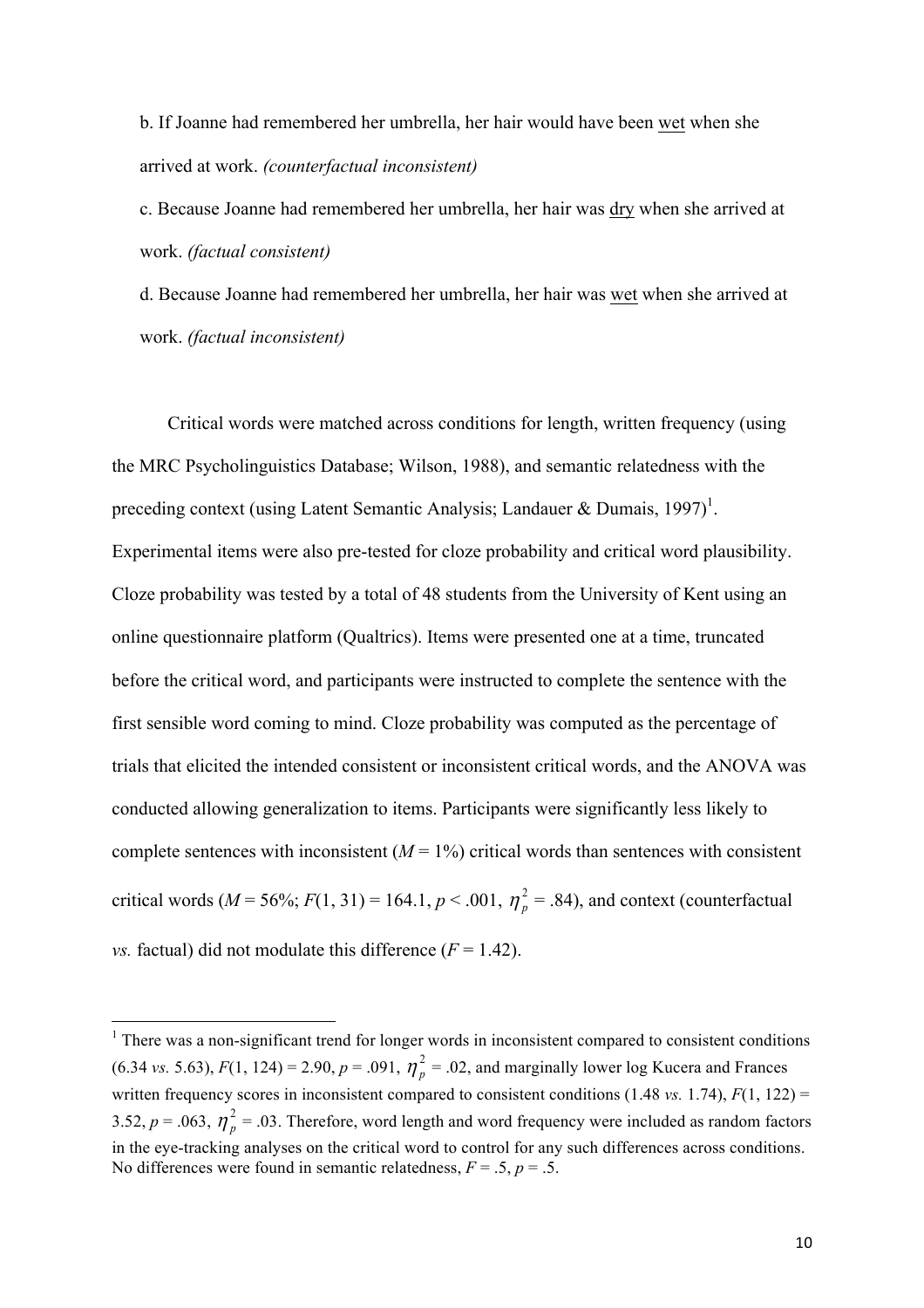Critical word plausibility was assessed by a different set of 84 students from the University of Kent using Qualtrics. Items were presented in full, and participants were asked to rate the plausibility of each sentence using a five-point sliding scale from -2 (highly implausible) to  $+2$  (highly plausible). The ANOVA was conducted by items. Sentences containing inconsistent critical words were rated as significantly less plausible  $(M = -1.46)$ than sentences containing consistent words (M = 1.46;  $F(1, 31) = 2046.9$ ,  $p < .001$ ,  $\eta_p^2 = .99$ ), and this effect was larger within a factual (-1.50 *vs.* 1.56) than counterfactual (-1.42 *vs.* 1.36) context  $(F(1, 31) = 10.8, p < .005, \eta_p^2 = .26)$ .

Four presentation lists were created, with each list containing thirty-two experimental items, eight in each of the four conditions. Sentences from Experiments 1 and 2 (a total of 64 sentences) were randomly interleaved with each other and an additional 64 filler items. These filler items were all single sentences and did not contain any anomalies, or conditional structures. Half described everyday events (e.g. "Hubert was fanatical about soap operas and never missed an episode") and half described general knowledge facts (e.g. "New York is a big city, it has lots of taxis and restaurants"). This created a random order such that each participant only saw each experimental sentence once, in one of the four conditions. Participants were randomly assigned to read each list. All sentences were presented over two lines of text, with one blank line in between. The critical word was never the first or last word in a line, and appeared in the same position across all conditions. Comprehension questions followed half of the experimental (i.e., 16 each for Experiments 1 and 2) and filler (i.e. 32) trials.

#### *Inhibitory Control Task*

The Stroop task (Stroop, 1935) was used as a measure of individuals' inhibitory control. It consisted of 50 incongruent trials, 50 congruent trials, and 50 non-colour word neutral trials.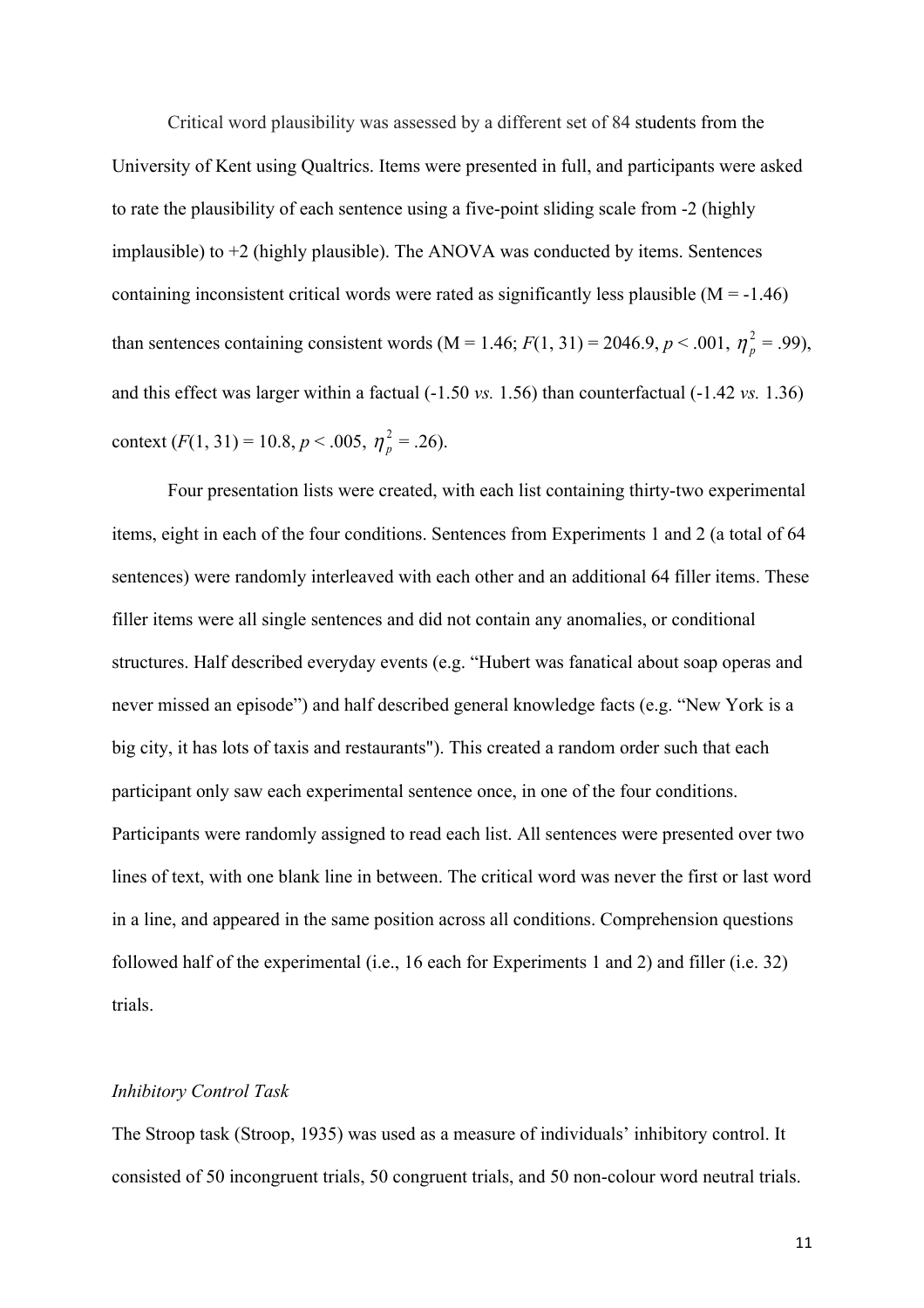Responses were recorded using a five-button serial response box. Interference scores were calculated by subtracting response times (RTs) on the neutral trials from incongruent trials. RTs under 200ms or greater than 2.5 standard deviations from each participants' mean RT were removed as outliers. Results showed marginally impaired inhibitory control in the ASD versus TD group (91 *vs.* 61msec; see Table 1).

#### *Imagination Task*

The scene construction task described by Hassabis, Kumaran and Maguire (2007), and used by Lind et al. (2014) among individuals with ASD, was used as a measure of imagination. Participants were asked to imagine three vivid scenes in their mind's eye and describe them out loud. Participants completed a questionnaire after each description to report their experiences in the task, including difficulty, vividness of the scene, etc. The recordings of the descriptions were transcribed and blind coded by the first author for the number of people and objects mentioned; sensory descriptions; spatial descriptions; and thoughts, emotions and actions described. The third author also coded 10% of the transcriptions to check reliability of coding and inter-rater reliability was found to be good with intraclass correlation of .89  $(F(14, 14) = 11.42, p < .001)$ . Scores from the descriptions and questionnaires were then combined as described in Hassabis et al. to provide an index of imagination (an "experiential index score"), with higher scores indicating greater imagination ability. Results showed significantly impaired imagination in the ASD versus TD group (34.7 *vs.* 40.8; see Table 1).

#### *Procedure*

For the anomaly detection reading task, participants' gaze location and movement from their dominant eye was recorded using an EyeLink 1000 Plus eye-tracker (viewing was binocular). All sentences were presented in size 20 Arial font style on a VDU screen, 60cm from the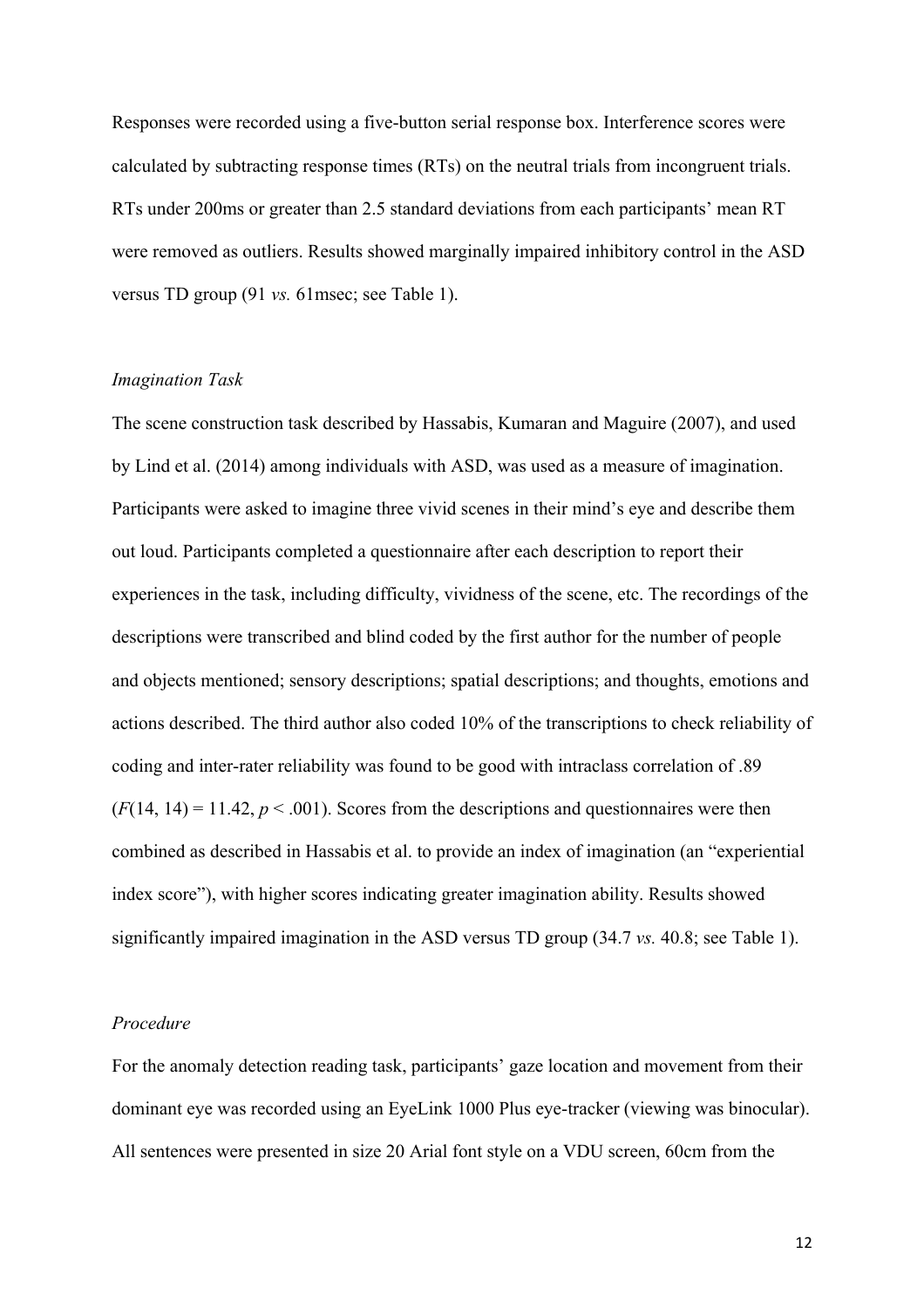participants' eyes. Prior to the experiment, the procedure was explained and participants were instructed to read at their normal rate. Participants were seated at the eye-tracker and a chin rest was used to stabilize participants' head position. The eye-tracker was calibrated using a nine point procedure. Before each sentence, participants performed a drift correction using a central fixation point. Once this calibration check was completed accurately, the experimenter advanced the screen to display the next item. Adjustments to the calibration were made whenever necessary. After reading each sentence, participants clicked a button on the mouse that either led to the presentation of a comprehension question (after 50% of trials) or the next trial.

The entire testing procedure took approximately two hours to complete, and participants always completed the eye-tracking task first. The AQ, WASI, Imagination, and Stroop tasks were subsequently completed in a randomised order. Participants with ASD returned on a separate occasion to take part in the ADOS. Testing took place in a quiet research lab at the University of Kent.

#### Results

*Methods of Analysis* The experimental passages were divided into three regions for analysis. The consistent or inconsistent critical word was always presented mid-sentence:

|                                                                  | Pre-critical | Critical | Post-critical                               |
|------------------------------------------------------------------|--------------|----------|---------------------------------------------|
| "If Joanne had remembered her umbrella, her hair would have been |              |          | wet/ dry $\vert$ when she arrived at work." |

An automatic procedure pooled fixations shorter than 80ms with larger adjacent fixations, excluded fixations shorter than 40ms that were not within three characters of another fixation and truncated fixations longer than 1200ms. A baseline comparison of global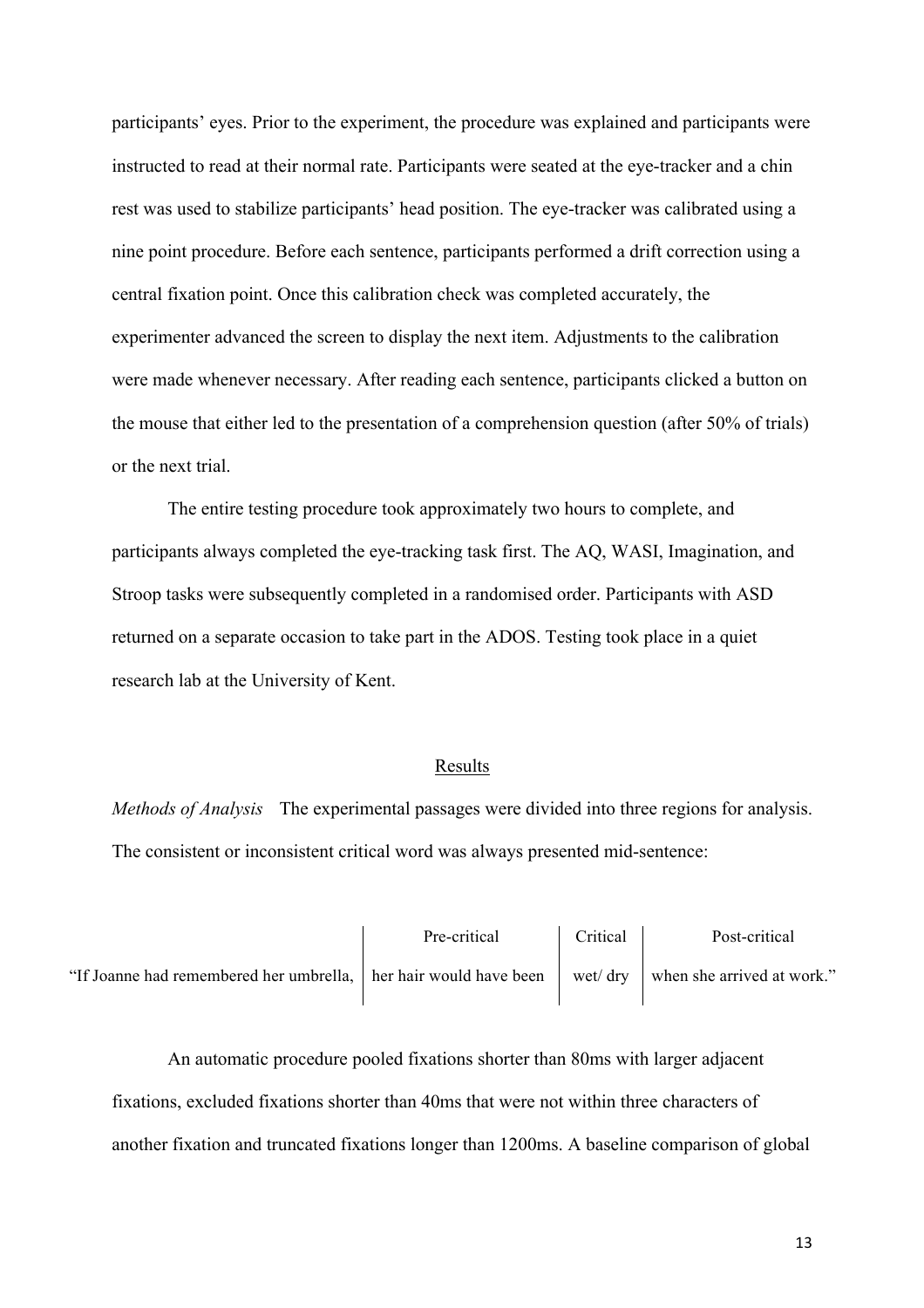eye movement data across all trials revealed that TD and ASD groups did not differ in average fixation duration (208ms *vs.* 213ms, *p*=.53), number of fixations per sentence (19.0 *vs.* 19.9,  $p=0.51$ , or saccade amplitude (3.02° *vs.* 3.0°,  $p=0.83$ ), thus we can be confident that there were no sampling differences between the two groups.

Two early measures of language processing are reported. First-pass reading time is the sum of the duration of fixations made on first entering a region of text until an eyemovement exits the region to either the left or right. Regression path is the sum duration of all fixations from first entering a region on the left, to exiting the region on the right (this includes any initial regressions back to previous regions). These early measures provide an indication of the difficulty experienced when participants initially process a region of text. We also analysed one later measure. Total reading time is the sum duration of all fixations made within a region and provides an indication of the overall amount of time spent processing text in that region. Mean reading times were computed for each measure in each of the three regions for all four conditions in each group (see Table 2). For transparency, the full datasets for both experiments are available on the Open Science Framework web pages (see https://osf.io/kw8sx/?view\_only=2e57d7ecf7134eababf2c19ffddf20eb).

#### Insert Table 2 here.

The eye movement data was log-transformed and analysed separately for each region and measure using the lmer function in the lme4 package (Bates, Mächler, Bolker, & Walker, 2015) using R (version 3.3.2, R Core Team, 2016). Each model included fixed effects of Group, Context, and Consistency, with the two levels of each fixed effect deviation coded (- .5 *vs.* .5) to ensure they could be directly compared. In addition, given group differences in imagination and inhibitory control (marginal) these values were centred and entered into the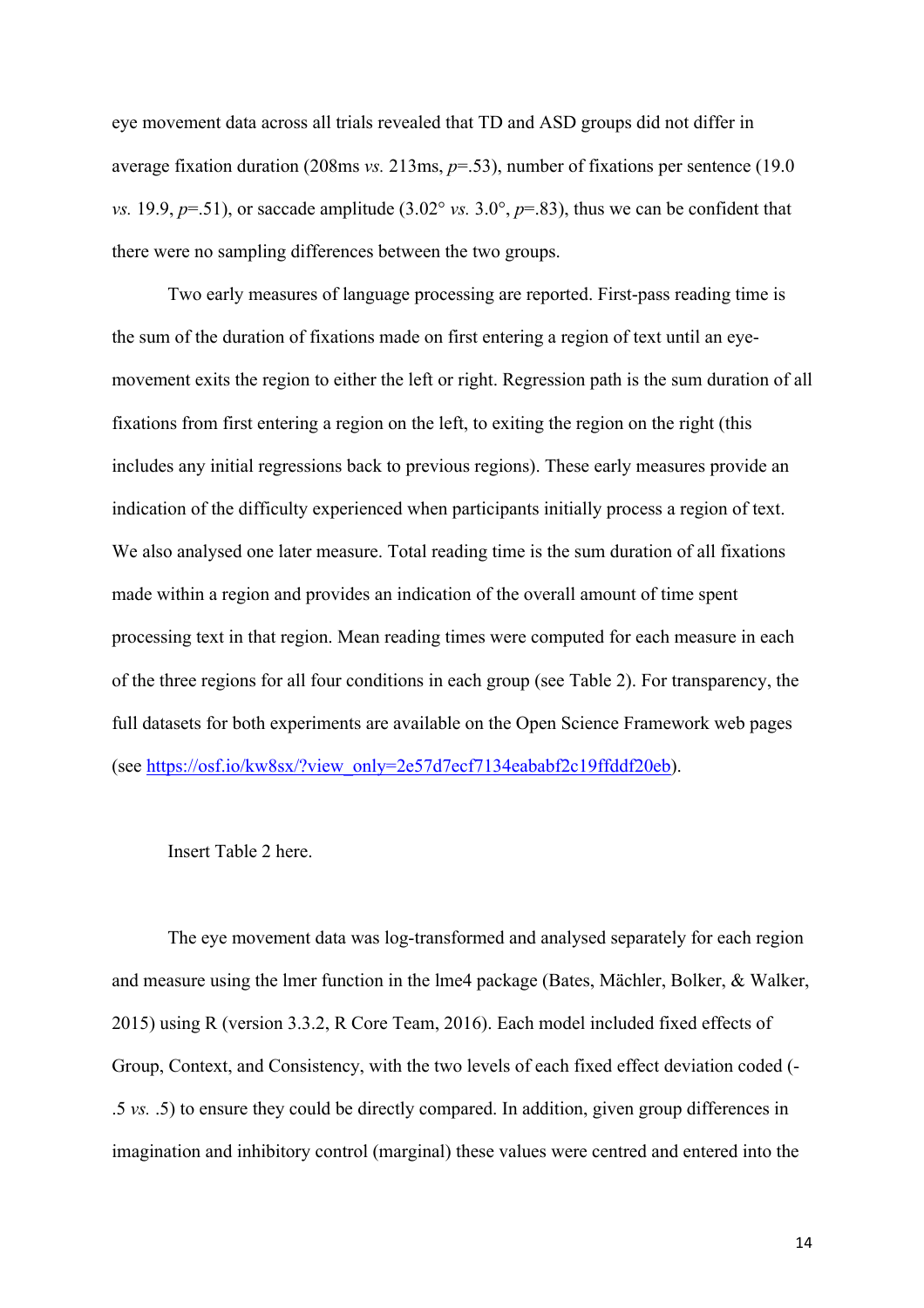model as continuous fixed effects to ensure that any effects of group were a result of ASD. Models included the maximal random effects structure, including random effects for participants and items, crossed random slopes for Group, Context and Consistency and random slopes for imagination and inhibitory control within items, and crossed random slopes for Context and Consistency within participants (as suggested by Barr, Levy, Scheepers, & Tily, 2013). In addition, analyses on the critical word included continuous predictors of word length and word frequency. Random effects were only removed where they lead to non-convergence due to overparameterization. Statistical effects from these models are shown in Table 3.

Insert Table 3 here.

Insert figure 1 here.

#### *First-Pass Reading Time*

As expected, given the difference in length between counterfactual and factual contexts (e.g. "her hair would have been" *vs.* "her hair was"), a significant main effect of context was found in the pre-critical region, with longer first-pass reading times for counterfactual compared to factual sentences. In addition, first-pass reading times on the critical word were modulated by individual differences in Imagination, showing that participants with higher imagination scores had longer first-pass reading times in these regions.

The Consistency x Group interaction was significant on the critical word region. Follow-up analyses revealed that, for TD participants, there was no significant difference in first-pass reading times whether the critical word was consistent or inconsistent with the sentence context,  $Est. = .016$ ,  $SE = .012$ ,  $t = 1.28$ ,  $p = .2$ . However, the ASD group showed marginally longer first-pass reading times when the critical word was inconsistent with the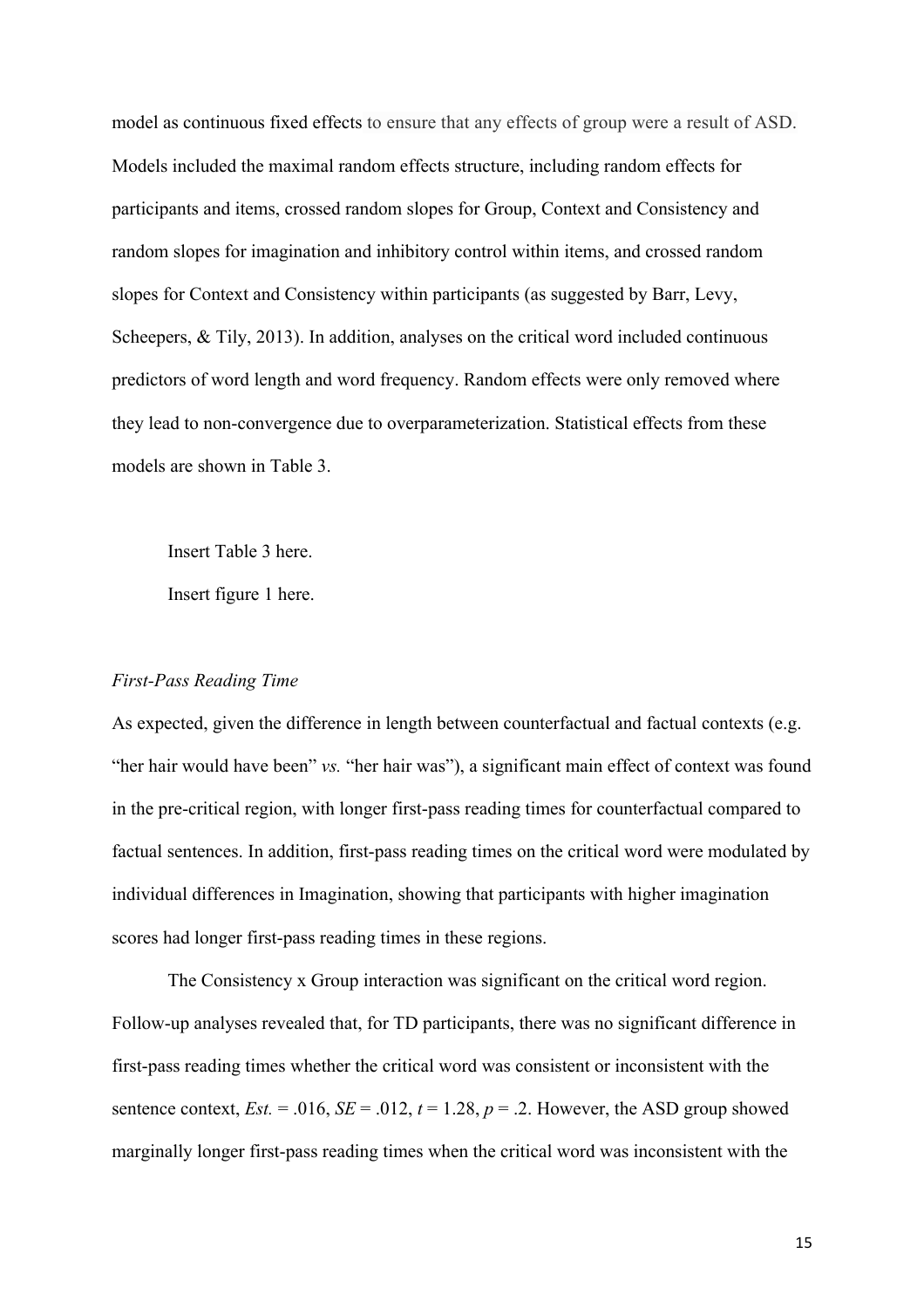sentence context relative to when it was consistent,  $Est. = -0.025$ ,  $SE = 0.014$ ,  $t = -1.86$ ,  $p =$ .063.

Finally, there was a significant Context x Consistency interaction in the post-critical region. Follow-up analyses showed that within a factual context first-pass reading times were marginally longer following an inconsistent critical word than a consistent critical word, *Est.*  $=$  -.032, *SE* = .018,  $t = -1.8$ ,  $p = .08$ . However, within a counterfactual context first-pass reading times did not differ between consistent and inconsistent conditions, *Est.* = .027, *SE* = .02,  $t = 1.32$ ,  $p = 0.19$ . Following an inconsistent critical word, first-pass reading times were marginally longer in a factual than counterfactual context,  $E_{st} = -0.041$ ,  $SE = 0.021$ ,  $t = 1.97$ , *p*  $= .058$ , but did not differ following a consistent critical word, *Est.*  $= -.021$ , *SE*  $= .017$ ,  $t = -100$ 1.24,  $p = 0.22$ .

#### *Regression Path Reading Time*

Similar to the first-pass reading time measure, a significant effect of Context in the precritical region showed that participants took longer to move past this region for counterfactual sentences compared to factual, due to length differences between context conditions. Individual differences in Imagination had a significant effect on regression path reading times in the pre-critical and critical regions, reflecting the same positive correlation between imagination scores and reading time as seen in the first-pass reading time measure.

Group had a significant effect on reading times in the critical region, due to significantly longer regression path times in the ASD versus TD group. Moreover, Group interacted significantly with Consistency in this critical region. Similar to the pattern seen in first-pass reading times, no difference was found in regression path times for TD participants whether the critical word was consistent or inconsistent with the sentence context, *Est.* = .009,  $SE = .022$ ,  $t = .41$ ,  $p = .68$ . However, the ASD group showed significantly longer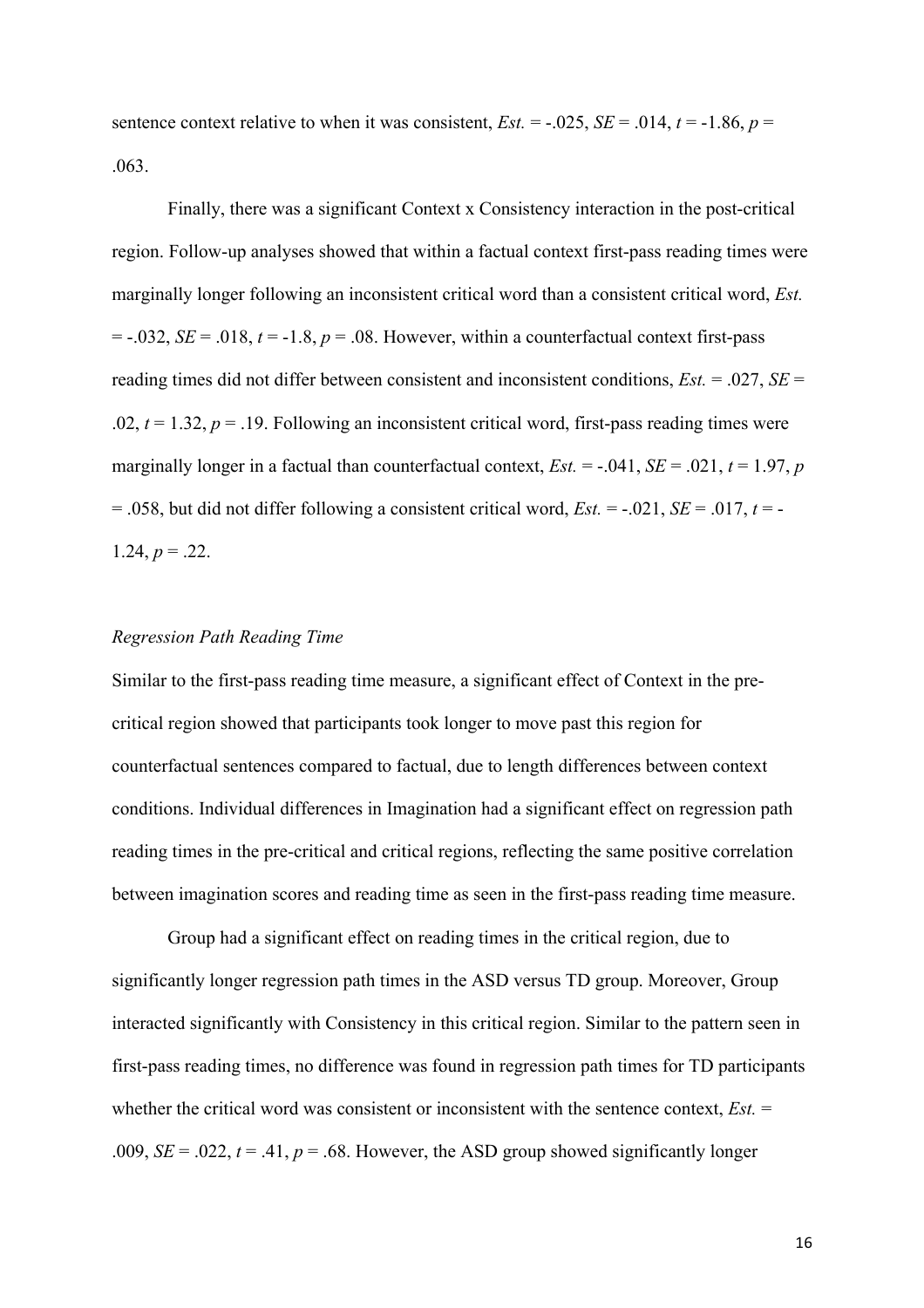regression path times on the critical word when it was inconsistent compared to consistent with the context,  $Est. = -.064$ ,  $SE = .025$ ,  $t = -2.57$ ,  $p < .05$ .

Finally, a significant effect of Consistency in the post-critical region revealed longer regression path times for inconsistent versus consistent words. A simultaneous interaction between Context and Consistency revealed that this effect of consistency held within both contexts, though was larger following a factual,  $Est. = -184$ ,  $SE = .025$ ,  $t = -7.22$ ,  $p < .001$ , than counterfactual context,  $Est. = -0.115$ ,  $SE = 0.033$ ,  $t = -3.53$ ,  $p < 0.01$ . However, participants had longer regression path reading times on the post-critical region following a consistent critical word within a counterfactual context than a factual context, *Est.* = -.072, *SE* = .029, *t*  $= -2.45$ ,  $p < 0.05$ . Regression path reading times did not differ between factual and counterfactual contexts following an inconsistent critical word, *Est.* = -.001, *SE* = .03, *t* = .04,  $p = .97$ .

#### *Total Reading Time*

Statistical analyses revealed a significant effect of Consistency in the total time spent reading each region, indicating that participants spent longer reading the sentences when the critical word was inconsistent compared to when it was consistent with the wider context.

As in other measures, the effect of Context was significant in the pre-critical region, showing that participants spent longer reading this region when sentences were counterfactual compared to factual, due to length differences between context conditions. Total reading times on the critical word were also marginally longer in the ASD group than the TD group.

Interestingly, as in first-pass and regression path reading times, the interaction between Context and Consistency was significant on this measure in the post-critical region. Follow-up analyses showed that the overall effect of consistency (inconsistent > consistent)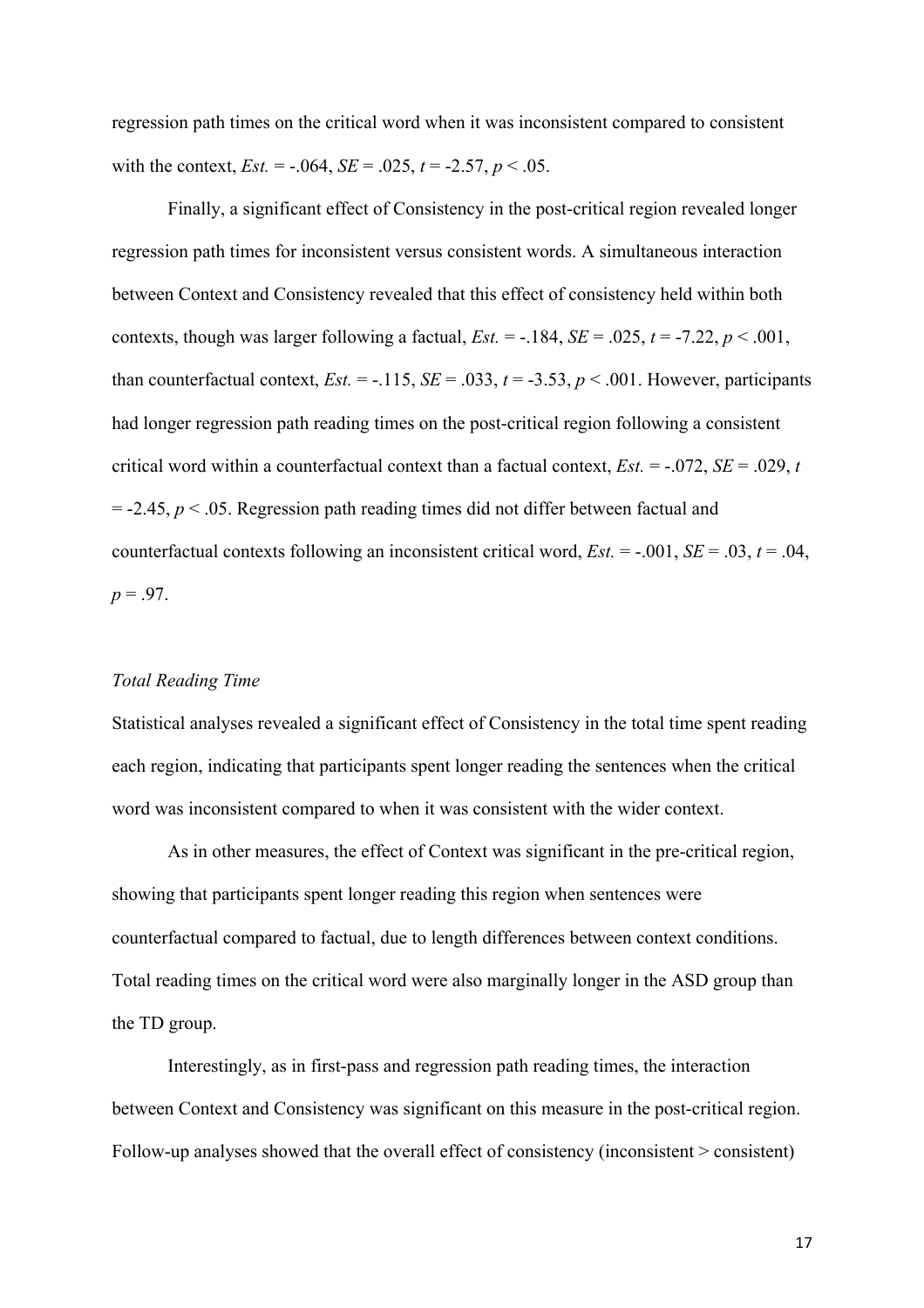was only significant within a factual context,  $Est. = -103$ ,  $SE = .02$ ,  $t = -5.13$ ,  $p < .001$ , and not within a counterfactual context,  $Est. = -0.021$ ,  $SE = 0.022$ ,  $t = -0.98$ ,  $p = 0.34$ . Participants did not differ in total time reading this region following a consistent critical word within a counterfactual or factual context,  $Est. = -0.025$ ,  $SE = 0.019$ ,  $t = -1.33$ ,  $p = 0.19$ , but spent more time reading when this post-critical region followed an inconsistent word within a factual than a counterfactual context,  $Est = 0.06$ ,  $SE = 0.02$ ,  $t = 2.99$ ,  $p < 0.01$ .

#### *Summary*

Several important findings were revealed in Experiment 1. First, the consistency effect (inconsistent > consistent) on total reading times in all regions showed that overall, participants accommodated the hypothetical counterfactual world; they detected counterfactual inconsistencies in a comparable timecourse to factual inconsistencies. Second, factual inconsistencies elicited greater disruption to reading compared to counterfactual inconsistencies, as reflected by a larger consistency effect on the post-critical region in firstpass reading times, regression path reading times, and total reading times. Crucially, these patterns were manifest in *both* groups. Thus, when counterfactuals involve a minimal change from reality, counterfactual language processing is comparable in TD adults and adults with ASD. Nevertheless, some differences in processing emerged between the two groups. First, the ASD participants showed longer overall reading times on the critical word compared to the TD participants. More importantly, participants with ASD were *quicker* than TD participants at spotting anomalies across both types of contexts; they had longer first-pass and regression path reading times on inconsistent critical words than consistent critical words, a difference not found among the TD participants. We will return to this point in the General **Discussion**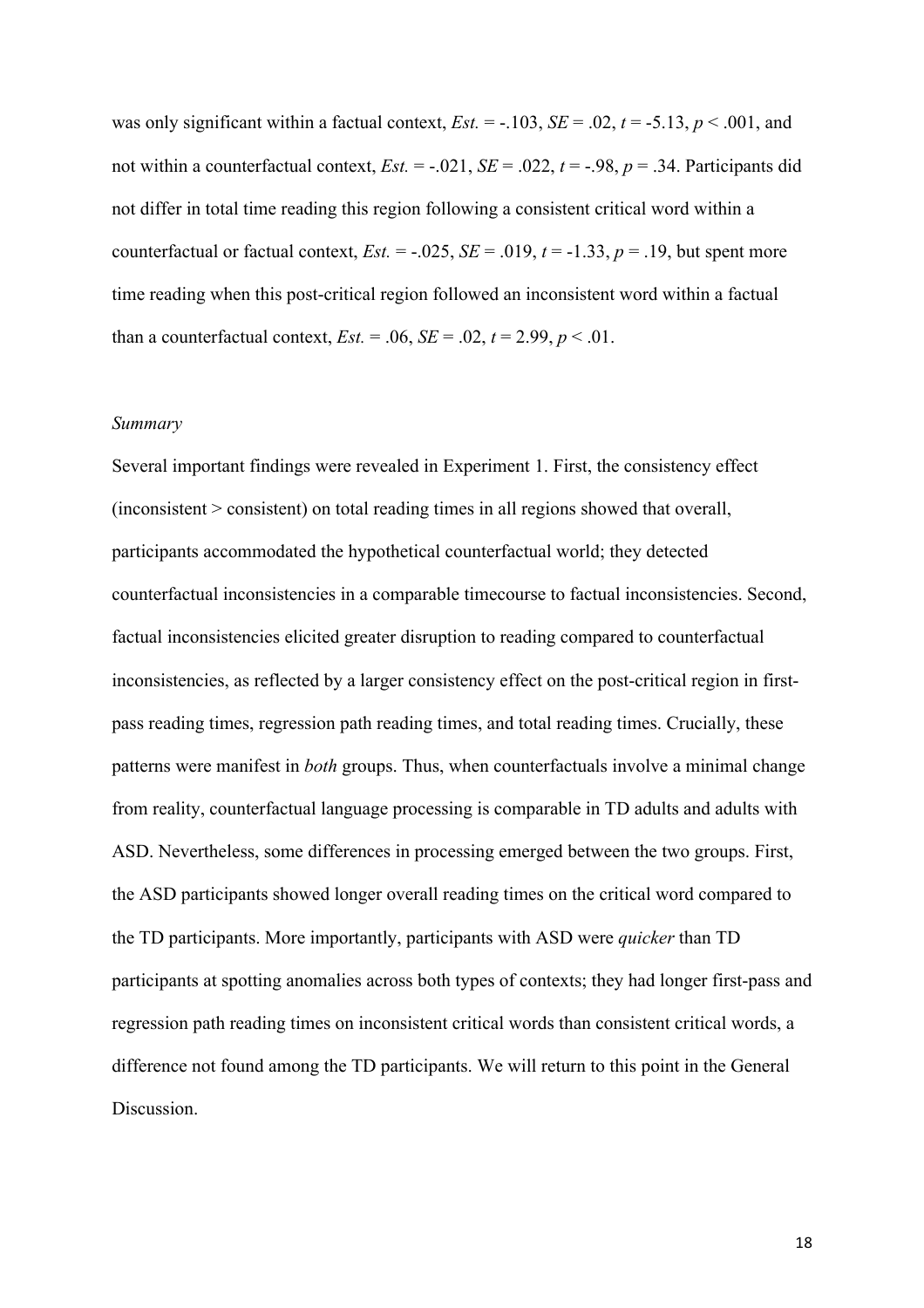In sum, Experiment 1 provided evidence that high-functioning adults with ASD are able to process counterfactual sentences. However, these were simple counterfactual sentences where the implied factual world was based purely on a temporary discourse, resulting in a minimal change to reality. It may be that people with ASD have more difficulty with counterfactual reasoning when a more substantial change to reality is required. To test this in Experiment 2, participants read sentences that described hypothetical alternatives to known historical events (e.g. "If the Titanic had not hit an iceberg, it would have survived/sunk along with all the passengers"; adapted from Nieuwland & Martin, 2012), where the critical word was consistent or inconsistent with the counterfactual context (but inconsistent/consistent with factual knowledge). Crucially, these counterfactuals required readers to suspend their knowledge of reality and imagine a novel version of the world. Thus, our central prediction in Experiment 2 was that participants with ASD would experience greater interference from their historical knowledge, and that this would disrupt or delay anomaly detection effects for an inconsistent critical word within a counterfactual context. This would be demonstrated by a reduced or delayed inconsistency effect within a counterfactual context for participants with ASD, relative to the TD participants.

#### Experiment 2

#### Method

Experiment 2 was run concurrently with Experiment 1. Therefore methodology was as described in Experiment 1, bar the materials which are detailed below.

*Materials*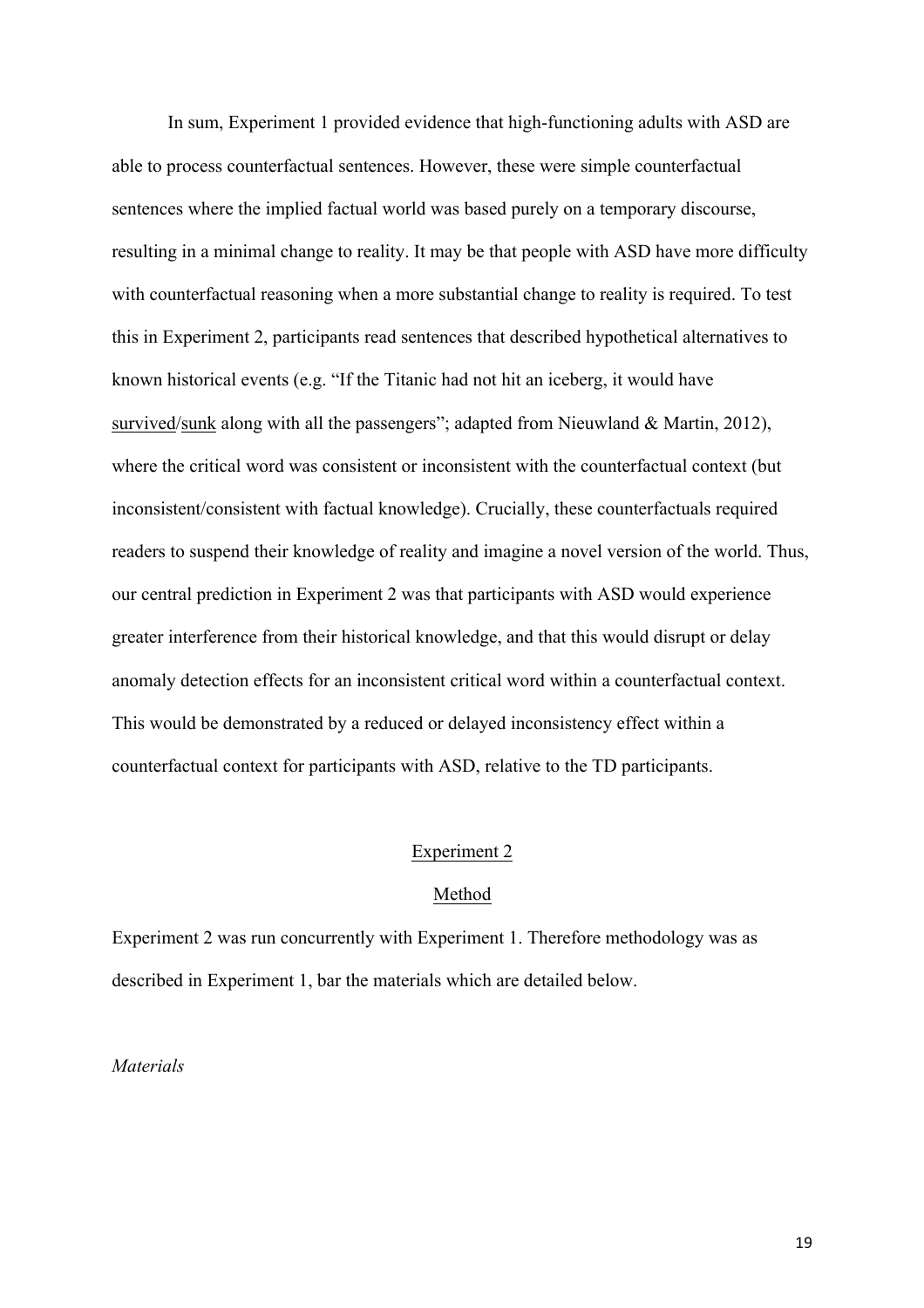Sentences described known historical events, and were translated and modified from Nieuwland and Martin (2012). Thirty two experimental items were created in the same four conditions as Experiment 1, as in (2) below.

(2) a. If the Titanic had not hit an iceberg, it would have survived along with all the passengers. *(counterfactual consistent)*

b. If the Titanic had not hit an iceberg, it would have sunk along with all the passengers *(counterfactual inconsistent)*

c. Because the Titanic had hit an iceberg, it had sunk along with all the passengers *(factual consistent)*

d. Because the Titanic had hit an iceberg, it had survived along with all the passengers *(factual inconsistent)*

As in Experiment 1, critical words were matched across conditions for length, frequency, and semantic relatedness with the preceding context, and no significant differences were found (all  $Fs < 1.8, ps > .18)^2$ . Cloze probability of experimental items was rated by 44 undergraduate students at the University of Kent, and sentence plausibility was rated by 42 different undergraduate students at the University of Kent. ANOVAs were conducted allowing generalization to items. As expected, cloze probability of consistent critical words ( $M = 55\%$ ) was significantly higher than inconsistent critical words ( $M =$ 1.2%,  $F(1, 31) = 234.4$ ,  $p < .001$ ,  $\eta_p^2 = .88$ ), and context did not modulate this difference ( $F =$ 0.19). Plausibility ratings were significantly higher for sentences where the critical word was

<u> 1989 - Johann Barn, amerikansk politiker (</u>

<sup>&</sup>lt;sup>2</sup> Although there were no significant differences in word length or frequency across conditions, these variables were included as random factors in the analysis of the critical word region for consistency with Experiment 1.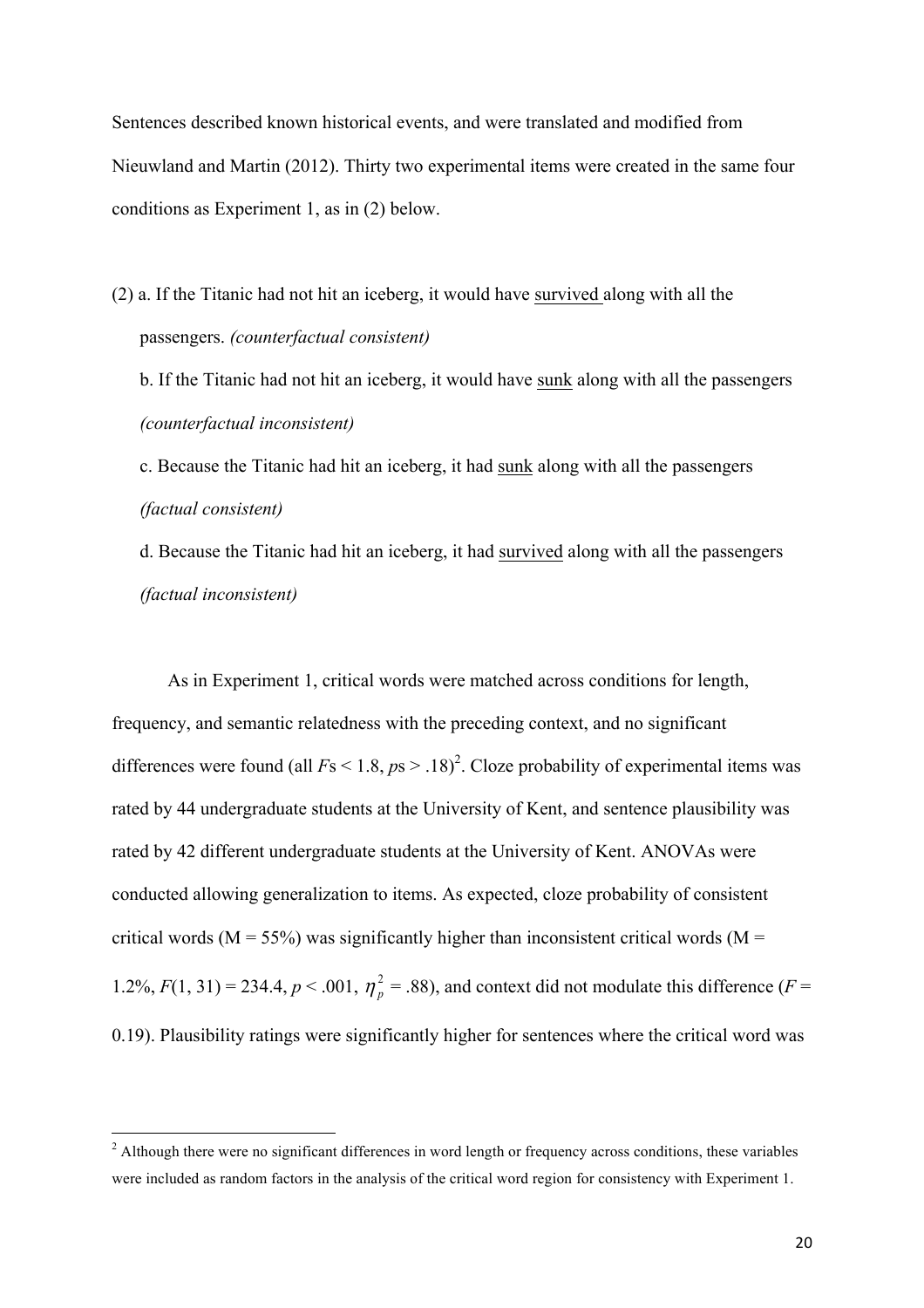consistent (*M* = 1.46) than inconsistent (*M* = -1.63; *F*(1, 31) = 1177.9, *p* < .001,  $\eta_p^2$  = .97), and this effect was larger within a factual (1.58 *vs.* -1.84) than counterfactual context (1.35 *vs.* -1.43),  $F(1, 31) = 18.9, p < .001, \eta_p^2 = .38.$ 

#### *General Knowledge Assessment*

Participants' general knowledge for the historical events described in Experiment 2 was assessed using a questionnaire. One question for each experimental item (e.g. "What happened in New York on September  $11^{th}$  2001"?) was presented on a computer, and participants were instructed to type in a short answer, or write "I don't know". Participants were highly accurate, averaging 95% of questions answered correctly  $(SD = 6.5\%)$ , and there was no significant difference in accuracy between the ASD  $(M = 93\%, SD = 5.59)$  and TD groups  $(M = 94\%, SD = 7.48)$ ,  $t(48) = -0.49$ ,  $p = .629$ ,  $d = 0.15$ .

#### Results

*Methods of Analysis* As in Experiment 1, stimuli were divided into three regions for analysis, with the consistent/inconsistent word always appearing mid-sentence:

|                                                                                                                     | Pre-critical | Critical | Post-critical |
|---------------------------------------------------------------------------------------------------------------------|--------------|----------|---------------|
| "If the Titanic had not hit an iceberg, it would have $\vert$ survived/sunk $\vert$ along with all the passengers." |              |          |               |

Eye movement data was prepared and analysed as in Experiment 1. The resulting reading items for each measure, region and condition are shown in Table 4, and statistical effects are shown in Table 5.

Insert Table 4 here.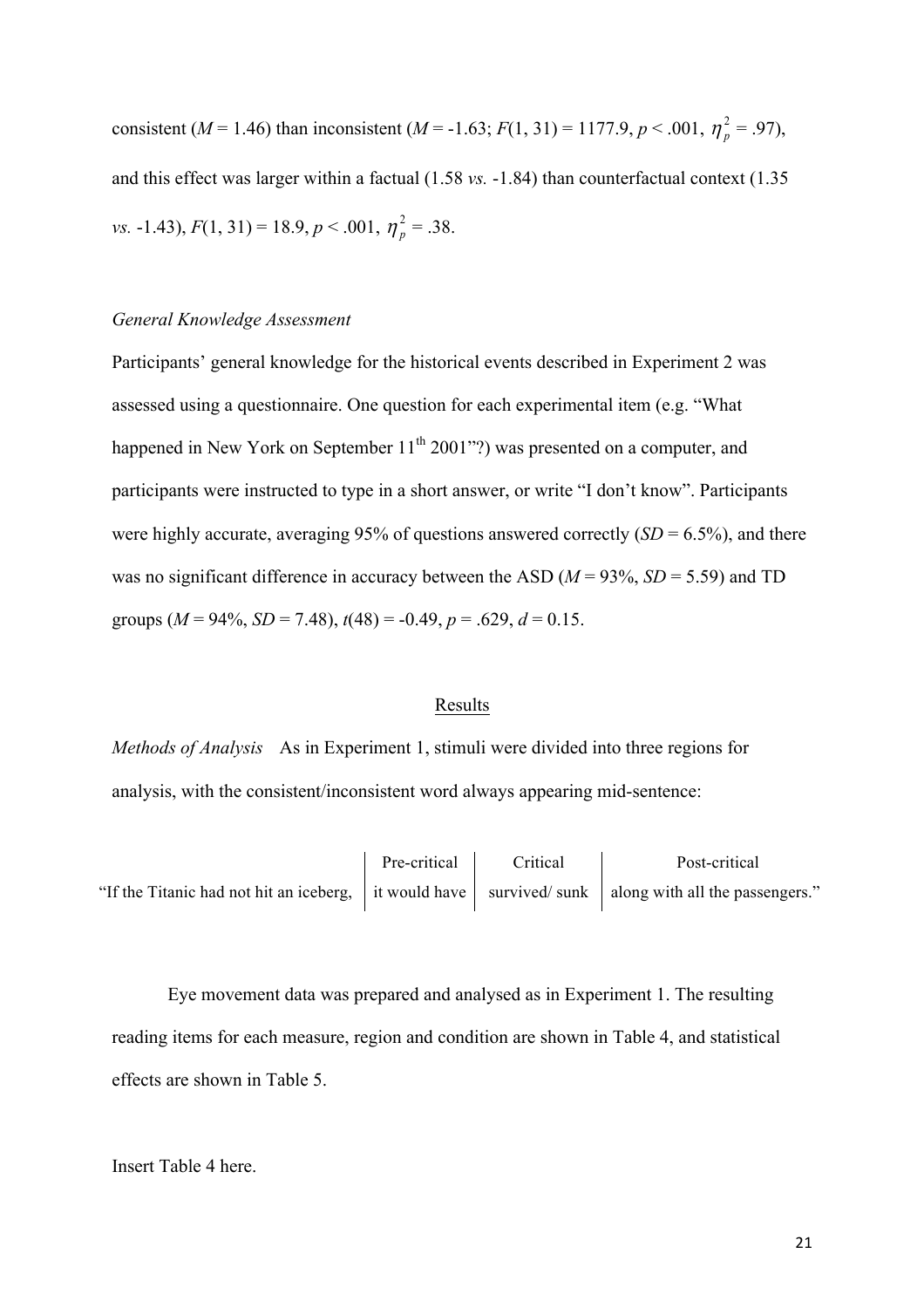Insert Table 5 here.

#### *First-pass Reading Time*

A significant effect of Context was found on first-pass reading time in all three regions, reflecting longer first-pass reading times for counterfactual compared to factual sentences. In the pre-critical region this is likely due to differences in length between counterfactual and factual contexts, whereas for the critical and post-critical regions this is likely to reflect additional early processing on the critical word within a counterfactual context.

A significant Context  $\times$  Consistency  $\times$  Group interaction was found on the critical word region. Within a factual context, neither group showed a significant difference between consistent and inconsistent critical words (TD: *Est.* = -.015,  $SE = .017$ ,  $t = -.88$ ,  $p = .38$ ; ASD: *Est.* =  $-.032$ , *SE* =  $.025$ , *t* =  $-1.27$ , *p* = .21). More importantly, within a counterfactual context TD participants showed a significant consistency effect on the critical word (inconsistent > consistent),  $Est. = -0.046$ ,  $SE = 0.017$ ,  $t = -2.67$ ,  $p < 0.05$ , whereas participants with ASD did not, *Est.* = .008, *SE* = .025,  $t = .32$ ,  $p = .75$ . In addition, first-pass reading times on the critical word were modulated by individual differences in Imagination, reflecting longer first-pass reading times in participants with higher imagination scores.

#### Insert Figure 2 here

#### *Regression Path Reading Time*

Similar to first-pass reading times, there was a significant effect of Context on regression path reading times in the pre-critical and post-critical regions. This showed that participants took longer to move past these regions for counterfactual compared to factual sentences, and is likely to reflect length differences in the pre-critical region. The context effect in the post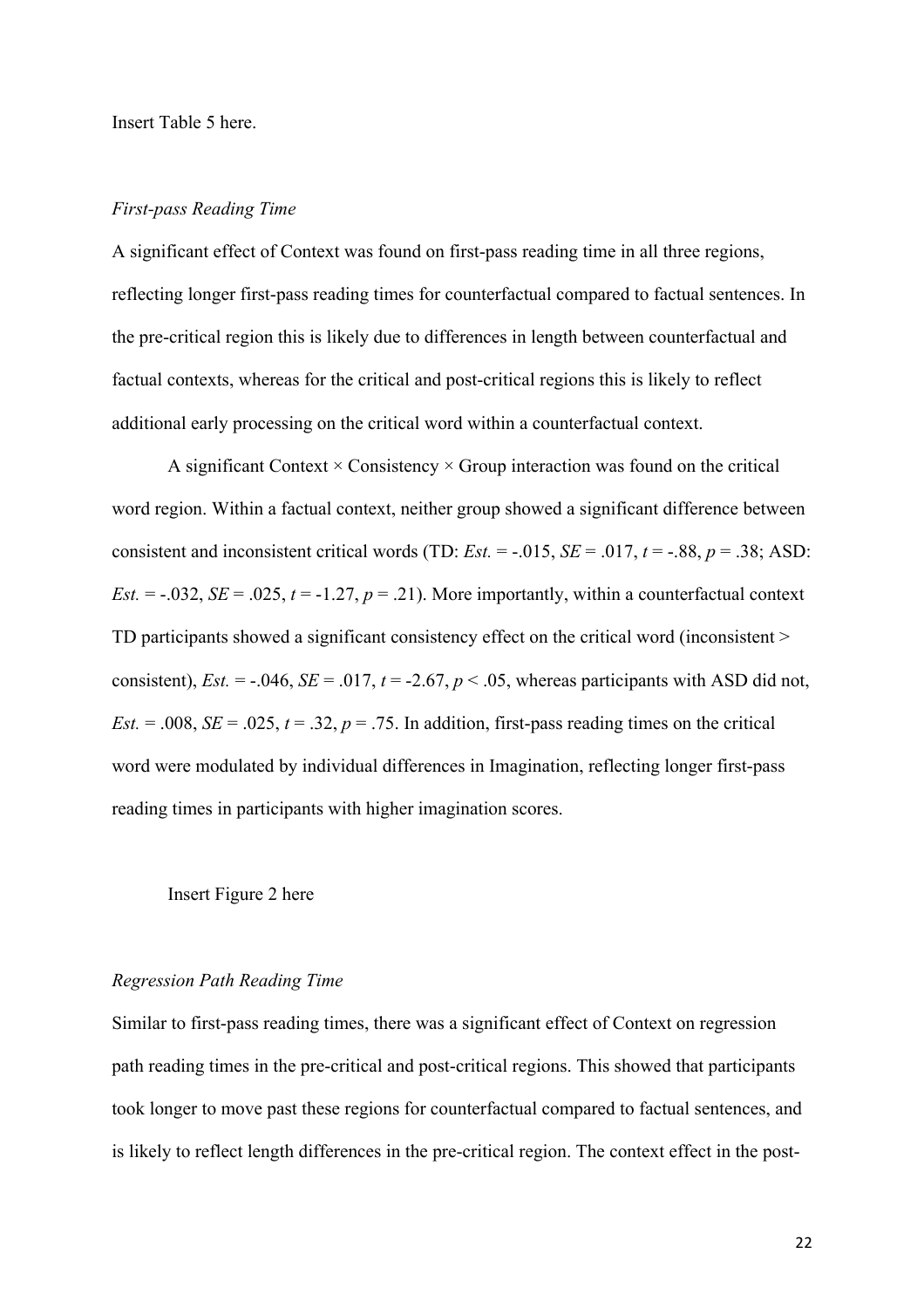critical region, however, may additionally indicate slower integration of the counterfactual premise.

More importantly, a significant effect of Consistency was found on the critical word region and the post-critical region. Participants took longer to move past these regions when the word was inconsistent with the preceding context compared to when it was consistent. In addition, regression path reading times on the critical word showed a positive correlation with participants' imagination scores.

#### *Total Reading Time*

A significant effect of Consistency was found in all three regions, with participants spending longer reading each region when the critical word was inconsistent compared to when it was consistent. In addition, a significant effect of Context was found in the pre-critical and critical regions, showing that participants spent longer overall reading the antecedent clause and critical word when it described a counterfactual version of the world as opposed to factual information.

There was a significant Consistency x Group interaction in the pre-critical region. TD participants spent significantly longer reading this region when the sentence contained an inconsistent critical word compared to a consistent critical word,  $Est. = -.084$ ,  $SE = .018$ ,  $t = -$ 4.7, *p* < .001, but this difference missed significance in participants with ASD, *Est.* = -.031,  $SE = .018$ ,  $t = -1.74$ ,  $p = .09$ .

Total reading times on the critical word were significantly longer in the ASD group than the TD group, and people with higher imagination scores had longer total reading times on the critical and post-critical regions.

#### *Summary*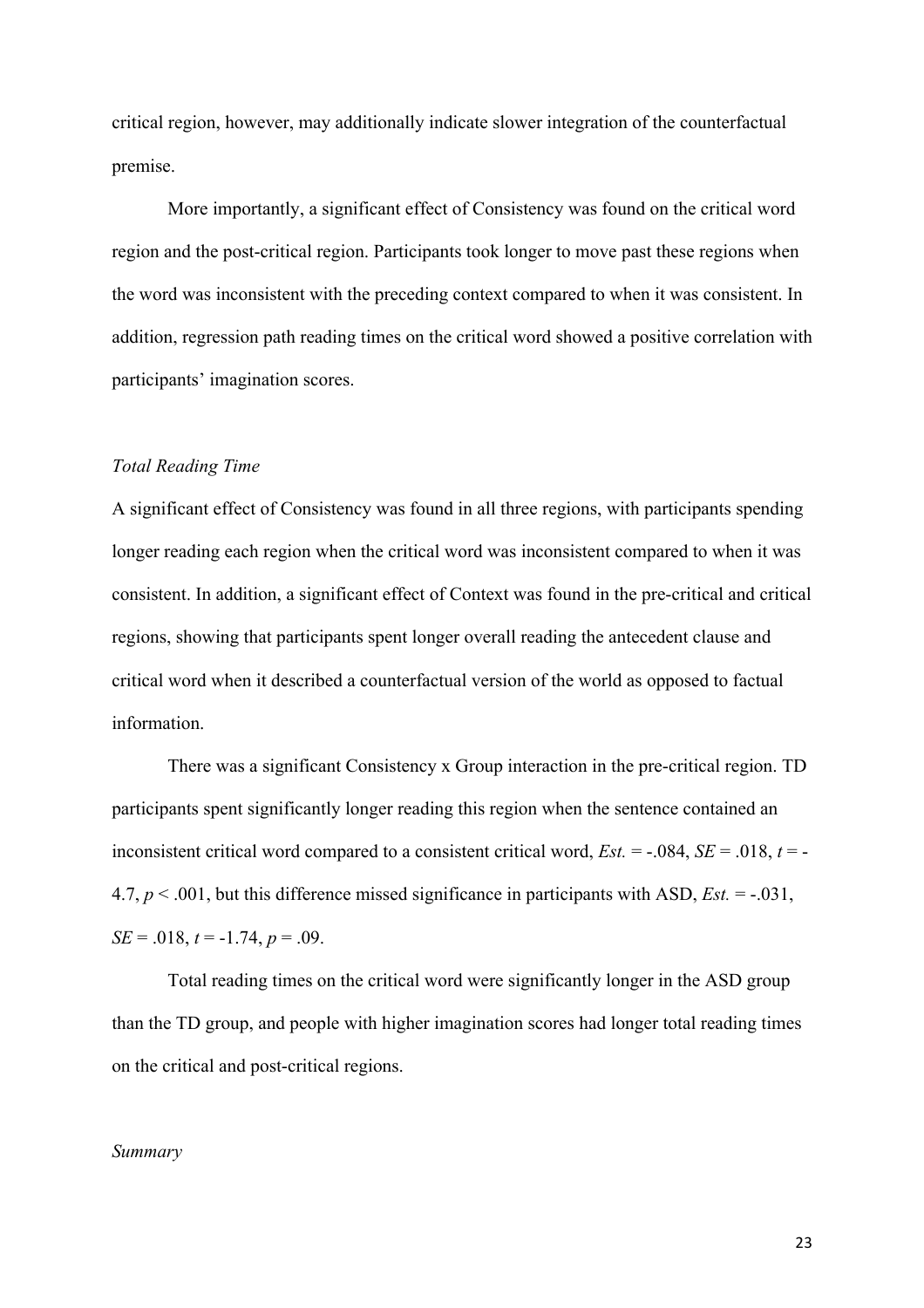In Experiment 2, readers successfully used the counterfactual context to process incoming events according to an alternative version of the world (evidenced by the consistency effect on total reading times in all regions). Interestingly, anomaly detection effects were comparable between factual and counterfactual contexts, suggesting that readers did not experience interference from the 'real world' when processing the counterfactual sentences. Indeed, detection of the inconsistency emerged early in Experiment 2, with effects appearing on the critical word itself (in longer regression path reading times), suggesting that participants rapidly noticed the contextual inconsistency and responded by re-reading prior text. Similar to Experiment 1, ASD participants showed longer total reading times on the critical word compared to the TD participants. Most importantly, adults with ASD were able to process non-real counterfactual events in an equivalent timeframe to TD participants, although some subtle between-group differences emerged in the way that counterfactual inconsistent words were responded to and recovered from (we discuss these subtle differences in the General Discussion).

#### General Discussion

In two eye-tracking reading experiments, we sought to understand how individuals with ASD interpret counterfactual events online. In Experiment 1, items described counterfactual situations that modified the outcome of everyday events (e.g. *If Joanne had remembered her umbrella, her hair would have been dry/wet*). In Experiment 2, items set up hypothetical alternatives to known historical events (e.g. *If the Titanic had not hit an iceberg it would have survived/sunk*). While the counterfactual events in both experiments were logically true, sentences in Experiment 1 incurred a minimal change from reality (i.e. greater overlap between hypothetical and counterfactual worlds), but understanding in Experiment 2 required readers to suspend their knowledge of reality and imagine a novel version of the world.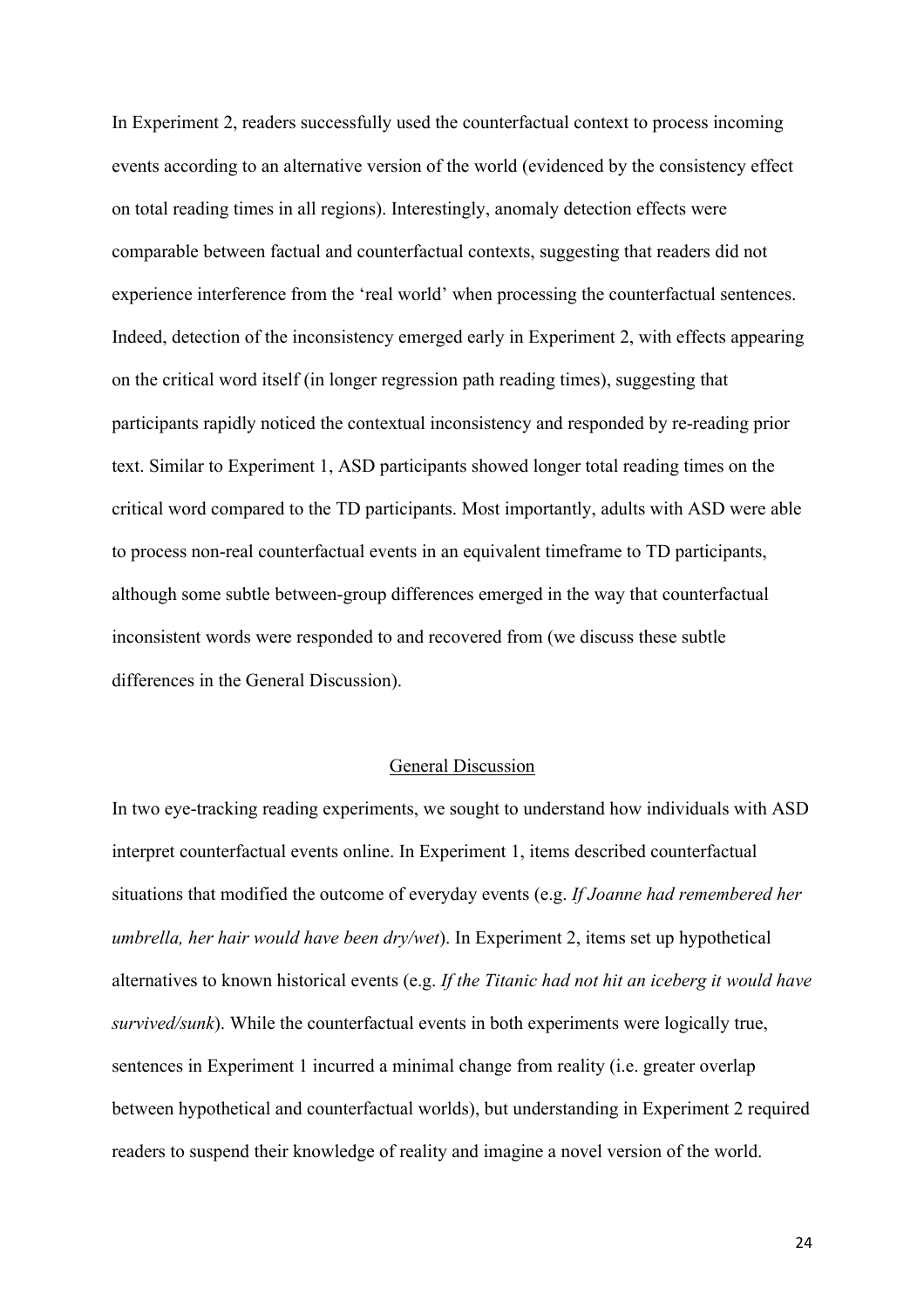Before discussing how the results inform our understanding of counterfactual processing in ASD, it is important to consider how the results relate to previous studies of counterfactual processing in neurotypical individuals. Overall, the patterns of performance shown by TD participants in each experiment replicate those from previous research in TD adults. In Experiment 1, where judgements about the consistency of critical words were based on constraints from the local discourse, TD readers elicited anomaly detection responses from the post-critical region, with increased regression path reading times on this region, and longer total reading times across the entire sentence. In addition, readers experienced some interference from the alternative model of the world, showing a reduced (or absent) consistency effect in a counterfactual, relative to factual, context on the post-critical region (across all three reading measures). In contrast, in Experiment 2, where counterfactual/factual worlds were more clearly distinct and understanding could be grounded in knowledge about reality, anomalies disrupted reading from the critical word itself, with longer regression path reading times on this region, and increased total reading times across the entire sentence. Here, readers did not show signs of conflict with the alternative world; the consistency effect was comparable within factual and counterfactual contexts.

Therefore, in the TD group, anomaly detection effects appeared one region earlier in the sentence in Experiment 2 than in Experiment 1, and context (factual/counterfactual) did not influence anomaly detection in Experiment 2 as it did in Experiment 1. Anomaly detection on the critical word itself in Experiment 2 is likely due to the stimuli, which tapped real world knowledge and could be easily retrieved and updated from long-term memory. In contrast, stimuli in Experiment 1 manipulated discourse based anomalies, so required readers to generate new temporary representations of both factual and counterfactual worlds, which competed with each other in memory, and delayed anomaly detection responses to the postcritical region. Moreover, the timing with which counterfactual inconsistencies were detected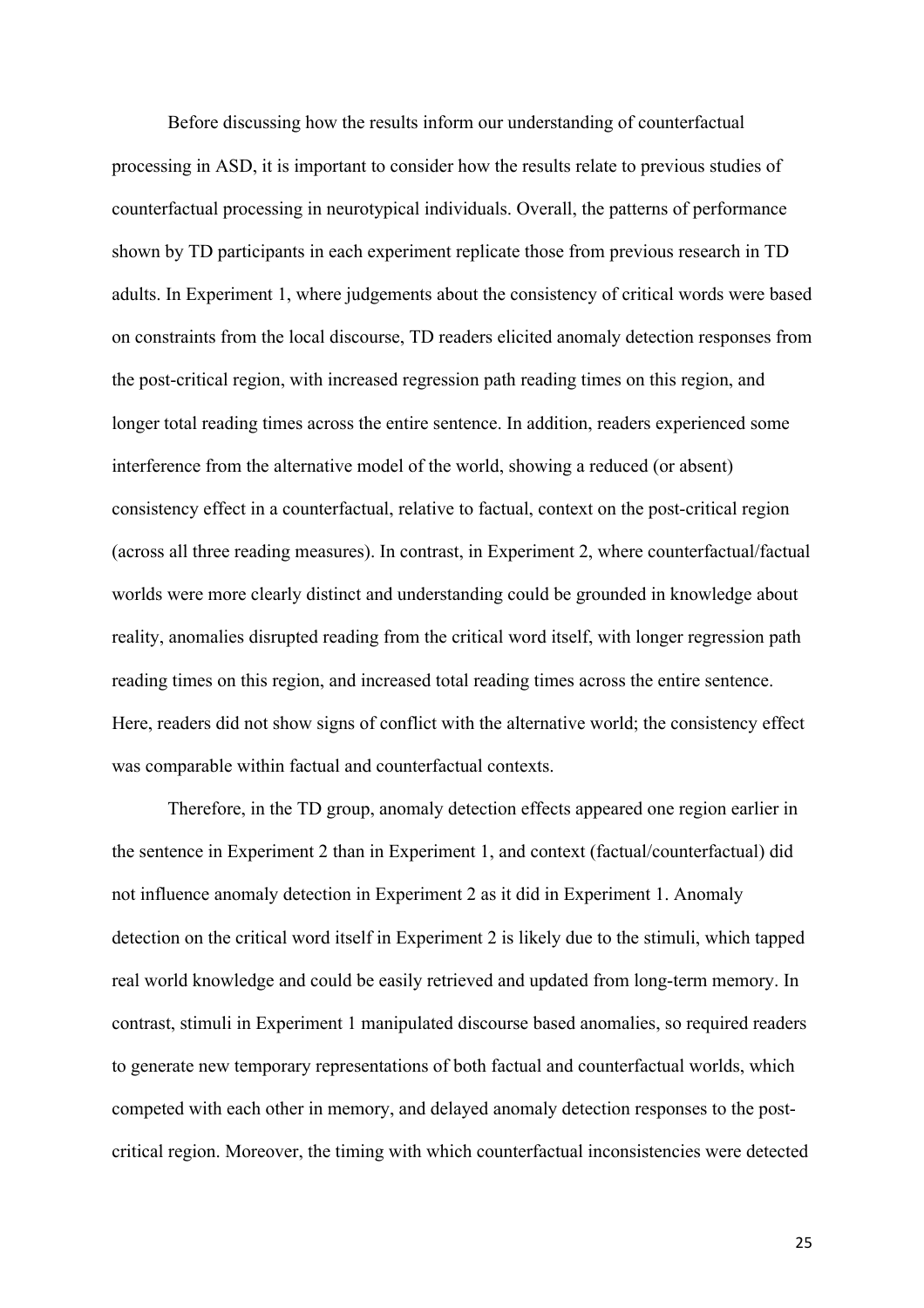between the two experiments replicates the timing effects seen in previous research (Ferguson, 2012; Ferguson & Cane, 2015; Nieuwland & Martin, 2012). This shows that the different counterfactual constructions being tested (and the specific constraints they incur), rather than methodological differences between previous studies (i.e. eye-tracking *versus* ERPs), can account for differences in the timecourse of counterfactual understanding [see Ferguson & Cane (2015) for further discussion of paradigm sensitivity].

Regarding the key issue of counterfactual understanding in ASD, results from both experiments showed that adults with ASD do not experience gross difficulties understanding counterfactual sentences online; effects of consistency were clear in both groups. This extends findings from a recent eye-tracking reading study showing comparable lexical access in ASD and TD individuals (Howard, Liversedge, & Benson, 2017). Intriguingly, however, between-group differences emerged in the timecourse with which the counterfactuals were processed. In Experiment 1 participants with ASD detected factual and counterfactual inconsistencies even earlier than the TD group, with anomaly detection responses emerging in early reading measures on the critical word itself (on first-pass and regression path reading times). In Experiment 2, both TD and ASD readers showed anomaly detection responses upon encountering the critical word (on regression path time), though subtle differences emerged in the way the two groups responded to and recovered from these inconsistencies. Specifically, the TD group first spent longer first-pass reading inconsistent versus consistent critical words in a counterfactual context before regressing back to check the preceding context (reflected in increased regression path times on the critical word and increased total reading times on the pre-critical region). In contrast, participants with ASD did not show an inconsistency effect on first-pass reading times, but they rapidly regressed back to re-read the critical word (reflected in increased total reading times on the critical word) and earlier parts of the sentence. The fact that the TD group, but not the ASD group, showed an anomaly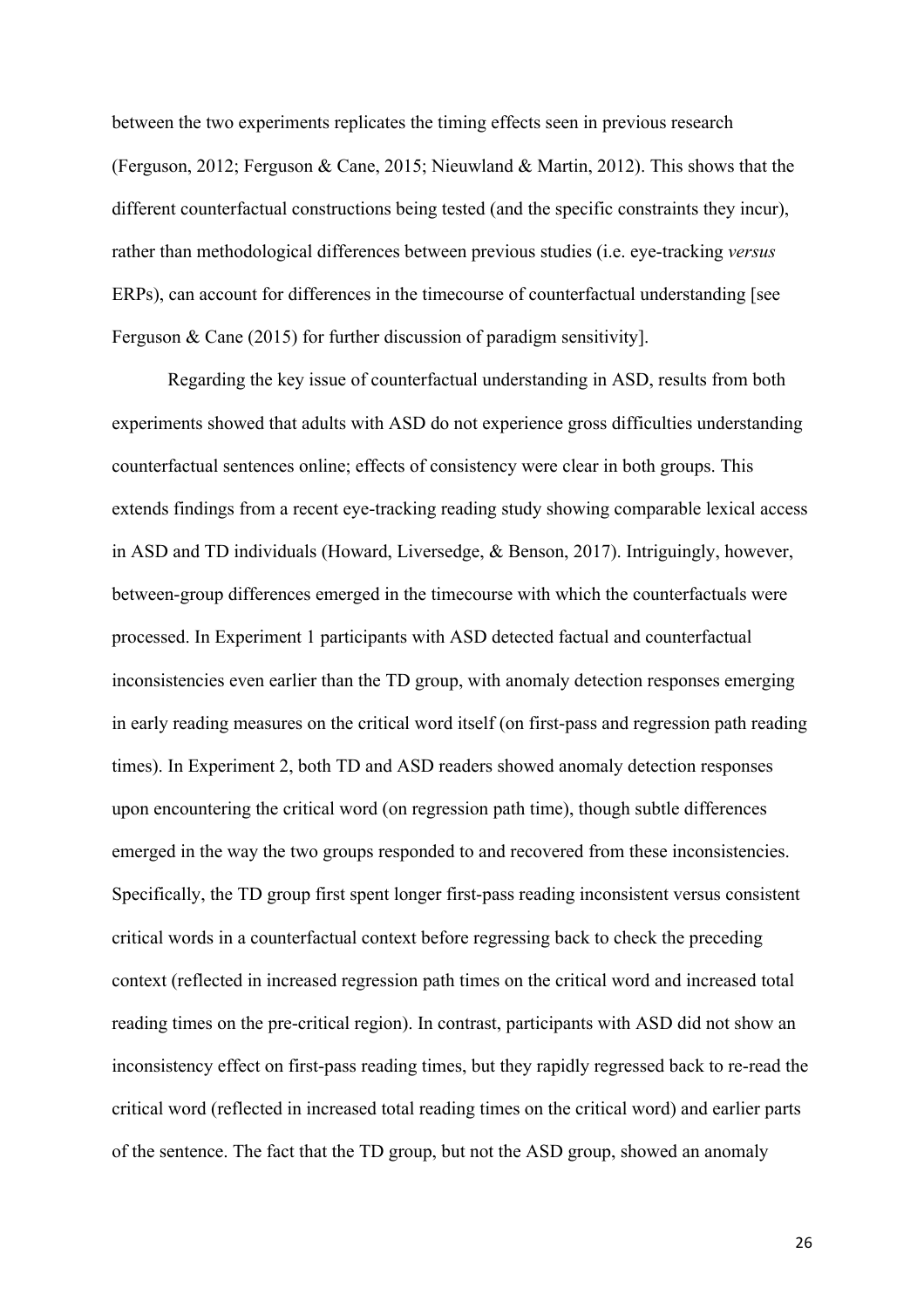effect on the 'early' first-pass pass reading time measure may indicate a subtle timing advantage for anomaly detection in the TD group in Experiment 2, though both groups were clearly sensitive to the inconsistency upon first encountering the critical word. Nevertheless, both groups exhibited the same context modulations of anomaly detection (i.e. weaker effects of consistency for counterfactual than factual contexts in Experiment 1 but not Experiment 2), suggesting that TD and ASD participants experienced similar interference from reality.

The fact that in both experiments counterfactual inconsistencies were detected by participants with ASD in a comparable, or even enhanced, timecourse as TD participants is a novel finding, and contrasts with previous research that has shown impaired counterfactual reasoning in children with ASD (e.g. Grant, Riggs, & Boucher, 2004). One potential explanation for this discrepancy is the developmental nature of the disorder; difficulties in childhood often abate in adulthood, with many symptoms of ASD improving throughout the lifespan (Shattuck et al., 2007). Thus, it is possible that individuals with ASD simply experience a protracted period of developing fully functional counterfactual thinking, which extends beyond that of TD individuals (see Beck & Riggs, 2013; 2014). Alternatively, the explicit, response-based methodologies employed in previous studies may have driven response biases and errors (see Rubio-Fernández (2013) for a similar argument for Theory of Mind processing). For example, people with ASD are more susceptible to demand characteristics and so the syllogistic reasoning questions used in several previous studies (e.g. Scott, Baron-Cohen, & Leslie, 1999; Leevers & Harris, 2000; Morsanyi & Handley, 2012) introduced ambiguity about what responses were desired by the experimenter. In contrast, the passive reading task and online eye movement measures employed in the present study meant that counterfactual understanding was tested in real-time under relatively natural constraints, while limiting response biases. Interestingly, these comparable anomaly detection responses were found despite the ASD group scoring significantly lower than the TD group on the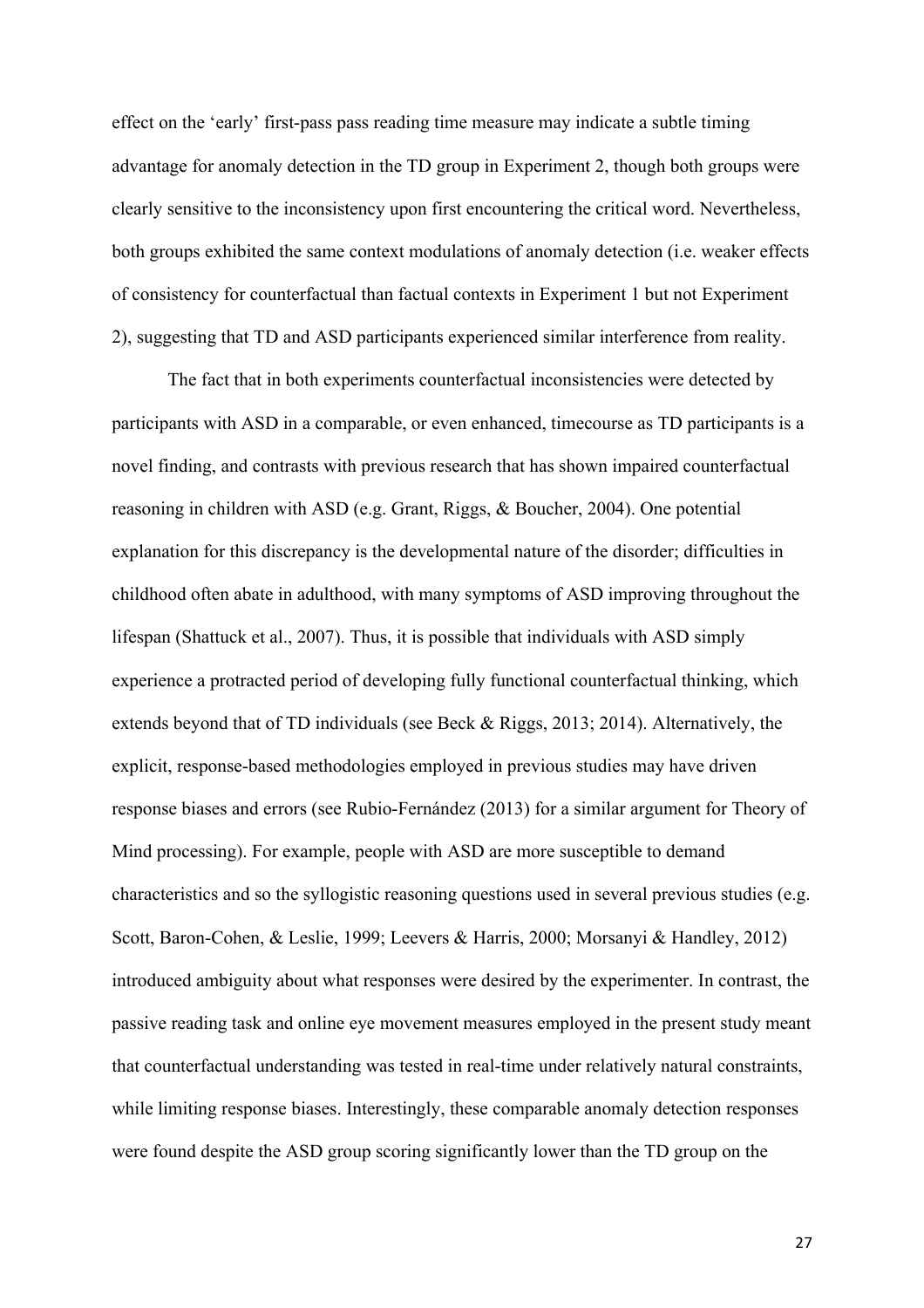imagination task, and marginally lower on our measure of inhibitory control, and when these measures were controlled for in our statistical analyses. These two cognitive skills are thought to be highly important for successful counterfactual reasoning. This suggests that although the adult ASD sample tested here were compromised on these skills relative to their TD peers (see also Adams & Jarrold, 2012; Williams & Jarrold, 2013), they were sufficiently able to inhibit reality and imagine an appropriate alternative to interpret the logically valid counterfactuals tested here.

What then do these results mean for theories of ASD that implicate impaired contextual integration? The weak central coherence theory links a local processing bias with a lack of global coherence in ASD (Frith, 1989; Frith & Happé, 1994; Happé & Frith, 2006), which would predict that individuals with ASD would be impaired at integrating information within and between sentences (and thus miss anomalies). Another cognitive account, the theory of complex information processing (CIP; Minshew, Goldstein, & Siegel, 1997; Minshew & Goldstein, 1998; Minshew, Williams, & McFadden, 2008) proposes that ASD is the result of an impairment in the 'complex' processes that facilitate information integration or the use of top-down knowledge. Our results suggest that participants with ASD spontaneously maintained global coherence across the entire sentence, showing appropriate anomaly detection responses based on discourse in Experiment 1, and based on a counterfactual premise that modified reality in Experiment 2. Indeed, the fact that discoursebased anomalies in Experiment 1 were detected even faster by participants with ASD than TD participants, suggests *superior* integration skills. These results are consistent with the findings from Au-Yeung, Kaakinen, Liversedge, and Benson's (2015) eye-tracking reading study, where participants with ASD showed no difficulty utilizing the global discourse context to interpret a sentence as ironic (or not). However, it is important to note that the distinction between local/global and simple/complex contexts is currently undefined in the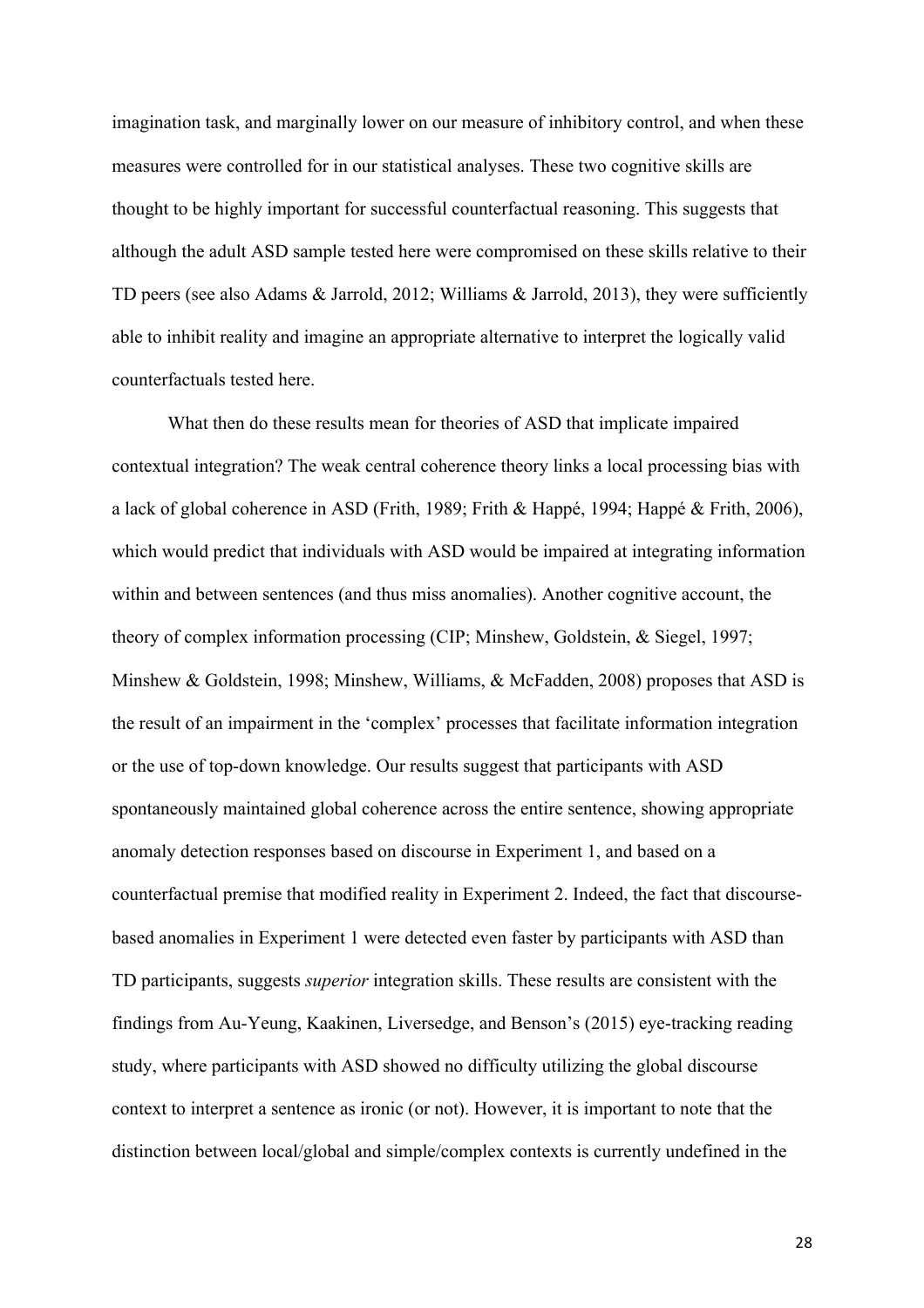WCC and CIP theories, making it possible that adults with ASD are able to maintain global coherence within a single sentence. Further studies are needed to test how people with ASD interpret counterfactual events when the counterfactual world needs to be maintained *over time* (i.e. over multiple clauses and sentences), or when the discourse switches between factual and counterfactual versions of the world (as in Ferguson & Cane, 2015).

In conclusion, the two experiments reported here suggest that counterfactual understanding is undiminished in adults with ASD. Participants with ASD rapidly accommodated the hypothetical counterfactual world, and successfully detected contextually inconsistent events within factual and counterfactual contexts, in a comparable timecourse to TD participants. In fact, participants with ASD were faster than TD participants to detect anomalies within realistic, discourse-based counterfactuals, and detection was comparable when understanding could be grounded in knowledge about reality. Both groups experienced interference from the the alternative 'world' when overlap between worlds was high (as in Experiment 1), but not when the two worlds were more clearly distinct (as in Experiment 2). These data demonstrate that people with ASD employ subtly different processing strategies for counterfactual thinking, and argue against general difficulties in global coherence and complex integration.

#### Acknowledgements

This work was carried out with the support of a grant to HF and DW from the Leverhulme Trust (Ref: RPG-2014-298). The authors would also like to thank Mante Nieuwland for sharing his Spanish counterfactual materials from Nieuwland and Martin (2012).

#### References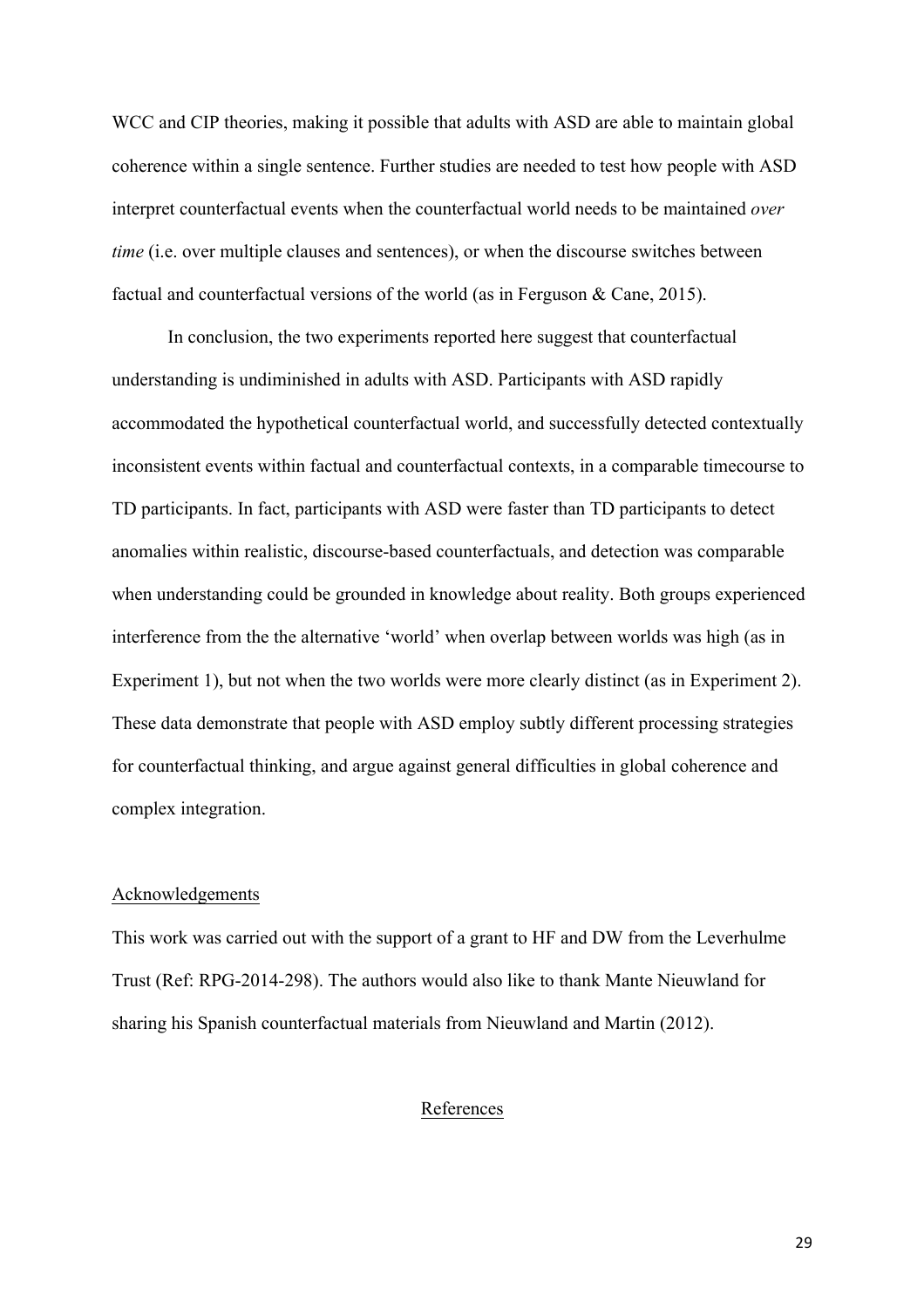- Adams, N. C., & Jarrold, C. (2012). Inhibition in autism: Children with autism have difficulty inhibiting irrelevant distractors but not prepotent responses. *Journal of Autism and Developmental Disorders, 42(6)*, 1052-1063.
- American Psychiatric Association. (2013). *Diagnostic and statistical manual of mental disorders (5 th ed.)*, Washignton, DC.
- Au-Yeung, S. K., Kaakinen, J. K., Liversedge, S. P., & Benson, V. (2015). Processing of written irony in autism spectrum disorder: An eye-movement study. *Autism Research, 8(6)*, 749-760.
- Baron-Cohen, S., Wheelwright, S., Skinner, R., Martin, J., & Clubley, E. (2001). The autismspectrum quotient (AQ): Evidence from asperger syndrome/high-functioning autism, malesand females, scientists and mathematicians. *Journal of Autism and Developmental Disorders, 31(1)*, 5-17.
- Barr, D. J., Levy, R., Scheepers, C., & Tily, H. J. (2013). Random effects structure for confirmatory hypothesis testing: Keep it maximal. *Journal of Memory and Language, 68(3)*, 255-278.
- Bates, D., Mächler, M., Bolker, B., & Walker, S. (2015). Fitting linear mixed-effects models using lme4. *Journal of Statistical Software, 67(1)*.
- Beck, S. R., & Riggs, K. J. (2013). Counterfactuals and reality. In M. Taylor (Ed.), *The Oxford Handbook of the Development of the Imagination*. New York, USA: OUP.
- Beck, S. R., & Riggs, K. J. (2014). Developing thoughts about what might have been. *Child Development Perspectives, 8(3)*, 175-179.
- Begeer, S., Terwogt, M. M., Lunenburg, P., & Stegge, H. (2009). Brief report: Additive and subtractive counterfactual reasoning of children with high-functioning autism spectrum disorders. *Journal of Autism and Developmental Disorders, 39(11)*, 1593-1597.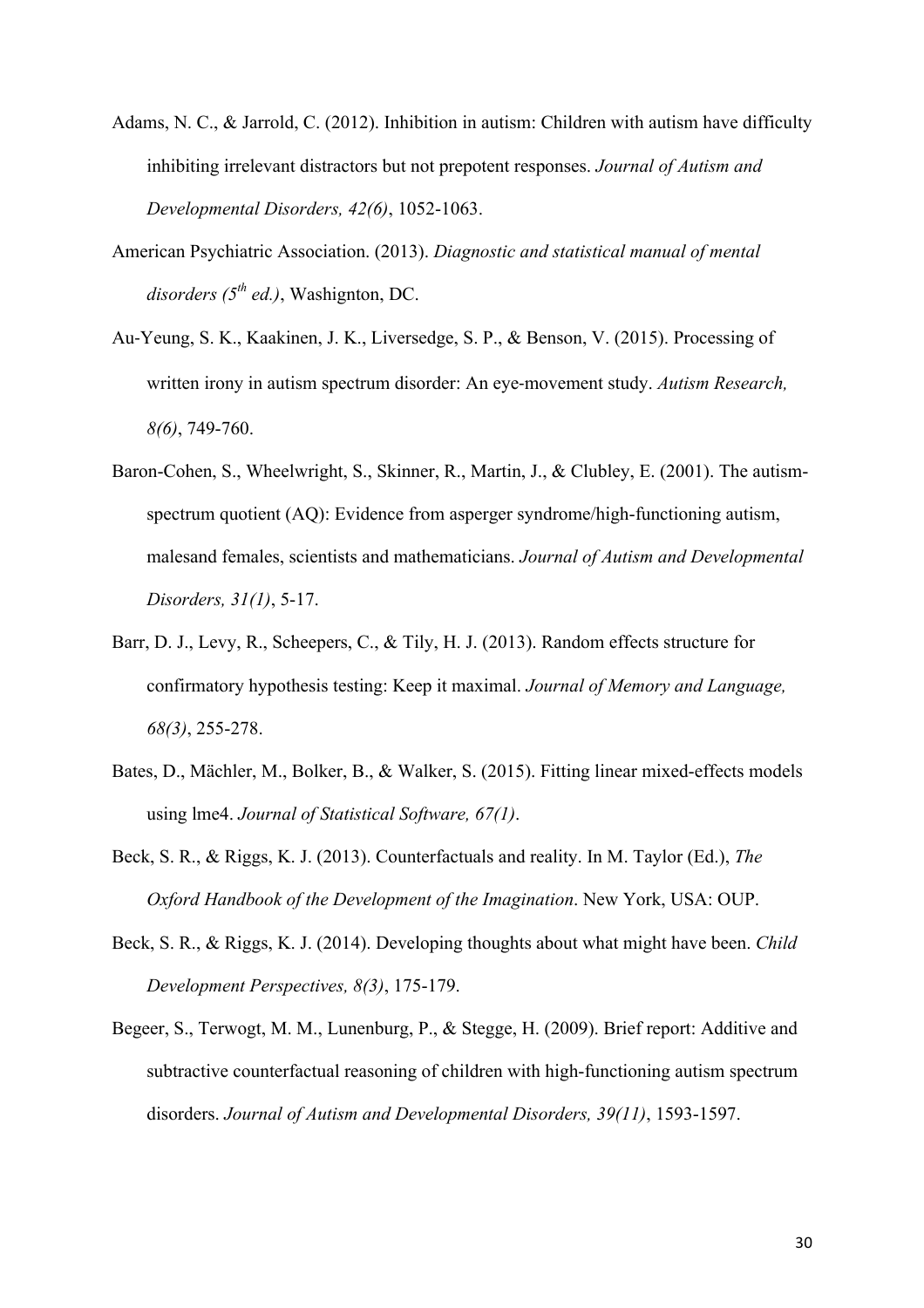- Braze, D., Shankweiler, D., Ni, W., & Palumbo, L. C. (2002). Readers' eye movements distinguish anomalies of form and content. *Journal of Psycholinguistic Research, 31(1)*, 25-44.
- Byrne, R. M. (2016). Counterfactual thought. *Annual Review of Psychology, 67*, 135-157.
- Byrne, R. M., & Tasso, A. (1999). Deductive reasoning with factual, possible, and counterfactual conditionals. *Memory & Cognition, 27(4)*, 726-740.
- de Vega, M., & Urrutia, M. (2012). Discourse updating after reading a counterfactual event. *Psicologica: International Journal of Methodology and Experimental Psychology, 33(2)*, 157-173.
- de Vega, M., Urrutia, M., & Riffo, B. (2007). Canceling updating in the comprehension of counterfactuals embedded in narratives. *Memory & Cognition, 35(6)*, 1410-1421.
- Ferguson, H. J. (in press). Counterfactuals. In Cummings, C. & Katsos, N. (Eds.), *Handbook of Experimental Semantics and Pragmatics*, Oxford University Press.
- Ferguson, H. J. (2012). Eye movements reveal rapid concurrent access to factual and counterfactual interpretations of the world. *The Quarterly Journal of Experimental Psychology, 65(5)*, 939-961.
- Ferguson, H. J., & Cane, J. E. (2015). Examining the cognitive costs of counterfactual language comprehension: Evidence from ERPs. *Brain Research, 1622*, 252-269.
- Ferguson, H. J., & Sanford, A. J. (2008). Anomalies in real and counterfactual worlds: An eye-movement investigation. *Journal of Memory and Language, 58(3)*, 609-626.
- Ferguson, H. J., Sanford, A. J., & Leuthold, H. (2008). Eye-movements and ERPs reveal the time course of processing negation and remitting counterfactual worlds. *Brain Research, 1236*, 113-125.
- Frith, U. (1989). *Autism: Explaining the enigma*. Oxford, UK: Basil Blackwell.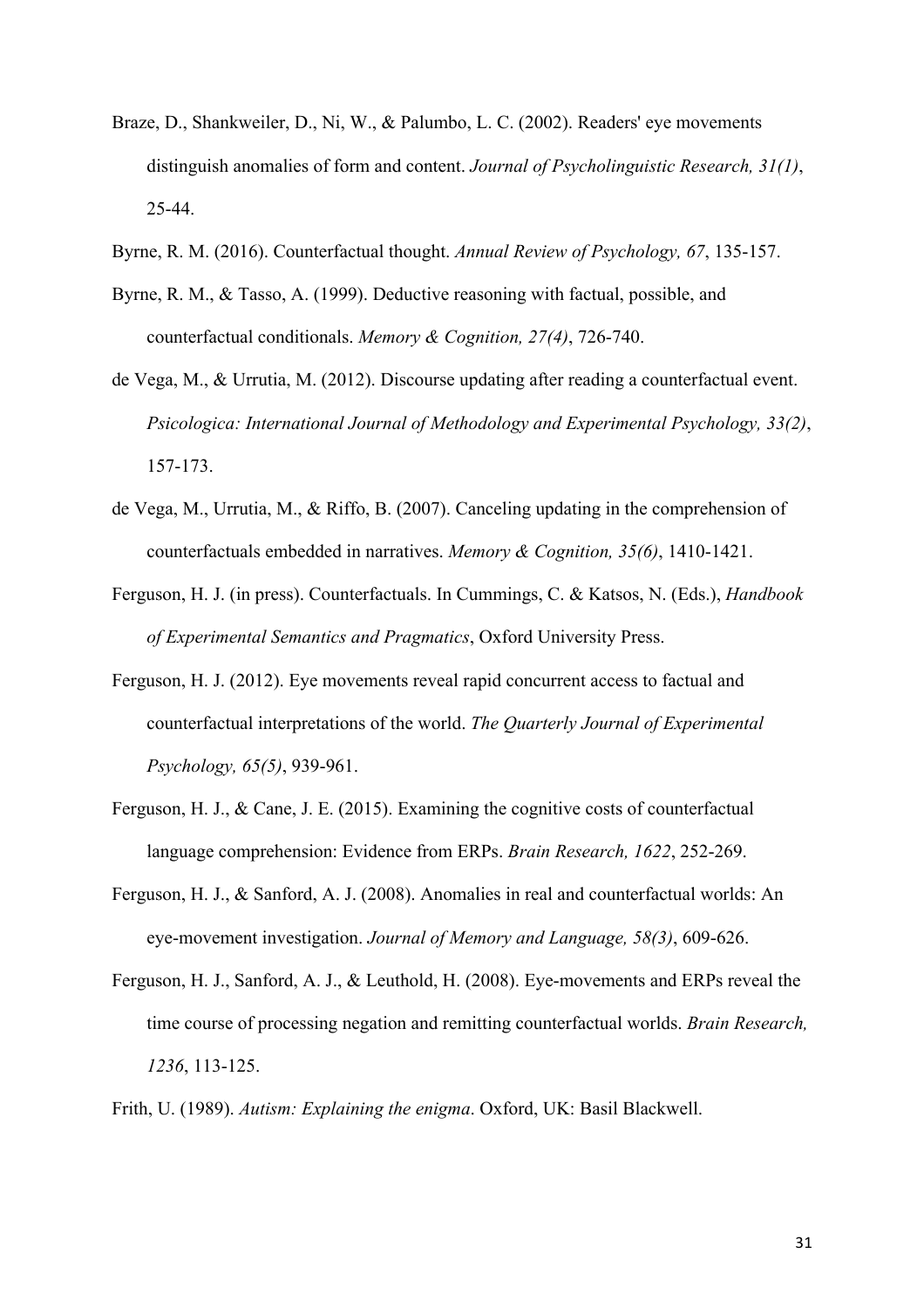- Frith, U., & Happé, F. (1994). Autism: Beyond "theory of mind". *Cognition, 50(1-3)*, 115- 132.
- Grant, C. M., Riggs, K. J., & Boucher, J. (2004). Counterfactual and mental state reasoning in children with autism. *Journal of Autism and Developmental Disorders, 34(2)*, 177-188.
- Happé, F., & Frith, U. (2006). The weak coherence account: Detail-focused cognitive style in autism spectrum disorders. *Journal of Autism and Developmental Disorders, 36(1)*, 5-25.
- Hassabis, D., Kumaran, D., & Maguire, E. A. (2007). Using imagination to understand the neural basis of episodic memory. *Journal of Neuroscience, 27(52)*, 14365-14374.
- Howard, P. L., Liversedge, S. P., & Benson, V. (2017). Benchmark eye movement effects during natural reading in autism spectrum disorder. *Journal of Experimental Psychology.Learning, Memory, and Cognition, 43(1), 109-127.*
- Johnson-Laird, P. N., & Byrne, R. M. (1991). *Deduction.* Lawrence Erlbaum Associates, Inc.
- Kulakova, E., Nieuwland, M.S. (2016a). Pragmatic skills predict online counterfactual comprehension: Evidence from the N400. *Cognitive, Affective, & Behavioral Neuroscience, 16*, 814-824.
- Kulakova, E., & Nieuwland, M. S. (2016b). Understanding counterfactuality: A review of experimental evidence for the dual meaning of counterfactuals. *Language and Linguistics Compass, 10(2)*, 49-65.
- Landauer, T. K., & Dumais, S. T. (1997). A solution to plato's problem: The latent semantic analysis theory of acquisition, induction, and representation of knowledge. *Psychological Review, 104(2)*, 211.
- Leevers, H. J., & Harris, P. L. (2000). Counterfactual syllogistic reasoning in normal 4-yearolds, children with learning disabilities, and children with autism. *Journal of Experimental Child Psychology, 76(1)*, 64-87.
- Lewis, D. (1973). *Counterfactuals*. Blackwell.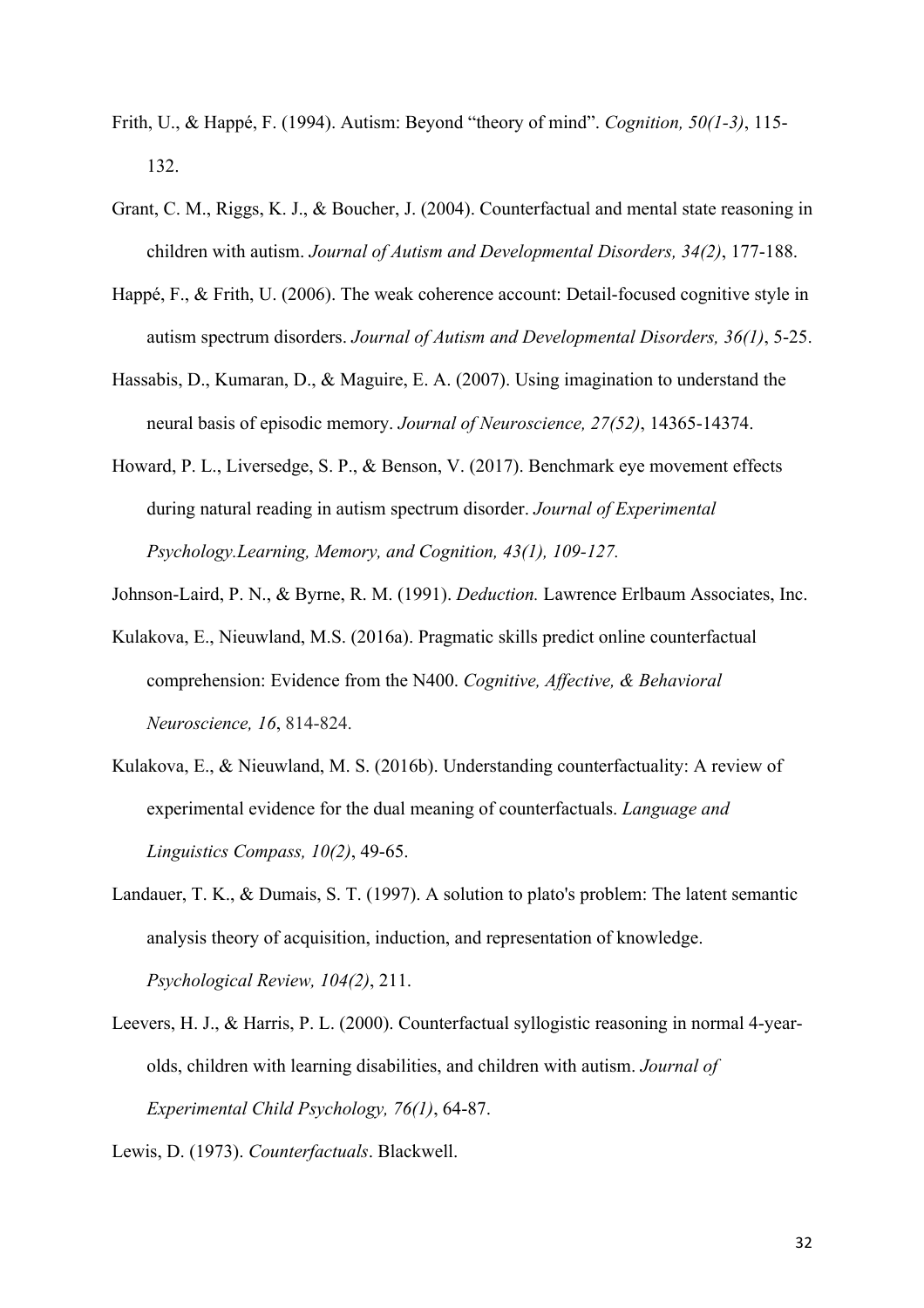- Lind, S.E., Williams, D.M., Bowler, D.M., & Peel, A. (2014). Episodic memory and episodic future thinking impairments in high-functioning autism spectrum disorder: An underlying difficulty with scene construction or self-projection? *Neuropsychology, 28*, 55-67.
- Lind, S.E. & Williams, D.M. (2012). The association between past and future oriented thinking: Evidence from autism spectrum disorder. *Learning and Motivation, 43(4)*, 231- 240.
- Lord, C., Risi, S., Lambrecht, L., Cook Jr, E. H., Leventhal, B. L., DiLavore, P. C., ... Rutter, M. (2000). The autism diagnostic observation Schedule—Generic: A standard measure of social and communication deficits associated with the spectrum of autism. *Journal of Autism and Developmental Disorders, 30(3)*, 205-223.
- McMullen, M.N. & Markman, K.D. (2002). Affective impact of close counterfactuals: Implications of possible futures for possible pasts. *Journal of Experimental Social Psychology, 38*, 64-70.
- Minshew, N. J., & Goldstein, G. (1998). Autism as a disorder of complex information processing. *Mental Retardation and Developmental Disabilities Research Reviews, 4*(2), 129-136.
- Minshew, N. J., Goldstein, G., & Siegel, D. J. (1997). Neuropsychologic functioning in autism: Profile of a complex information processing disorder. *Journal of the International Neuropsychological Society, 3(4)*, 303-316.
- Minshew, N. J., Williams, D. L., & McFadden, K. (2008). Information processing, neural connectivity, and neuronal organization. In A. Zimmerman (Ed.), *Autism: Current theories and evidence* (pp. 381-405). Totowa, NJ: Humana Press.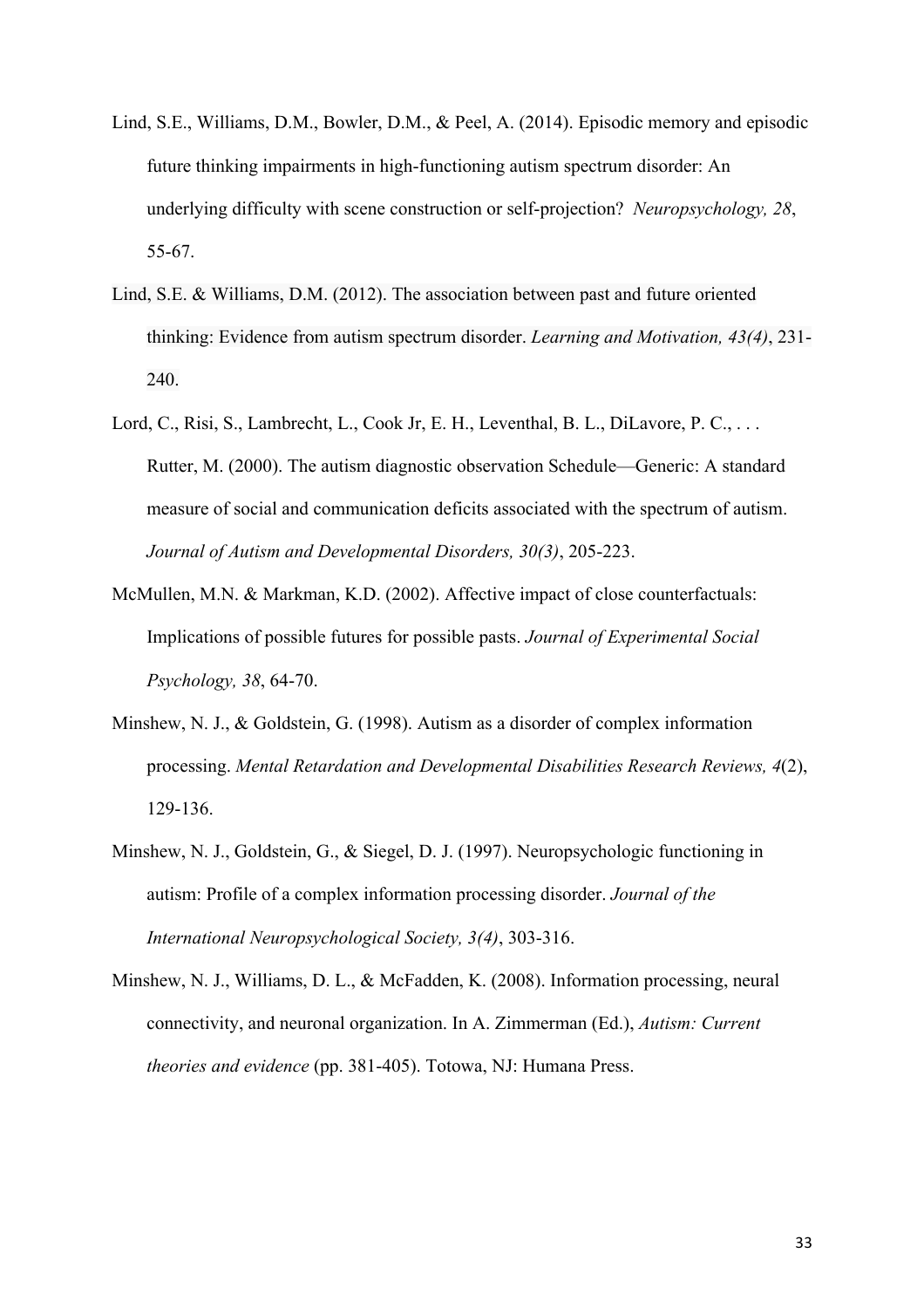- Morsanyi, K. & Handley, S. J. (2012). Reasoning on the basis of fantasy content: Two studies with high-functioning autistic adolescents. *Journal of Autism and Developmental Disorders, 42(11)*, 2297-2311.
- Ni, W., Fodor, J. D., Crain, S., & Shankweiler, D. (1998). Anomaly detection: Eye movement patterns. *Journal of Psycholinguistic Research, 27(5)*, 515-539.
- Nieuwland, M. S. (2013). "If a lion could speak…": Online sensitivity to propositional truthvalue of unrealistic counterfactual sentences. *Journal of Memory and Language, 68(1)*, 54-67.
- Nieuwland, M. S., & Martin, A. E. (2012). If the real world were irrelevant, so to speak: The role of propositional truth-value in counterfactual sentence comprehension. *Cognition, 122(1)*, 102-109.
- Peterson, D. M., & Bowler, D. M. (2000). Counterfactual reasoning and false belief understanding in children with autism. *Autism, 4(4)*, 391-405.
- R Core Team. (2016). *R: A language and environment for statistical computing*. Vienna, Austria: R Foundation for Statistical Computing.
- Rayner, K. (1998). Eye movements in reading and information processing: 20 years of research. *Psychological Bulletin, 124(3)*, 372-422.
- Rayner, K. (2009). Eye movements and attention in reading, scene perception, and visual search. *The Quarterly Journal of Experimental Psychology, 62(8)*, 1457-1506.
- Rayner, K., Warren, T., Juhasz, B. J., & Liversedge, S. P. (2004). The effect of plausibility on eye movements in reading. *Journal of Experimental Psychology: Learning, Memory, and Cognition, 30(6)*, 1290-1301.
- Rubio-Fernández, P. (2013). Perspective tracking in progress: Do not disturb. *Cognition*, *129*, 264-272.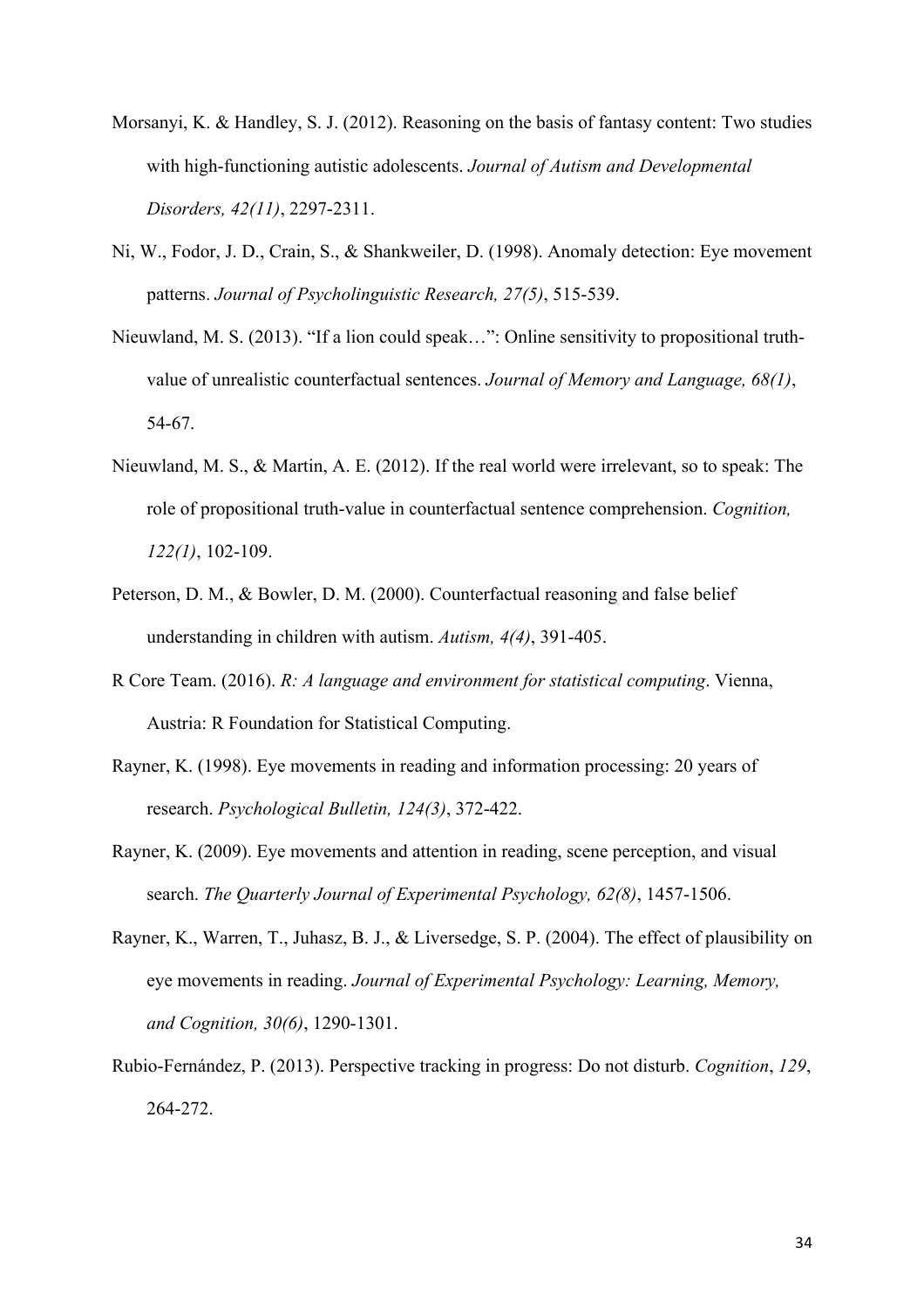- Scott, F. J., Baron-Cohen, S., & Leslie, A. (1999). 'If pigs could fly': A test of counterfactual reasoning and pretence in children with autism. *British Journal of Developmental Psychology, 17(3)*, 349-362.
- Seeleu, E.P., Seeleu S.M., Wells, G.L., & Windschitl, P.D. (1995). Counterfactual constraints. In: *What might have been: The social psychology of counterfactual thinking*, ed. N. J. Roese & J. M. Olson. Erlbaum.
- Shattuck, P. T., Seltzer, M. M., Greenberg, J. S., Orsmond, G. I., Bolt, D., Kring, S., ... Lord, C. (2007). Change in autism symptoms and maladaptive behaviors in adolescents and adults with an autism spectrum disorder. *Journal of Autism and Developmental Disorders, 37(9)*, 1735-1747.
- Stroop, J. R. (1935). Studies of interference in serial verbal reactions. *Journal of Experimental Psychology, 18(6)*, 643-662.
- Wechsler, D. (1999). *Wechsler abbreviated scale of intelligence (WASI).* San Antonio, TX: Psychological Corporation.
- Williams, D.M., & Jarrold, C. (2013). Assessing planning and set-shifting abilities in autism: Are experimenter-administered and computerised versions of tasks equivalent? *Autism Research*, 6, 461–467.
- Wilson, M. (1988). The MRC psycholinguistic database: Machine readable dictionary, version 2. *Behavioural Research Methods, Instruments and Computers, 20(1)*, 6-11.
- World Health Organization. (1993). *The ICD-10 classification of mental and behavioural disorders: Diagnostic criteria for research*. Geneva : World Health Organization.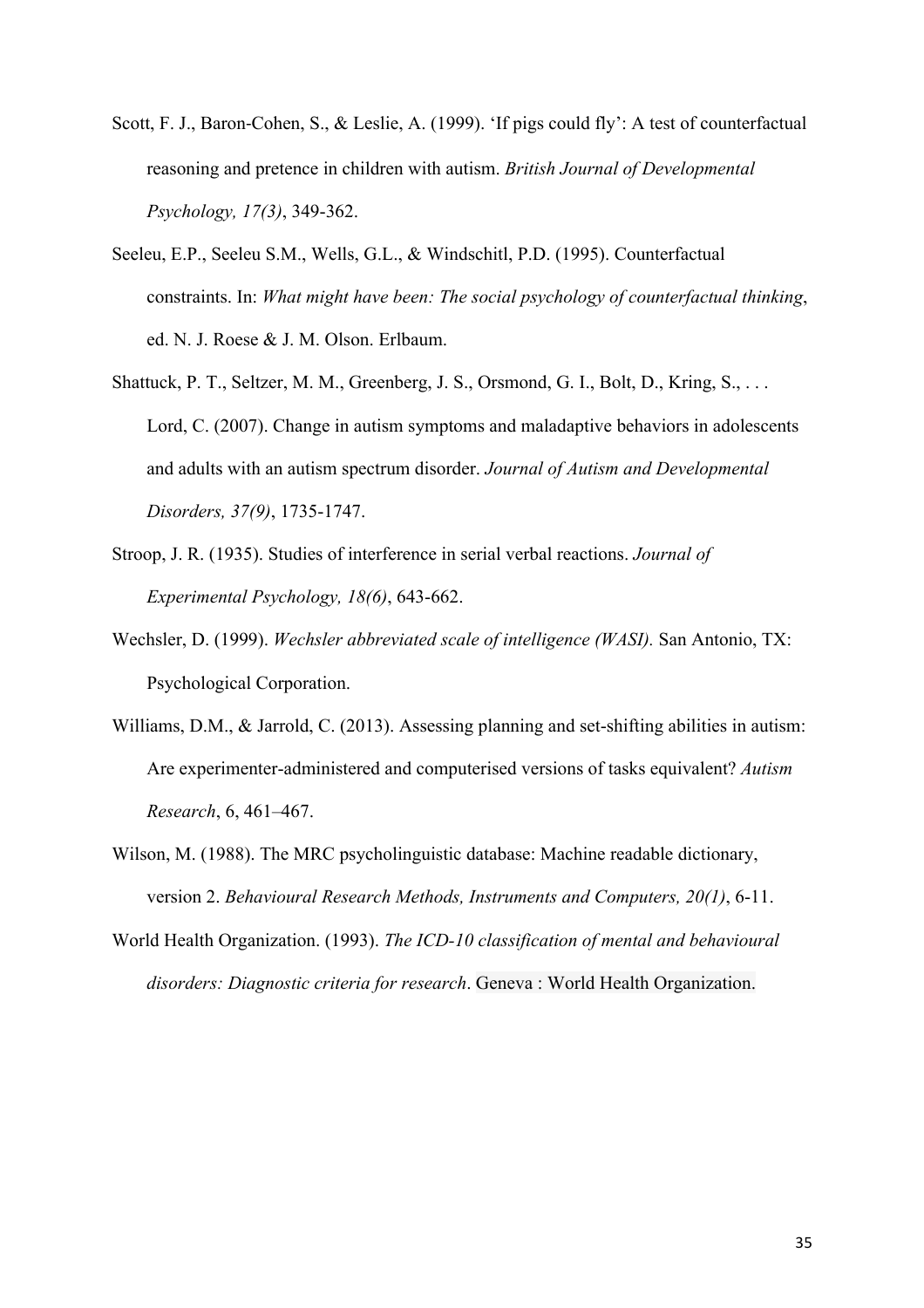

*Figure 1. a)* Regression Path Time for Region 3, Experiment 1, for ASD and TD participants in consistent and inconsistent conditions. b) Total Reading Time (ms) for Region 4, Experiment 1, after consistent and inconsistent critical words in factual and counterfactual conditions.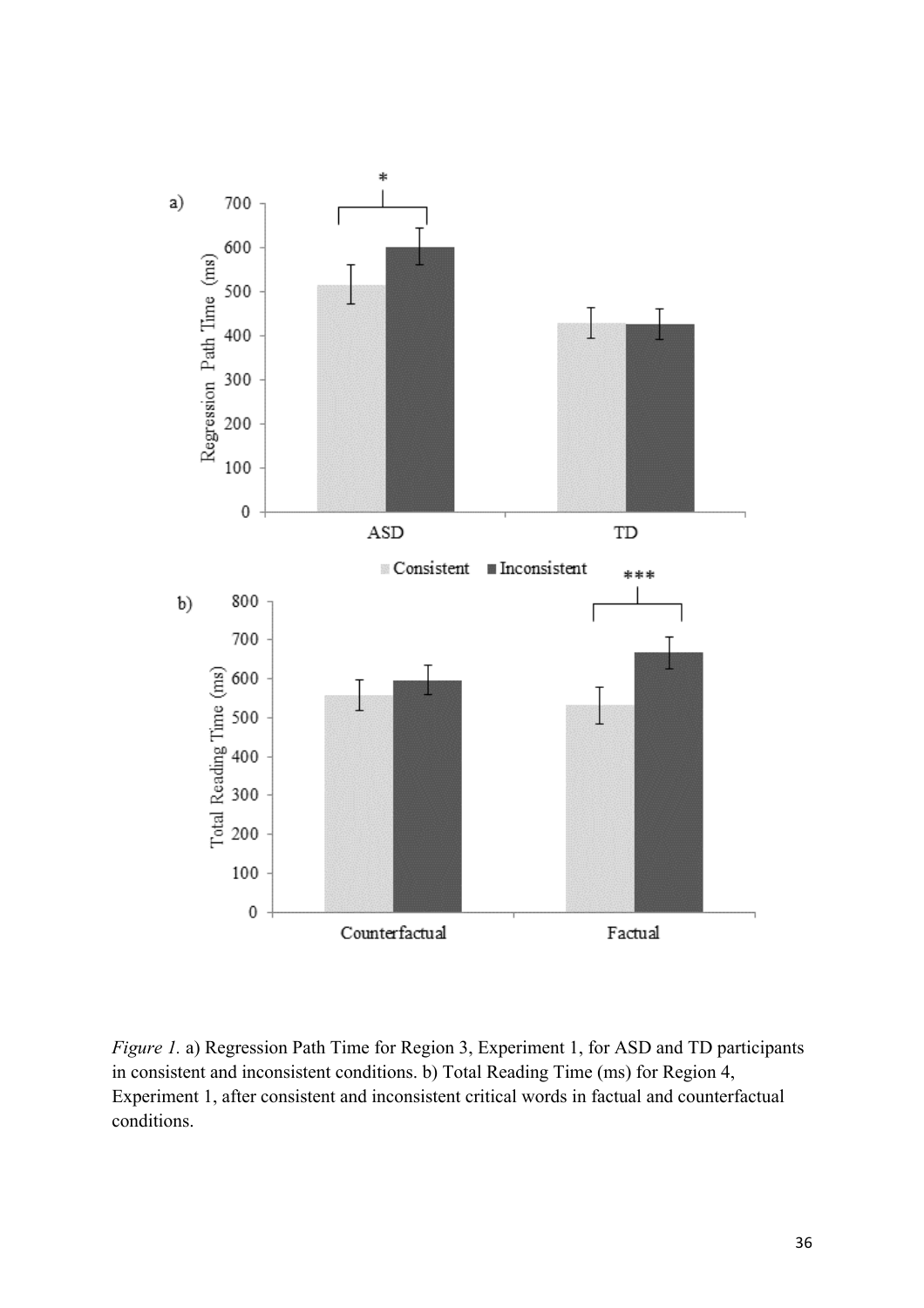

*Figure 2.* First pass reading times on Region 3, Experiment 2, for ASD and TD participants in all conditions.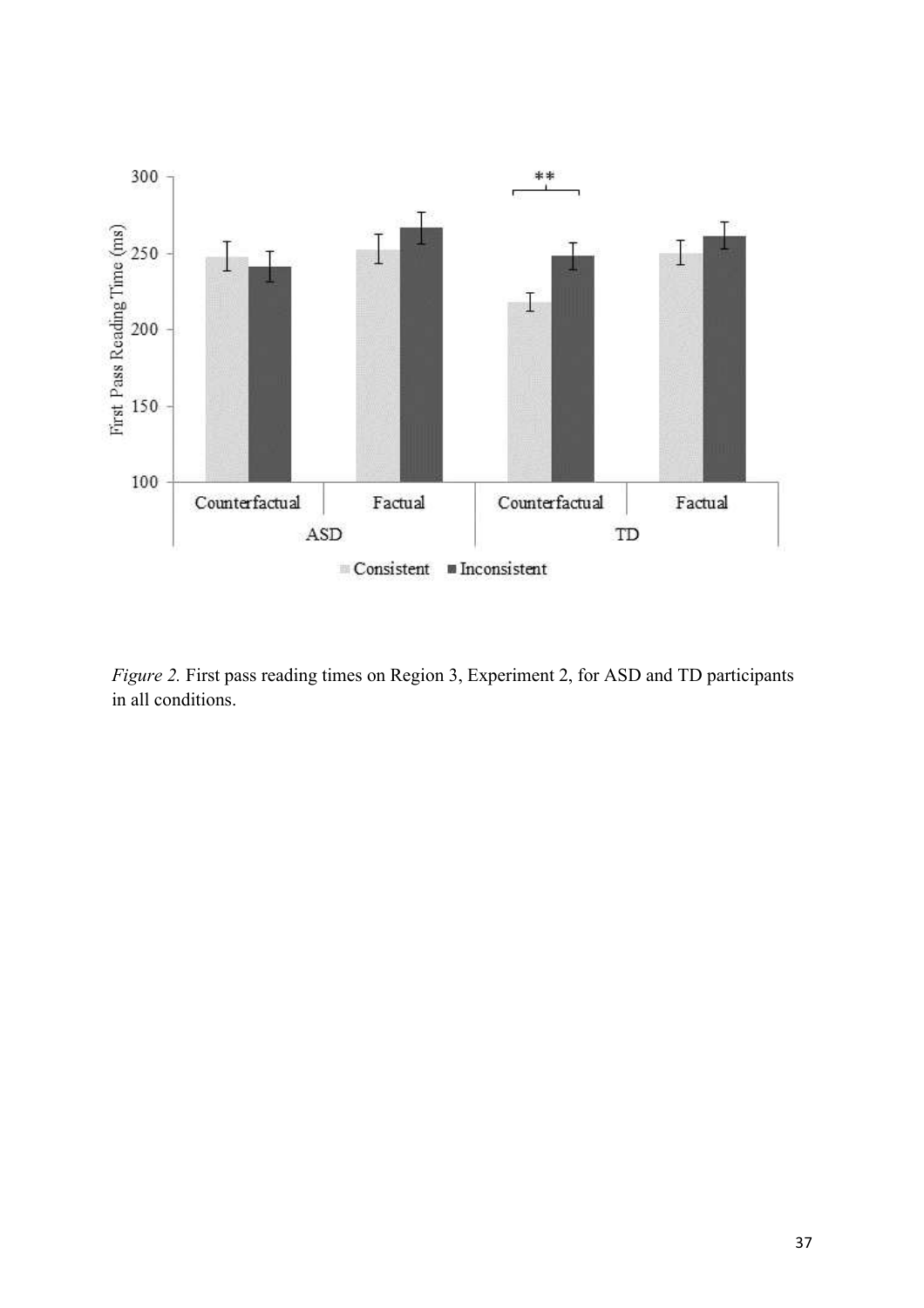|                                           | <b>ASD</b><br>$(n = 25)$ | TD<br>$(n = 25)$ | t       | $\boldsymbol{p}$ | Cohen's<br>$\overline{d}$ |
|-------------------------------------------|--------------------------|------------------|---------|------------------|---------------------------|
| Sex (m:f)                                 | 18:7                     | 18:7             |         |                  |                           |
| Age (years)                               | 25.6<br>(7.96)           | 26.4<br>(8.29)   | $-0.30$ | .763             | .09                       |
| Verbal IQ                                 | 105<br>(9.37)            | 102<br>(9.35)    | 1.38    | .175             | .32                       |
| Performance IQ                            | 104<br>(18.16)           | 109<br>(14.94)   | $-1.04$ | .305             | .30                       |
| Overall IQ                                | 105<br>(13.07)           | 106<br>(10.77)   | $-0.26$ | .796             | .08                       |
| Total AQ score                            | 29.7<br>(9.83)           | 16.4<br>(6.12)   | 5.74    | $\leq .001***$   | 1.62                      |
| ADOS-2 Module 4<br>algorithm total        | 6.32<br>(3.96)           |                  |         |                  |                           |
| Interference score<br>(msec, Stroop)      | 91<br>(66)               | 61<br>(41)       | $-1.9$  | $.063 -$         | .55                       |
| Experiential index<br>score (Imagination) | 34.7<br>(8.58)           | 40.8<br>(5.39)   | $-3.04$ | $.004**$         | .85                       |

Table 1. *Demographic information for ASD and TD groups (M (SD)) with comparison statistics.*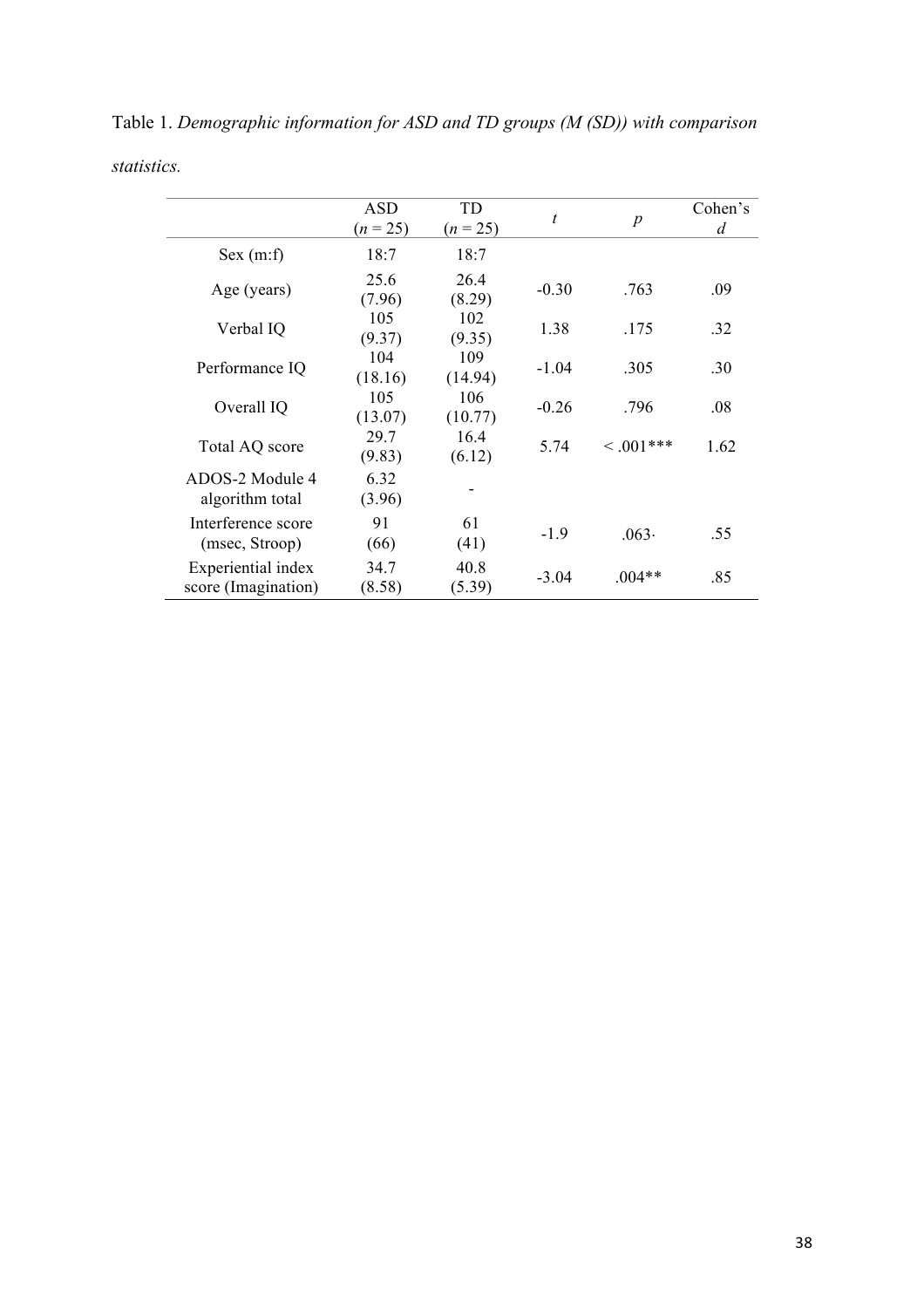|                                   | <b>ASD</b>     |              |             |              | <b>TD</b>      |              |             |              |  |
|-----------------------------------|----------------|--------------|-------------|--------------|----------------|--------------|-------------|--------------|--|
|                                   | Counterfactual |              | Factual     |              | Counterfactual |              | Factual     |              |  |
|                                   | Consistent     | Inconsistent | Consistent  | Inconsistent | Consistent     | Inconsistent | Consistent  | Inconsistent |  |
| Pre-critical region               |                |              |             |              |                |              |             |              |  |
| First-pass reading time (ms)      | 831 (514)      | 898 (610)    | 703 (417)   | 821 (664)    | 941 (573)      | 948 (606)    | 798 (520)   | 841 (568)    |  |
| Regression path reading time (ms) | 1009(813)      | 1098 (920)   | 815 (547)   | 868 (671)    | 1003(635)      | 1077 (698)   | 867 (549)   | 929 (619)    |  |
| Total reading time (ms)           | 1350 (1011)    | 1559 (1178)  | 1051(651)   | 1319 (1102)  | 1304 (935)     | 1571 (1193)  | 1056 (708)  | 1313 (1015)  |  |
| Critical region                   |                |              |             |              |                |              |             |              |  |
| First-pass reading time (ms)      | 243 (109)      | 248 (116)    | 226 (89)    | 260 (187)    | 251 (104)      | 241 (99)     | 246 (120)   | 237(94)      |  |
| Regression path reading time (ms) | 579 (915)      | 625 (807)    | 450 (525)   | 579 (711)    | 494 (810)      | 471 (839)    | 358 (268)   | 384 (332)    |  |
| Total reading time (ms)           | 357(253)       | 423 (363)    | 350 (234)   | 455 (351)    | 327(195)       | 345(237)     | 301(164)    | 367(273)     |  |
| Post-critical region              |                |              |             |              |                |              |             |              |  |
| First-pass reading time (ms)      | 396 (256)      | 390 (258)    | 366(244)    | 420(281)     | 429 (279)      | 399 (282)    | 418 (267)   | 452 (283)    |  |
| Regression path reading time (ms) | 1444 (1323)    | 1963 (1909)  | 1354 (1308) | 2054 (2009)  | 1404 (1655)    | 1925 (2225)  | 1076 (1166) | 1774 (1804)  |  |
| Total reading time (ms)           | 558 (428)      | 616(504)     | 556 (416)   | 688 (421)    | 557 (385)      | 578 (420)    | 509 (336)   | 647 (441)    |  |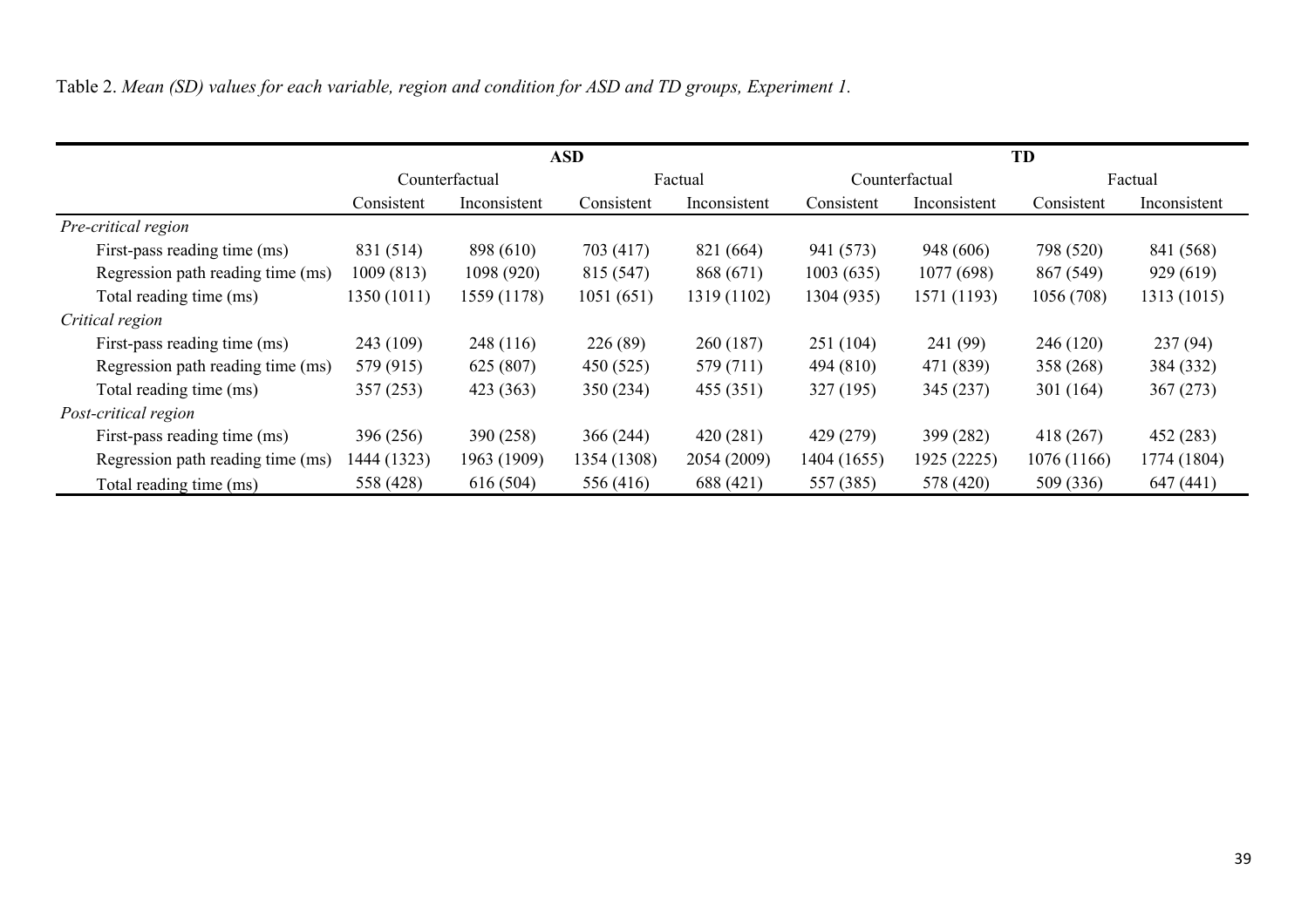Table 3. *Model Estimate, Standard Error (SE) and t-value for first pass reading time, regression path and total reading time in each region for Experiment 1*   $(p < .10, *p < .05, **p < .01, **p < .001).$ 

|                           |          | <b>First-pass reading times</b> |                  |          | Regression path reading time |                  |          | <b>Total reading times</b> |                  |
|---------------------------|----------|---------------------------------|------------------|----------|------------------------------|------------------|----------|----------------------------|------------------|
|                           | Est.     | $\cal SE$                       | $\boldsymbol{t}$ | Est.     | $\cal SE$                    | $\boldsymbol{t}$ | Est.     | $S\!E$                     | $\boldsymbol{t}$ |
| Pre-critical region       |          |                                 |                  |          |                              |                  |          |                            |                  |
| Context                   | $-0.078$ | 0.013                           | $-6.05$ ***      | $-0.088$ | 0.009                        | $-9.31$ ***      | $-0.084$ | 0.010                      | $-8.07$ ***      |
| Consistency               | $-0.013$ | 0.011                           | $-1.11$          | $-0.016$ | 0.009                        | $-1.68$          | $-0.065$ | 0.011                      | $-6.16$ ***      |
| Group                     | 0.035    | 0.039                           | 0.91             | 0.011    | 0.037                        | 0.30             | $-0.011$ | 0.044                      | $-0.25$          |
| Imagination               | 0.003    | 0.002                           | 1.42             | 0.005    | 0.002                        | $2.36*$          | 0.005    | 0.003                      | 1.94'            |
| <b>Inhibitory Control</b> | 0.000    | 0.000                           | 0.42             | 0.000    | 0.000                        | 1.15             | 0.000    | 0.000                      | 1.31             |
| Context:Consistency       | $-0.013$ | 0.020                           | $-0.65$          | 0.019    | 0.018                        | 1.07             | 0.012    | 0.019                      | 0.65             |
| Context:Group             | $-0.003$ | 0.020                           | $-0.14$          | 0.023    | 0.018                        | 1.32             | 0.004    | 0.019                      | 0.21             |
| Consistency:Group         | 0.023    | 0.020                           | 1.13             | $-0.005$ | 0.018                        | $-0.29$          | $-0.016$ | 0.019                      | $-0.81$          |
| Context:Consistency:Group | 0.019    | 0.039                           | 0.48             | $-0.013$ | 0.035                        | $-0.37$          | 0.004    | 0.037                      | $0.10\,$         |
| Critical region           |          |                                 |                  |          |                              |                  |          |                            |                  |
| Context                   | $-0.011$ | 0.010                           | $-1.11$          | $-0.020$ | 0.021                        | $-0.98$          | 0.004    | 0.016                      | 0.25             |
| Consistency               | $-0.003$ | 0.012                           | $-0.26$          | $-0.025$ | 0.019                        | $-1.29$          | $-0.052$ | 0.019                      | $-2.78$ **       |
| Group                     | $-0.008$ | 0.020                           | $-0.39$          | $-0.113$ | 0.047                        | $-2.42*$         | $-0.061$ | 0.032                      | $-1.90'$         |
| Imagination               | 0.003    | 0.001                           | $2.54*$          | 0.007    | 0.003                        | $2.7*$           | 0.003    | 0.002                      | 1.66             |
| <b>Inhibitory Control</b> | 0.000    | 0.000                           | 1.10             | 0.001    | 0.000                        | 1.48             | 0.000    | 0.000                      | 1.14             |
| Context:Consistency       | $-0.020$ | 0.020                           | $-0.99$          | $-0.031$ | 0.033                        | $-0.94$          | $-0.039$ | 0.026                      | $-1.49$          |
| Context:Group             | $-0.004$ | 0.019                           | $-0.19$          | 0.009    | 0.041                        | 0.23             | $-0.008$ | 0.028                      | $-0.29$          |
| Consistency:Group         | 0.040    | 0.020                           | $2.00*$          | 0.076    | 0.035                        | $2.18*$          | 0.039    | 0.025                      | 1.56             |
| Context:Consistency:Group | 0.032    | 0.041                           | 0.77             | $-0.018$ | 0.065                        | $-0.28$          | $-0.023$ | 0.052                      | $-0.45$          |
| Post-critical region      |          |                                 |                  |          |                              |                  |          |                            |                  |
| Context                   | 0.010    | 0.012                           | 0.82             | $-0.032$ | 0.020                        | $-1.62$          | 0.019    | 0.013                      | 1.46             |
| Consistency               | $-0.005$ | 0.013                           | $-0.39$          | $-0.153$ | 0.024                        | $-6.35$ ***      | $-0.064$ | 0.016                      | $-4.03$ ***      |
| Group                     | 0.011    | 0.035                           | 0.33             | $-0.106$ | 0.083                        | $-1.27$          | $-0.037$ | 0.048                      | $-0.77$          |
| Imagination               | 0.001    | 0.002                           | 0.65             | 0.006    | 0.005                        | 1.13             | 0.003    | 0.003                      | 0.95             |
| <b>Inhibitory Control</b> | 0.000    | 0.000                           | $-1.16$          | 0.000    | 0.001                        | $-0.03$          | 0.000    | 0.000                      | $-0.15$          |
| Context:Consistency       | $-0.059$ | 0.024                           | $-2.46*$         | $-0.071$ | 0.036                        | $-1.98*$         | $-0.081$ | 0.025                      | $-3.28**$        |
| Context:Group             | 0.035    | 0.024                           | 1.45             | $-0.019$ | 0.036                        | $-0.53$          | $-0.015$ | 0.025                      | $-0.61$          |
| Consistency:Group         | 0.038    | 0.024                           | 1.56             | $-0.010$ | 0.036                        | $-0.28$          | 0.028    | 0.027                      | 1.02             |
| Context:Consistency:Group | 0.014    | 0.048                           | 0.29             | $-0.015$ | 0.072                        | $-0.21$          | 0.009    | 0.049                      | 0.17             |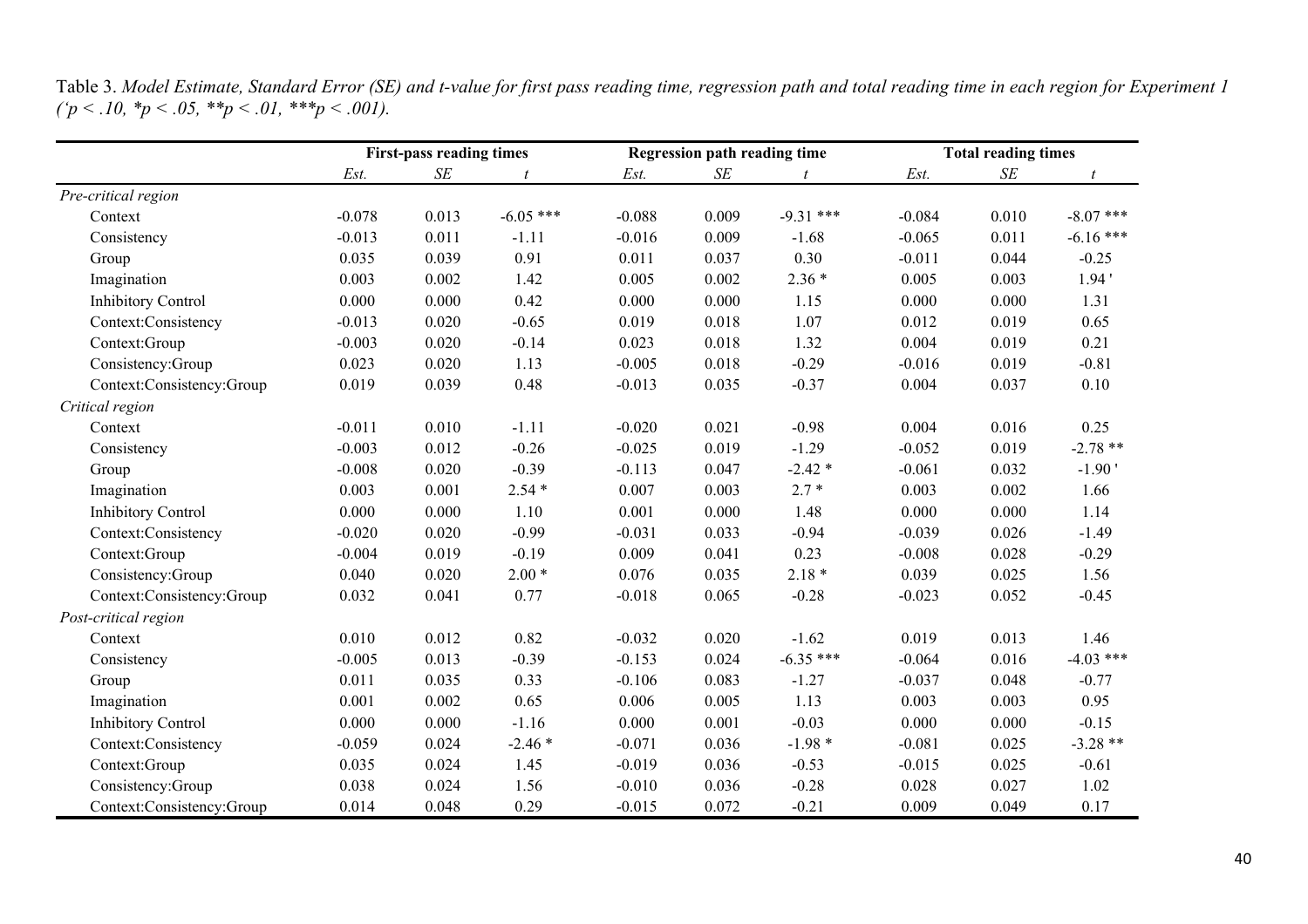|                                   | <b>ASD</b>     |              |                            |             | <b>TD</b>      |              |           |              |  |
|-----------------------------------|----------------|--------------|----------------------------|-------------|----------------|--------------|-----------|--------------|--|
|                                   | Counterfactual |              | Factual                    |             | Counterfactual |              | Factual   |              |  |
|                                   | Consistent     | Inconsistent | Consistent<br>Inconsistent |             | Consistent     | Inconsistent |           | Inconsistent |  |
| Pre-critical region               |                |              |                            |             |                |              |           |              |  |
| First-pass reading time (ms)      | 607 (394)      | 566 (353)    | 505 (292)                  | 545 (360)   | 646 (330)      | 652 (346)    | 550 (293) | 573 (351)    |  |
| Regression path reading time (ms) | 701 (459)      | 721 (588)    | 575 (352)                  | 622 (433)   | 707 (346)      | 731 (441)    | 612 (339) | 649 (392)    |  |
| Total reading time (ms)           | 1013(577)      | 1154 (860)   | 805 (548)                  | 855 (567)   | 928 (502)      | 1164 (760)   | 740 (389) | 942 (626)    |  |
| Critical region                   |                |              |                            |             |                |              |           |              |  |
| First-pass reading time (ms)      | 247(114)       | 241 (127)    | 252(116)                   | 266(125)    | 218 (76)       | 248 (109)    | 250(102)  | 261(117)     |  |
| Regression path reading time (ms) | 414 (494)      | 483 (538)    | 490 (602)                  | 490 (513)   | 408 (424)      | 454 (510)    | 398 (384) | 481 (600)    |  |
| Total reading time (ms)           | 383 (257)      | 398 (241)    | 405(265)                   | 468 (335)   | 327(256)       | 397 (306)    | 333 (201) | 412 (242)    |  |
| Post-critical region              |                |              |                            |             |                |              |           |              |  |
| First-pass reading time (ms)      | 377(257)       | 405 (296)    | 439 (347)                  | 451 (369)   | 407(262)       | 407 (279)    | 405 (268) | 425(311)     |  |
| Regression path reading time (ms) | 1561 (1328)    | 1901 (1627)  | 1315 (1161)                | 1526 (1255) | 1116(904)      | 1796 (1737)  | 980 (839) | 1531 (1482)  |  |
| Total reading time (ms)           | 599 (422)      | 674 (482)    | 598 (462)                  | 689 (516)   | 530 (309)      | 595 (419)    | 506 (304) | 627 (497)    |  |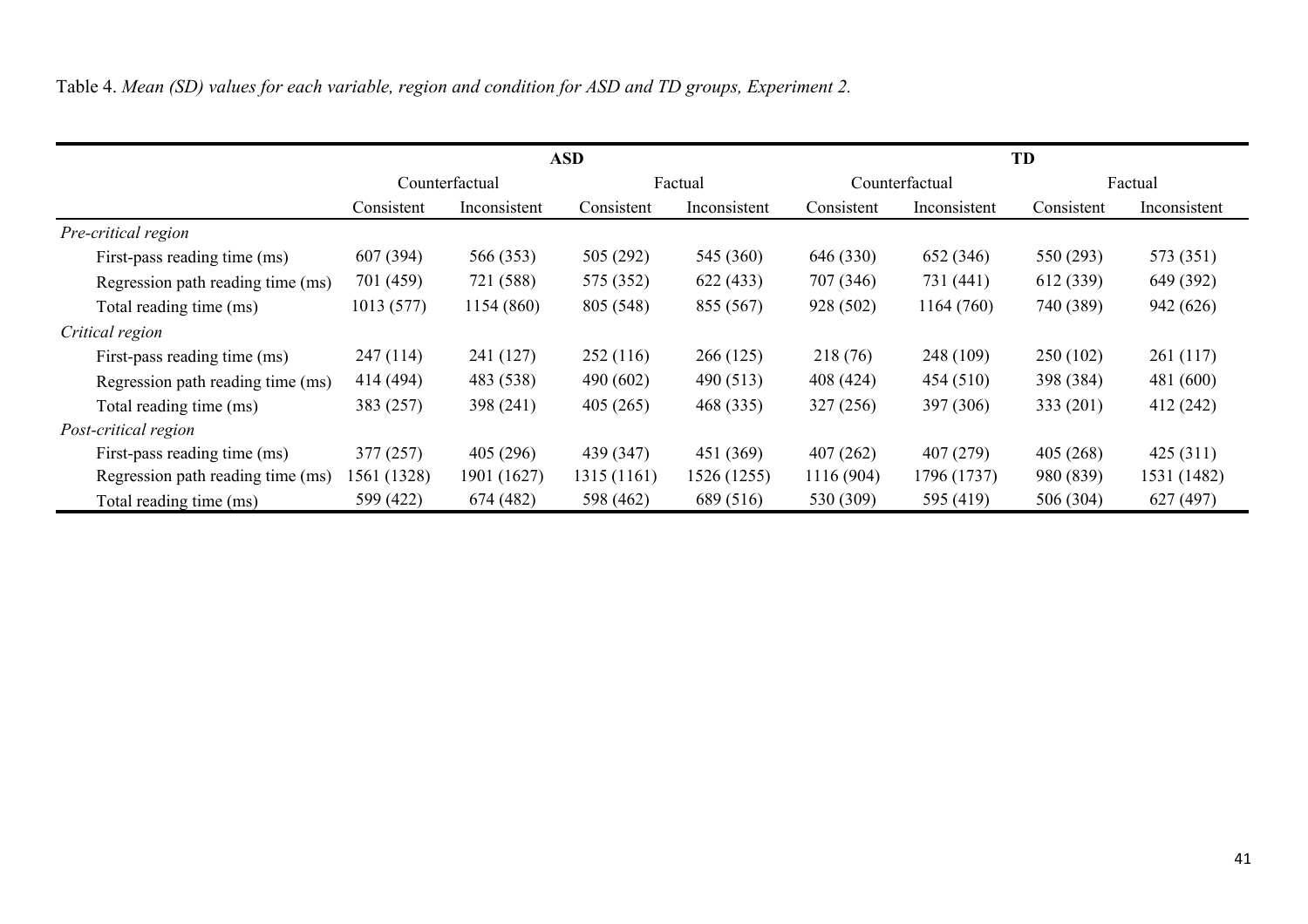Table 5. *Model Estimate, Standard Error (SE) and t-value for first pass reading time, regression path and total reading time in each region for Experiment 2*   $(p < .10, *p < .05, **p < .01, **p < .001).$ 

|                           |          | <b>First-pass reading times</b> |                  |          | <b>Regression path reading time</b> |                |          | <b>Total reading times</b> |                  |
|---------------------------|----------|---------------------------------|------------------|----------|-------------------------------------|----------------|----------|----------------------------|------------------|
|                           | Est.     | $S\!E$                          | $\boldsymbol{t}$ | Est.     | $\cal SE$                           | $\mathfrak{t}$ | Est.     | SE                         | $\boldsymbol{t}$ |
| Pre-critical region       |          |                                 |                  |          |                                     |                |          |                            |                  |
| Context                   | $-0.074$ | 0.013                           | $-5.48$ ***      | $-0.083$ | 0.012                               | $-7.19$ ***    | $-0.131$ | 0.014                      | $-9.49$ ***      |
| Consistency               | $-0.001$ | 0.012                           | $-0.10$          | $-0.009$ | 0.011                               | $-0.86$        | $-0.059$ | 0.012                      | $-5.12$ ***      |
| Group                     | 0.026    | 0.038                           | 0.67             | 0.021    | 0.037                               | 0.57           | $-0.015$ | 0.040                      | $-0.37$          |
| Imagination               | 0.004    | 0.002                           | 1.83'            | 0.004    | 0.002                               | 1.94'          | 0.005    | 0.003                      | $2.07*$          |
| <b>Inhibitory Control</b> | 0.000    | 0.000                           | 0.11             | 0.000    | 0.000                               | 1.33           | 0.000    | 0.000                      | 1.33             |
| Context:Consistency       | $-0.022$ | 0.021                           | $-1.06$          | $-0.012$ | 0.020                               | $-0.61$        | 0.007    | 0.020                      | 0.33             |
| Context:Group             | $-0.024$ | 0.021                           | $-1.17$          | $-0.001$ | 0.020                               | $-0.08$        | 0.034    | 0.020                      | 1.66'            |
| Consistency:Group         | $-0.023$ | 0.023                           | $-1.00$          | $-0.011$ | 0.021                               | $-0.53$        | $-0.052$ | 0.023                      | $-2.24*$         |
| Context:Consistency:Group | 0.031    | 0.041                           | 0.75             | $-0.003$ | 0.039                               | $-0.09$        | $-0.025$ | 0.041                      | $-0.60$          |
| Critical region           |          |                                 |                  |          |                                     |                |          |                            |                  |
| Context                   | 0.028    | 0.012                           | $2.38*$          | 0.025    | 0.019                               | 1.32           | 0.037    | 0.012                      | $3.08**$         |
| Consistency               | $-0.019$ | 0.011                           | $-1.77$          | $-0.043$ | 0.018                               | $-2.38*$       | $-0.061$ | 0.015                      | $-4.08$ ***      |
| Group                     | $-0.032$ | 0.019                           | $-1.73$          | $-0.058$ | 0.041                               | $-1.43$        | $-0.073$ | 0.031                      | $-2.37*$         |
| Imagination               | 0.004    | 0.001                           | $3.52$ ***       | 0.007    | 0.003                               | $2.77**$       | 0.004    | 0.002                      | $2.26*$          |
| <b>Inhibitory Control</b> | 0.000    | 0.000                           | 0.94             | 0.000    | 0.000                               | 1.12           | 0.000    | 0.000                      | 0.915            |
| Context:Consistency       | $-0.005$ | 0.017                           | $-0.26$          | $-0.008$ | 0.030                               | $-0.25$        | $-0.031$ | 0.024                      | $-1.263$         |
| Context:Group             | 0.012    | 0.019                           | 0.63             | $-0.005$ | 0.033                               | $-0.17$        | $-0.007$ | 0.024                      | $-0.294$         |
| Consistency:Group         | $-0.022$ | 0.020                           | $-1.10$          | $-0.004$ | 0.034                               | $-0.13$        | $-0.039$ | 0.028                      | $-1.389$         |
| Context:Consistency:Group | 0.079    | 0.035                           | $2.27*$          | 0.006    | 0.061                               | 0.10           | 0.029    | 0.049                      | 0.601            |
| Post-critical region      |          |                                 |                  |          |                                     |                |          |                            |                  |
| Context                   | 0.026    | 0.013                           | $2.01*$          | $-0.064$ | 0.017                               | $-3.73$ ***    | $-0.001$ | 0.013                      | $-0.07$          |
| Consistency               | $-0.003$ | 0.017                           | $-0.18$          | $-0.127$ | 0.028                               | $-4.61$ ***    | $-0.046$ | 0.020                      | $-2.37*$         |
| Group                     | $-0.015$ | 0.035                           | $-0.42$          | $-0.119$ | 0.073                               | $-1.64$        | $-0.066$ | 0.048                      | $-1.37$          |
| Imagination               | 0.002    | 0.002                           | 0.81             | 0.006    | 0.005                               | 1.37           | 0.004    | 0.003                      | 1.27             |
| <b>Inhibitory Control</b> | 0.000    | 0.000                           | 0.04             | 0.000    | 0.001                               | 0.82           | 0.000    | 0.000                      | 0.31             |
| Context:Consistency       | 0.002    | 0.025                           | 0.08             | 0.009    | 0.034                               | 0.28           | $-0.014$ | 0.025                      | $-0.54$          |
| Context:Group             | $-0.020$ | 0.025                           | $-0.80$          | 0.039    | 0.034                               | 1.15           | 0.017    | 0.026                      | 0.64             |
| Consistency:Group         | 0.013    | 0.026                           | 0.49             | $-0.077$ | 0.046                               | $-1.69$        | $-0.006$ | 0.028                      | $-0.20$          |
| Context:Consistency:Group | 0.008    | 0.051                           | 0.16             | 0.035    | 0.069                               | 0.52           | $-0.005$ | 0.050                      | $-0.10$          |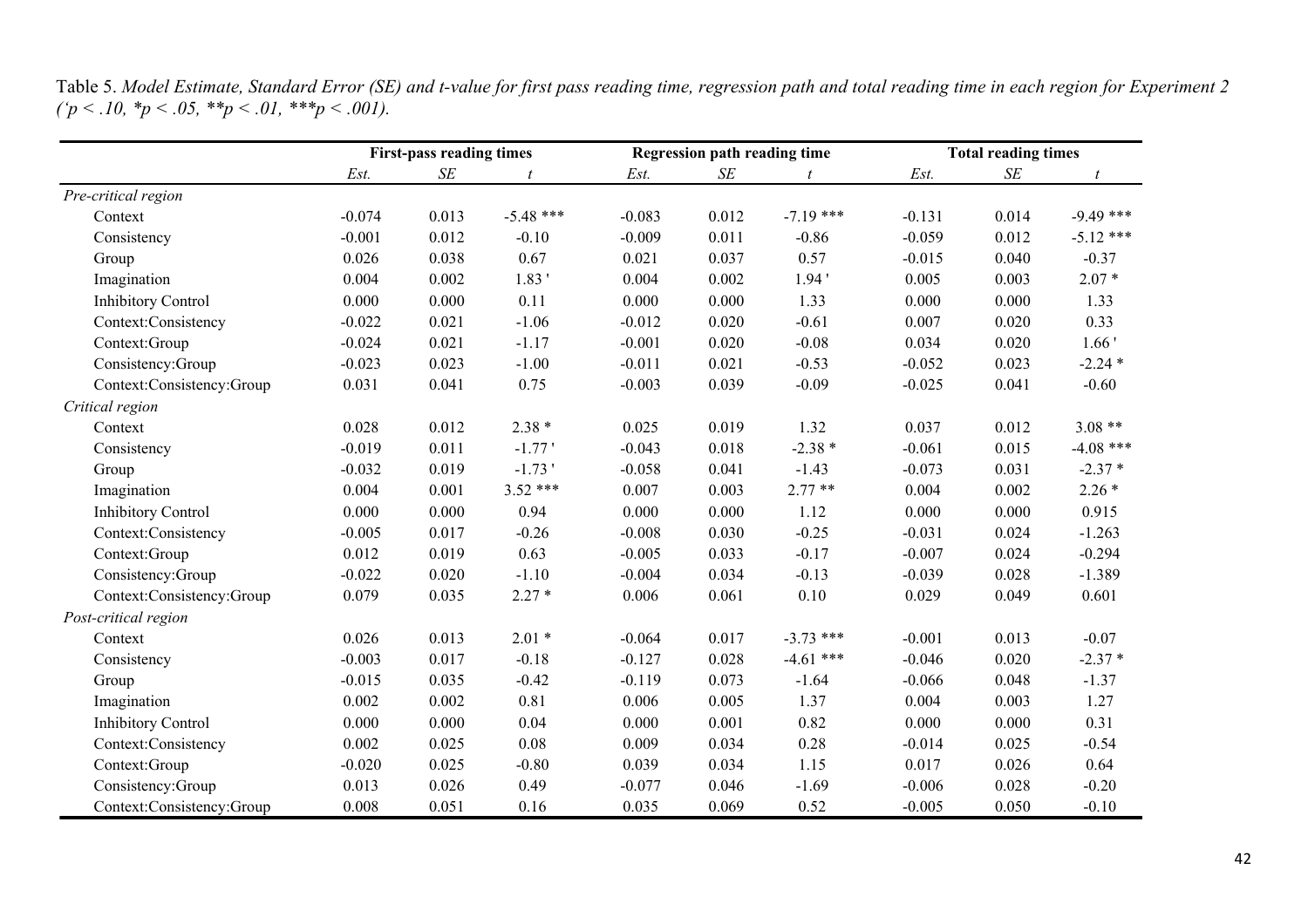## Appendix

*Experimental Items, Experiment 1. Note that for each of the items below, conditions are listed in the order: counterfactual-consistent, counterfactual-inconsistent, factual-consistent, factual-inconsistent.* 

1

If Joanne had remembered her umbrella, her hair would have been dry when she arrived home.

If Joanne had remembered her umbrella, her hair would have been wet when she arrived home.

Because Joanne had remembered her umbrella, her hair had been dry when she arrived home. Because Joanne had remembered her umbrella, her hair had been wet when she arrived home.

## $\mathcal{L}$

If the racing driver had won the championship, he would have gone to the pub to celebrate with his team.

If the racing driver had won the championship, he would have gone to the pub to commiserate with his team.

Because the racing driver had won the championship, he had gone to the pub to celebrate with his team.

Because the racing driver had won the championship, he had gone to the pub to commiserate with his team.

## 3

If David had been wearing his glasses, he would have found that the words were clear on the poster.

If David had been wearing his glasses, he would have found that the words were blurry on the poster.

Because David had been wearing his glasses, he had found that the words were clear on the poster.

Because David had been wearing his glasses, he had found that the words were blurry on the poster.

## 4

If Alice had not got stuck in a traffic jam driving home, she would have arrived home on time that evening.

If Alice had not got stuck in a traffic jam driving home, she would have arrived home late that evening.

Because Alice had got stuck in a traffic jam driving home, she had arrived home late that evening.

Because Alice had got stuck in a traffic jam driving home, she had arrived home on time that evening.

## 5

If Catherine had worn a coat in the rain, her dress would have been dry when she arrived at work.

If Catherine had worn a coat in the rain, her dress would have been soaked when she arrived at work.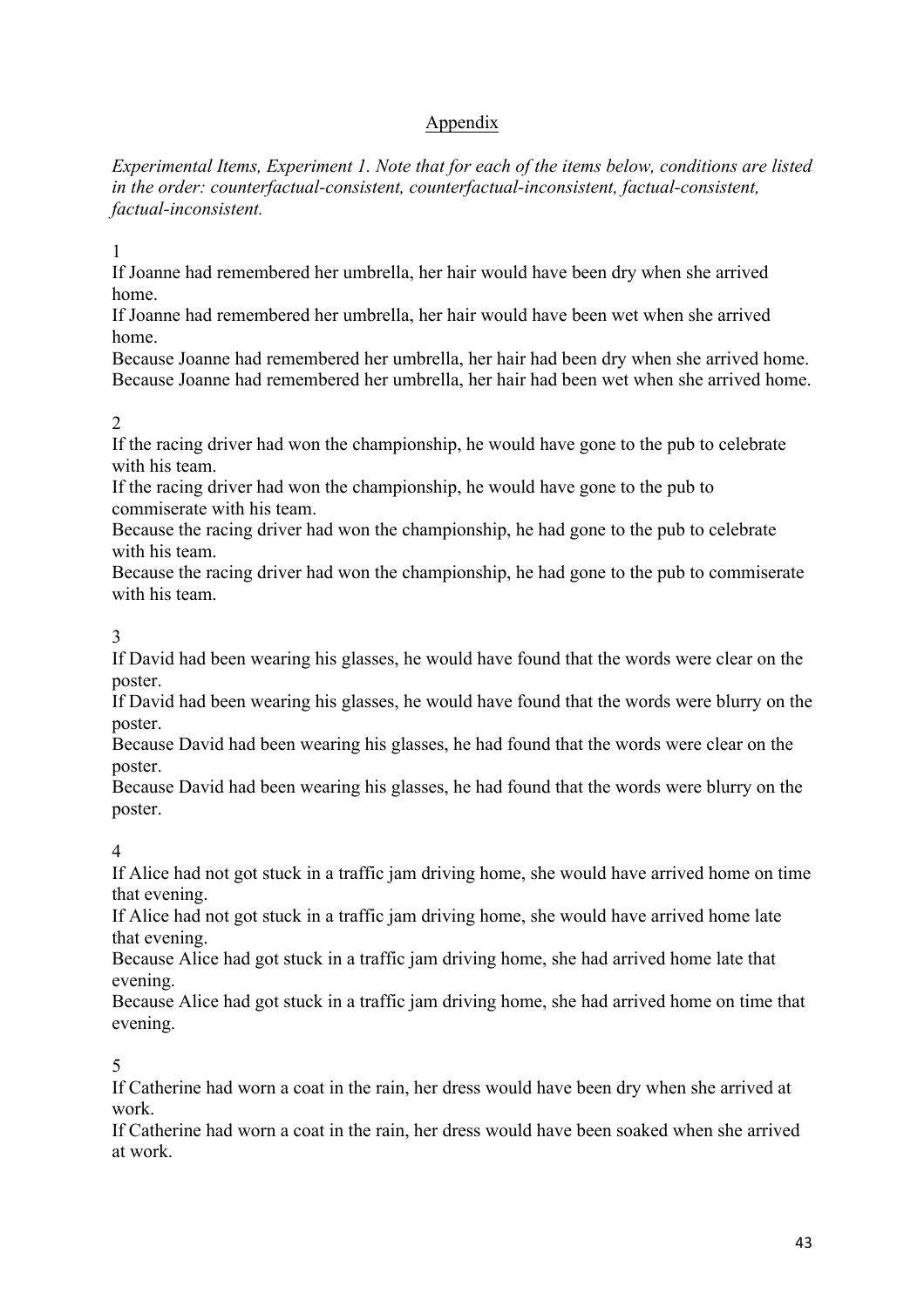Because Catherine had worn a coat in the rain, her dress had been dry when she arrived at work.

Because Catherine had worn a coat in the rain, her dress had been soaked when she arrived at work.

## 6

If David had eaten a large lunch, his stomach would have been full that afternoon. If David had eaten a large lunch, his stomach would have been empty that afternoon. Because David had eaten a large lunch, his stomach had been full that afternoon. Because David had eaten a large lunch, his stomach had been empty that afternoon.

## 7

If Sylvia had worn thick socks in the snow, her feet would have been warm inside her boots. If Sylvia had worn thick socks in the snow, her feet would have been cold inside her boots. Because Sylvia had worn thick socks in the snow, her feet had been warm inside her boots. Because Sylvia had worn thick socks in the snow, her feet had been cold inside her boots.

#### 8

If Hannah had fixed her freezer, when she checked the ice trays the water would have been frozen that evening.

If Hannah had fixed her freezer, when she checked the ice trays the water would have been liquid that evening.

Because Hannah had fixed her freezer, when she checked the ice trays the water had been frozen that evening.

Because Hannah had fixed her freezer, when she checked the ice trays the water had been liquid that evening.

## 9

If Jacob had felt confident with his looks, whenever he looked in the mirror he would have thought he looked good for his age.

If Jacob had felt confident with his looks, whenever he looked in the mirror he would have thought he looked bad for his age.

Because Jacob had felt confident with his looks, whenever he looked in the mirror, he had thought he looked good for his age.

Because Jacob had felt confident with his looks, whenever he looked in the mirror, he had thought he looked bad for his age.

#### 10

If Fred had seen the looming dark clouds, he would have prepared himself for rain as he got dressed.

If Fred had seen the looming dark clouds, he would have prepared himself for sunshine as he got dressed.

Because Fred had seen the looming dark clouds, he had prepared himself for rain as he got dressed.

Because Fred had seen the looming dark clouds, he had prepared himself for sunshine as he got dressed.

#### 11

If Tim's team had correctly answered the most questions in the pub quiz, they would have won the top prize.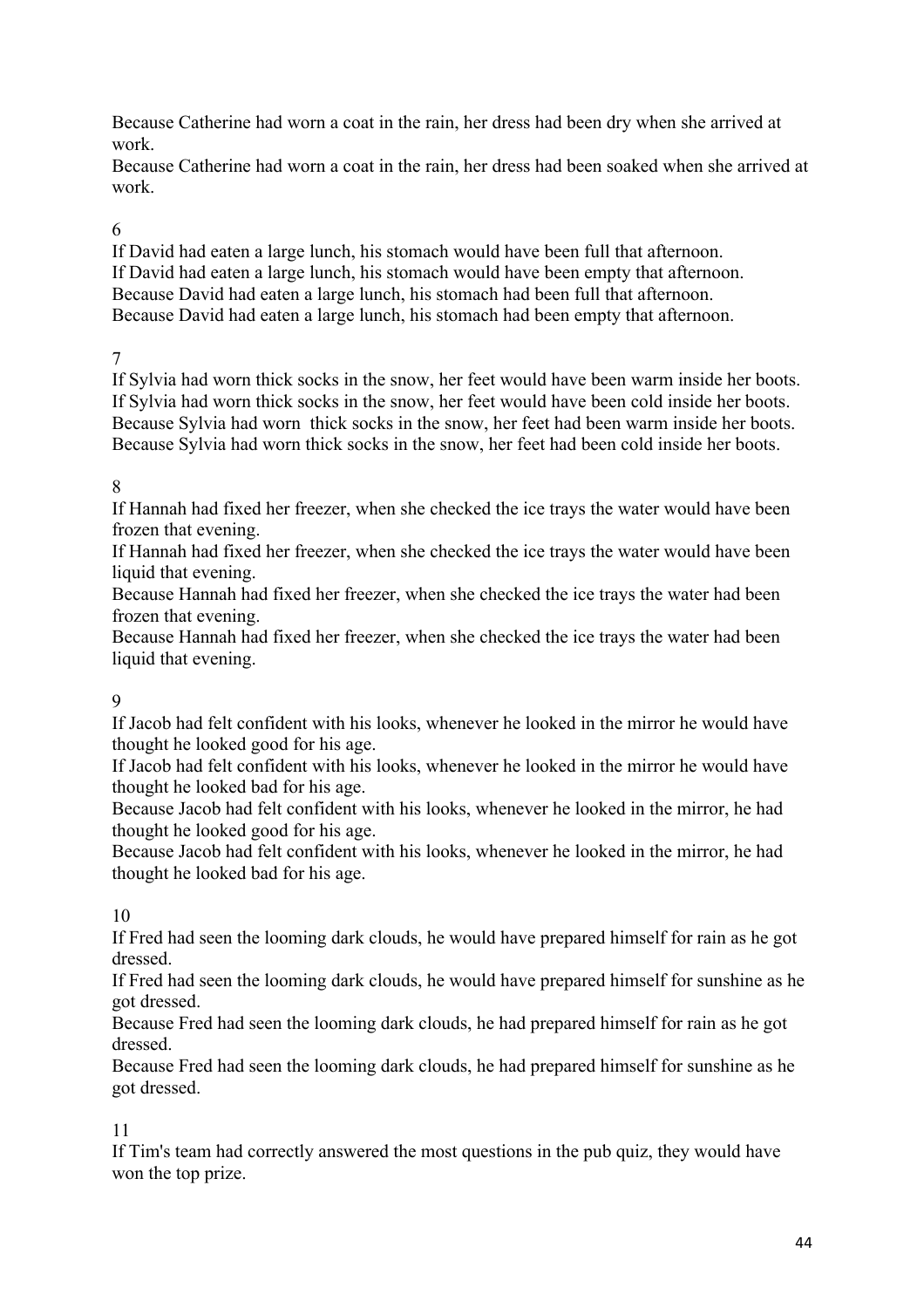If Tim's team had correctly answered the most questions in the pub quiz, they would have lost the top prize.

Because Tim's team had correctly answered the most questions in the pub quiz, they had won the top prize.

Because Tim's team had correctly answered the most questions in the pub quiz, they had lost the top prize.

## 12

If John's mother had cooked him an enormous roast dinner, he would have felt very full as he watched TV.

If John's mother had cooked him an enormous roast dinner, he would have felt very hungry as he watched TV.

Because John's mother had cooked him an enormous roast dinner, he had felt very full as he watched TV.

Because John's mother had cooked him an enormous roast dinner, he had felt very hungry as he watched TV.

## 13

If Andy had understood everything in the statistics lecture, he would have found his homework very easy to complete correctly.

If Andy had understood everything in the statistics lecture, he would have found his homework very difficult to complete correctly.

Because Andy had understood everything in the statistics lecture, he had found his homework very easy to complete correctly.

Because Andy had understood everything in the statistics lecture, he had found his homework very difficult to complete correctly.

## 14

If Jill had not put her ice lolly back in the freezer before she answered the door, it would have been melted when she returned to it.

If Jill had not put her ice lolly back in the freezer before she answered the door, it would have been frozen when she returned to it.

Because Jill had put her ice lolly back in the freezer before she answered the door, it had been frozen when she returned to it.

Because Jill had put her ice lolly back in the freezer before she answered the door, it had been melted when she returned to it.

## 15

If Guy's debate team had made a successful argument, the compere would have announced them as the winners of the big debate.

If Guy's debate team had made a successful argument, the compere would have announced them as the losers of the big debate.

Because Guy's debate team had made a successful argument, the compere had announced them as the winners of the big debate.

Because Guy's debate team had made a successful argument, the compere had announced them as losers of the big debate.

## 16

If Liz had stuck to the weight watchers plan, she would have noticed that her clothes were feeling loose after two weeks.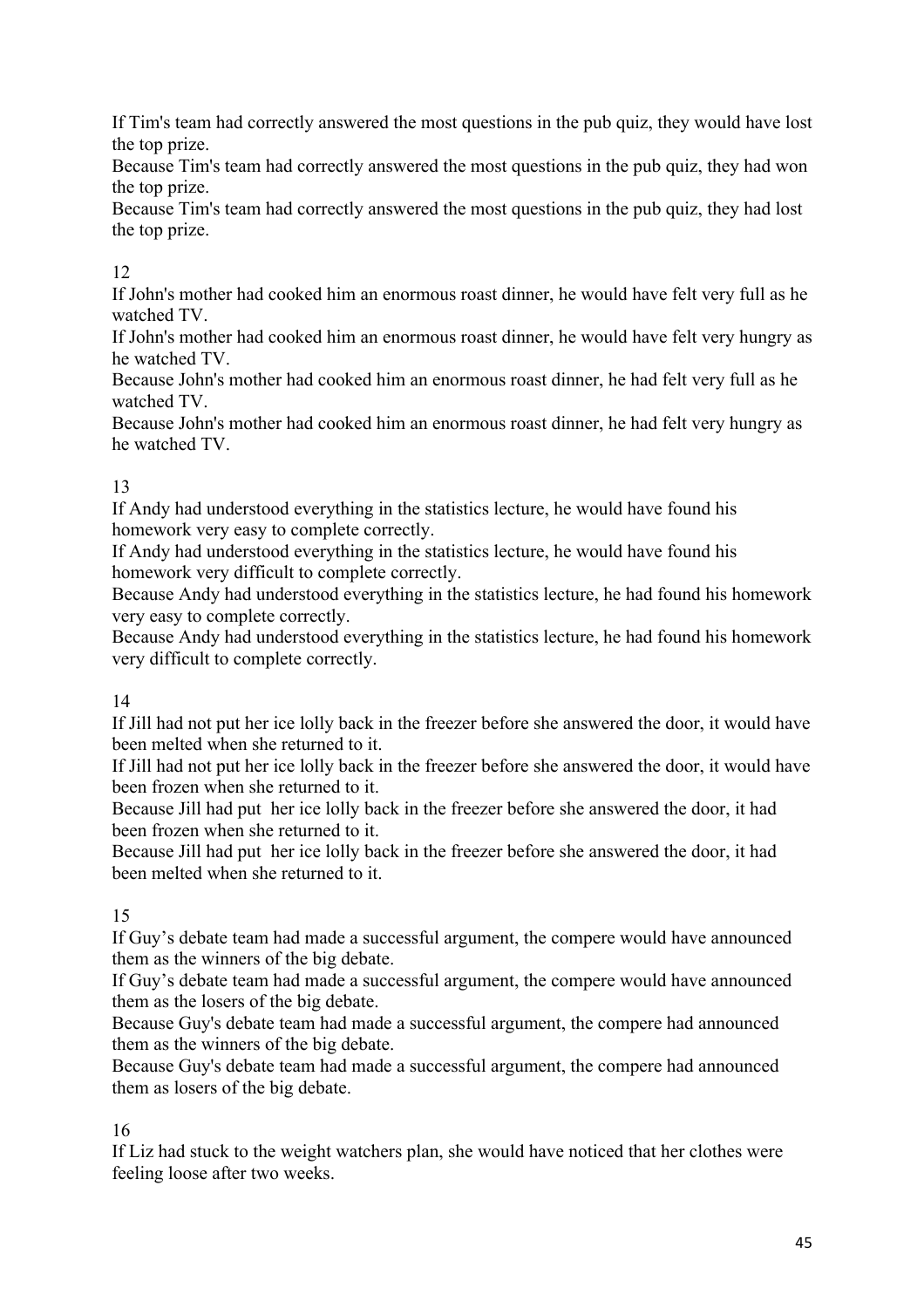If Liz had stuck to the weight watchers plan, she would have noticed that her clothes were feeling tight after two weeks.

Because Liz had stuck to the weight watchers plan, she had noticed that her clothes were feeling loose after two weeks.

Because Liz had stuck to the weight watchers plan, she had noticed that her clothes were feeling tight after two weeks.

## 17

If the central heating system had not broken down, the housemates would have found the house was warm in the morning.

If the central heating system had not broken down, the housemates would have found the house was cold in the morning.

Because the central heating system had broken down, the housemates had found the house was cold in the morning.

Because the central heating system had broken down, the housemates had found the house was warm in the morning.

## 18

If Lee had worked out at the gym after work and felt tired, he would have decided to go to bed early that evening.

If Lee had worked out at the gym after work and felt tired, he would have decided to go to bed late that evening.

Because Lee had worked out at the gym after work and felt tired, he had decided to go to bed early that evening.

Because Lee had worked out at the gym after work and felt tired, he had decided to go to bed late that evening.

## 19

If Maria had not lost her case, she would have left the courtroom feeling happy about the outcome.

If Maria had not lost her case, she would have left the courtroom feeling upset about the outcome.

Because Maria had lost her case, she had left the courtroom feeling upset about the outcome. Because Maria had lost her case, she had left the courtroom feeling happy about the outcome.

## 20

If the comedian had thoroughly prepared his act, his audience would have left feeling happy at the end.

If the comedian had thoroughly prepared his act, his audience would have left feeling disappointed at the end.

Because the comedian had thoroughly prepared his act, his audience had left feeling happy at the end.

Because the comedian had thoroughly prepared his act, his audience had left feeling disappointed at the end.

#### 21

If Alison had not got very drunk at the party, she would have woken up feeling refreshed the next day.

If Alison had not got very drunk at the party, she would have woken up feeling hungover the next day.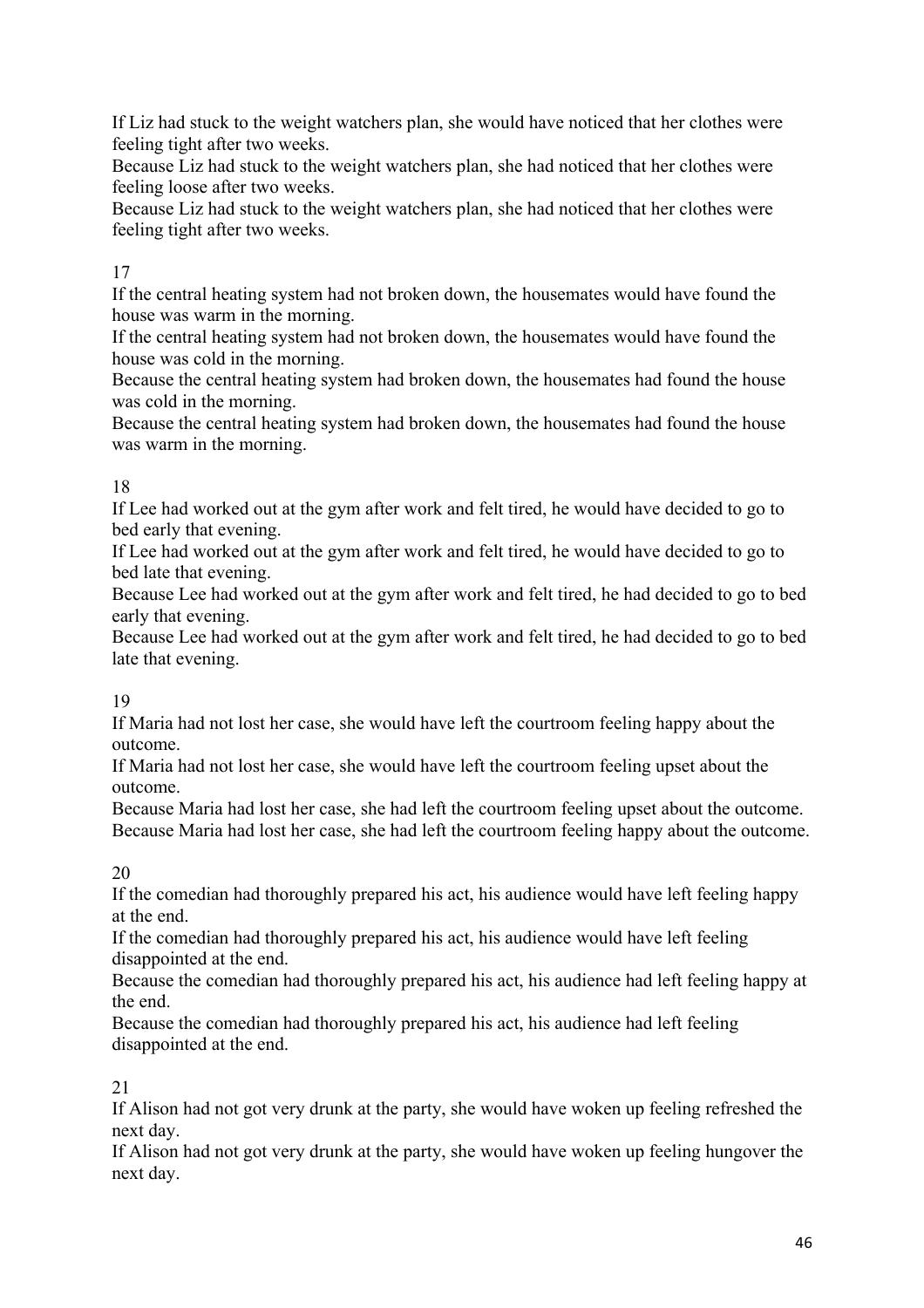Because Alison had got very drunk at the party, she had woken up feeling hungover the next day.

Because Alison had got very drunk at the party, she had woken up feeling refreshed the next day.

## 22

If Inez' grandchildren had not knocked over the antique vase, it would have been intact when her guests arrived.

If Inez' grandchildren had not knocked over the antique vase, it would have been broken when her guests arrived.

Because Inez' grandchildren had knocked over the antique vase, it had been broken when her guests arrived.

Because Inez' grandchildren had knocked over the antique vase, it had been intact when her guests arrived.

## 23

If Charlie and his wife had not been arguing, they would have eaten dinner together happily at the table.

If Charlie and his wife had not been arguing, they would have eaten dinner together in silence at the table.

Because Charlie and his wife had been arguing, they had eaten together in silence at the table. Because Charlie and his wife had been arguing, they had eaten together happily at the table.

## 24

If Stephen had not done well in his first year at University, he would have been disappointed with the results.

If Stephen had not done well in his first year at University, he would have been happy with the results.

Because Stephen had done well in his first year at University, he had been happy with his results.

Because Stephen had done well in his first year at University, he had been disappointed with his results.

## 25

If Jessica had not enjoyed science, the day she spent visiting the science museum would have felt too long for her.

If Jessica had not enjoyed science, the day she spent visiting the science museum would have felt too short for her.

Because Jessica enjoyed science, the day she spent visiting the science museum had felt too short for her.

Because Jessica enjoyed science, the day she spent visiting the science museum had felt too long for her.

## 26

If Elaine's car had not passed its MOT, it would have been deemed dangerous to drive on the roads.

If Elaine's car had not passed its MOT, it would have been deemed safe to drive on the roads. Because Elaine's car had passed its MOT, it had been deemed safe to be driven on the roads. Because Elaine's car had passed its MOT, it had been deemed dangerous to be driven on the roads.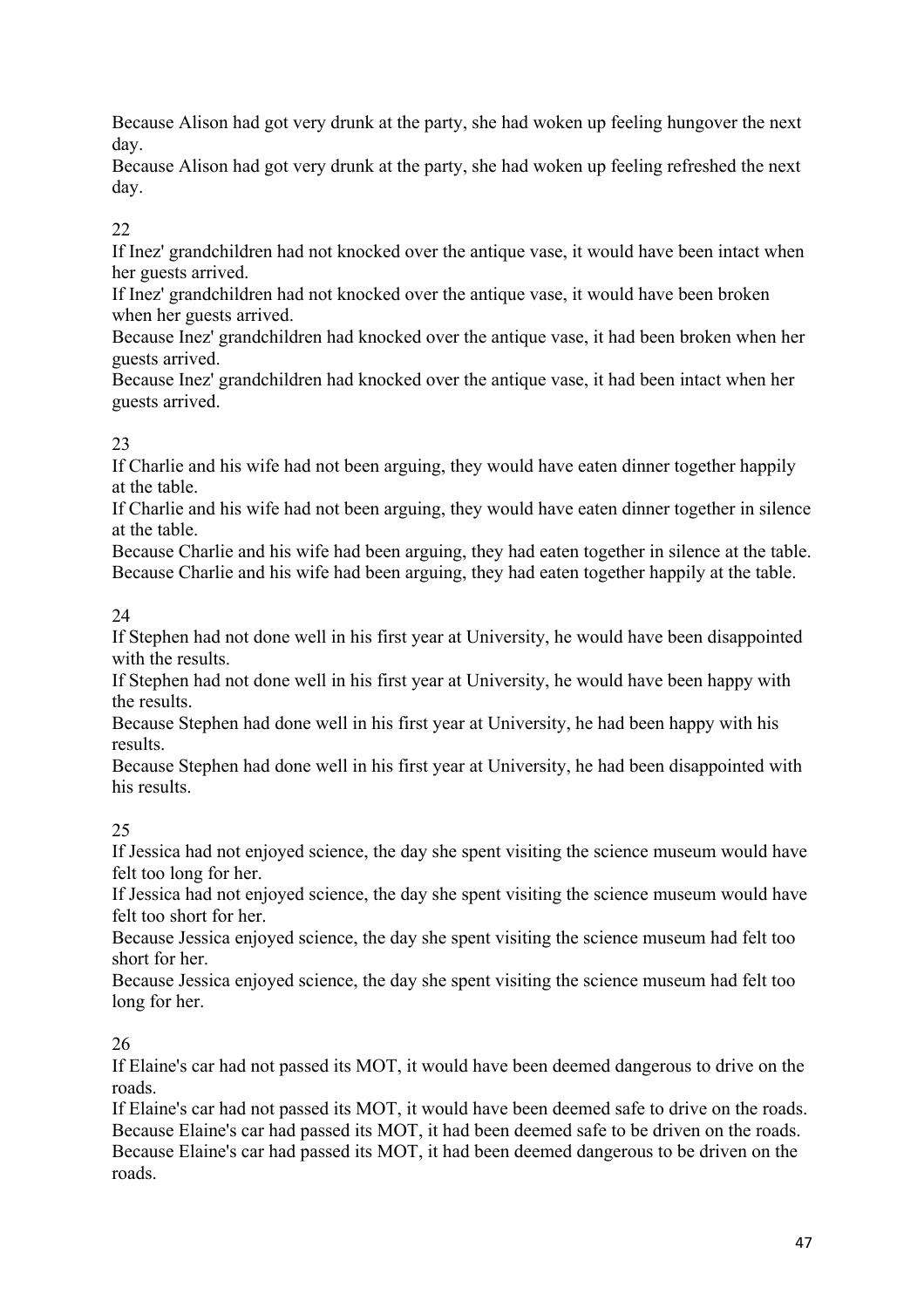27

If John had not hurt his back, when he woke up in the morning, it would have felt fine all over.

If John had not hurt his back, when he woke up in the morning, it would have felt stiff all over.

Because John had hurt his back, when he woke up in the morning, it had felt stiff all over. Because John had hurt his back, when he woke up in the morning, it had felt fine all over.

## 28

If the earthquake had not caused a radioactive isotope to leak from the nuclear plant, the air would have been clean the next day.

If the earthquake had not caused a radioactive isotope to leak from the nuclear plant, the air would have been contaminated the next day.

Because the earthquake had caused a radioactive isotope to leak from the nuclear plant, the air had been contaminated the next day.

Because the earthquake had caused a radioactive isotope to leak from the nuclear plant, the air had been clean the next day.

## 29

If Greg had not remembered his asthma inhaler at the football game, his breathing would have been erratic at half time.

If Greg had not remembered his asthma inhaler at the football game, his breathing would have been fine at half time.

Because Greg had remembered his asthma inhaler at the football game, his breathing had been fine at half time.

Because Greg had remembered his asthma inhaler at the football game, his breathing had been erratic at half time.

## 30

If the gymnast had not warmed up sufficiently and not performed well, her coach would have criticised her effort.

If the gymnast had not warmed up sufficiently and not performed well, her coach would have praised her effort.

Because the gymnast had warmed up sufficiently and performed well, her coach had praised her effort.

Because the gymnast had warmed up sufficiently and performed well, her coach had criticised her effort.

## 31

If Sally had not had a skiing accident, she would have boarded the flight home with no problems after a week.

If Sally had not had a skiing accident, she would have boarded the flight home with crutches after a week.

Because Sally had had a skiing accident, she had boarded the flight home with crutches after a week.

Because Sally had had a skiing accident, she had boarded the flight home with no problems after a week.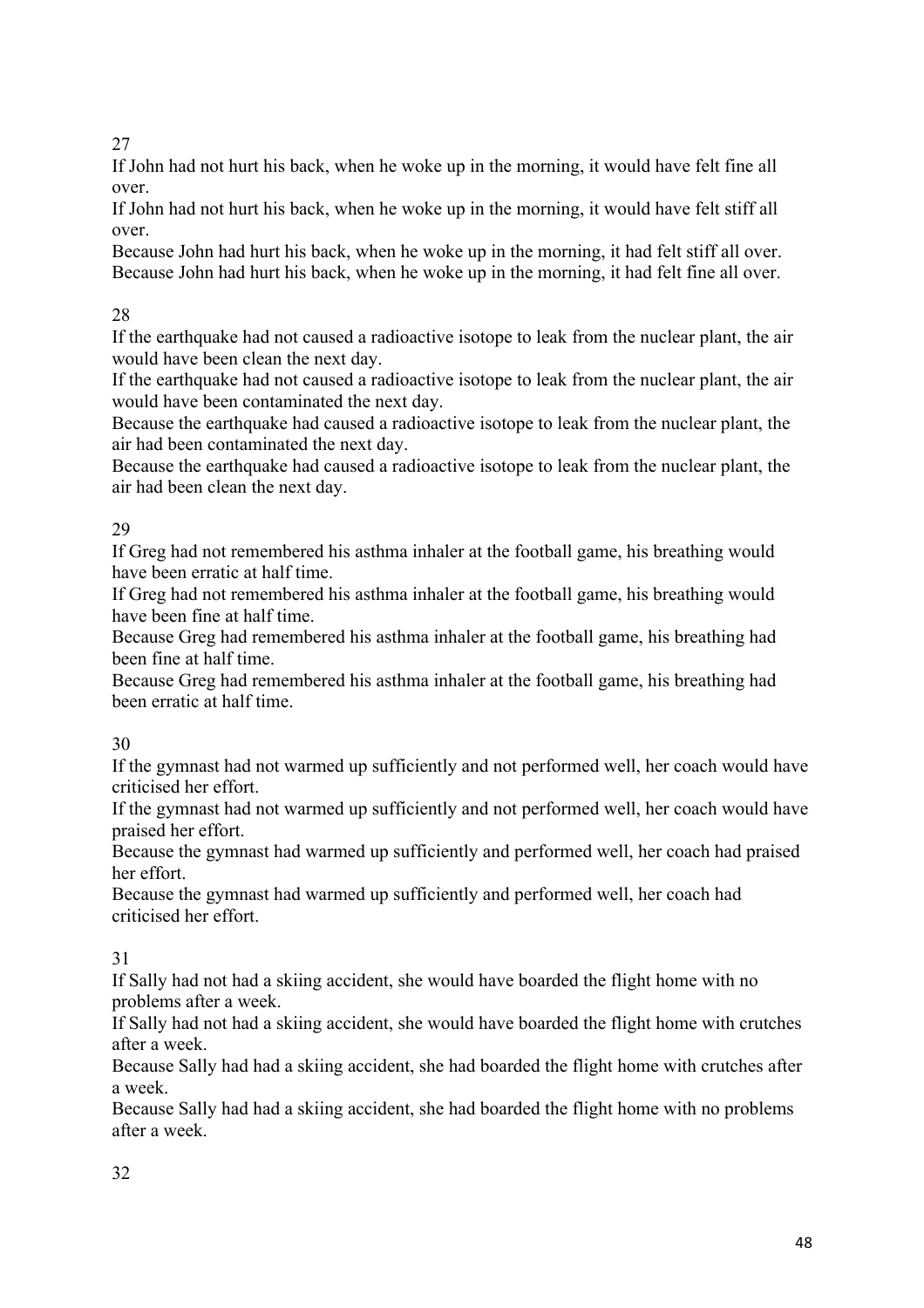If Jamie had not put sugar in her coffee, she would have tasted that it was bitter and very strong.

If Jamie had not put sugar in her coffee, she would have tasted that it was sweet and very strong.

Because Jamie had put sugar in her coffee, she had tasted that it was sweet and very strong. Because Jamie had put sugar in her coffee, she had tasted that it was bitter and very strong.

*Experimental items, Experiment 2. Note that for each of the items below, conditions are listed in the order: counterfactual-consistent, counterfactual-inconsistent, factual-consistent, factual-inconsistent.*

#### 1

If Spain were not a member of the European Union, they would pay for things using pesetas in shops today.

If Spain were not a member of the European Union, they would pay for things using Euros in shops today.

Because Spain is a member of the European Union, they pay for things using euros in shops today.

Because Spain is a member of the European Union, they pay for things using pesetas in shops today.

#### 2

If people did not celebrate Christmas, the 25th December would be a normal day in the UK. If people did not celebrate Christmas, the 25th December would be a holiday in the UK. Because people celebrate Christmas, the 25th December is a holiday in the UK. Because people celebrate Christmas, the 25th December is a normal day in the UK.

#### 3

If the UK had not won the contest to host the 2012 Olympics Games, they would have taken place in Paris that year.

If the UK had not won the contest to host the 2012 Olympics Games, they would have taken place in London that year.

Because the UK won the contest to host the 2012 Olympic Games, they took place in London that year.

Because the UK won the contest to host the 2012 Olympic Games, they took place in Paris that year.

#### 4

If the internet had not been created, we would tend to write letters to communicate. If the internet had not been created, we would tend to write emails to communicate. Because the internet was created, we tend to write emails to communicate. Because the internet was created, we tend to write letters to communicate.

#### 5

If Labour had not lost the May 2015 election, the Prime Minister would be Ed Miliband for five years.

If Labour had not lost the May 2015 election, the Prime Minister would be David Cameron for five years.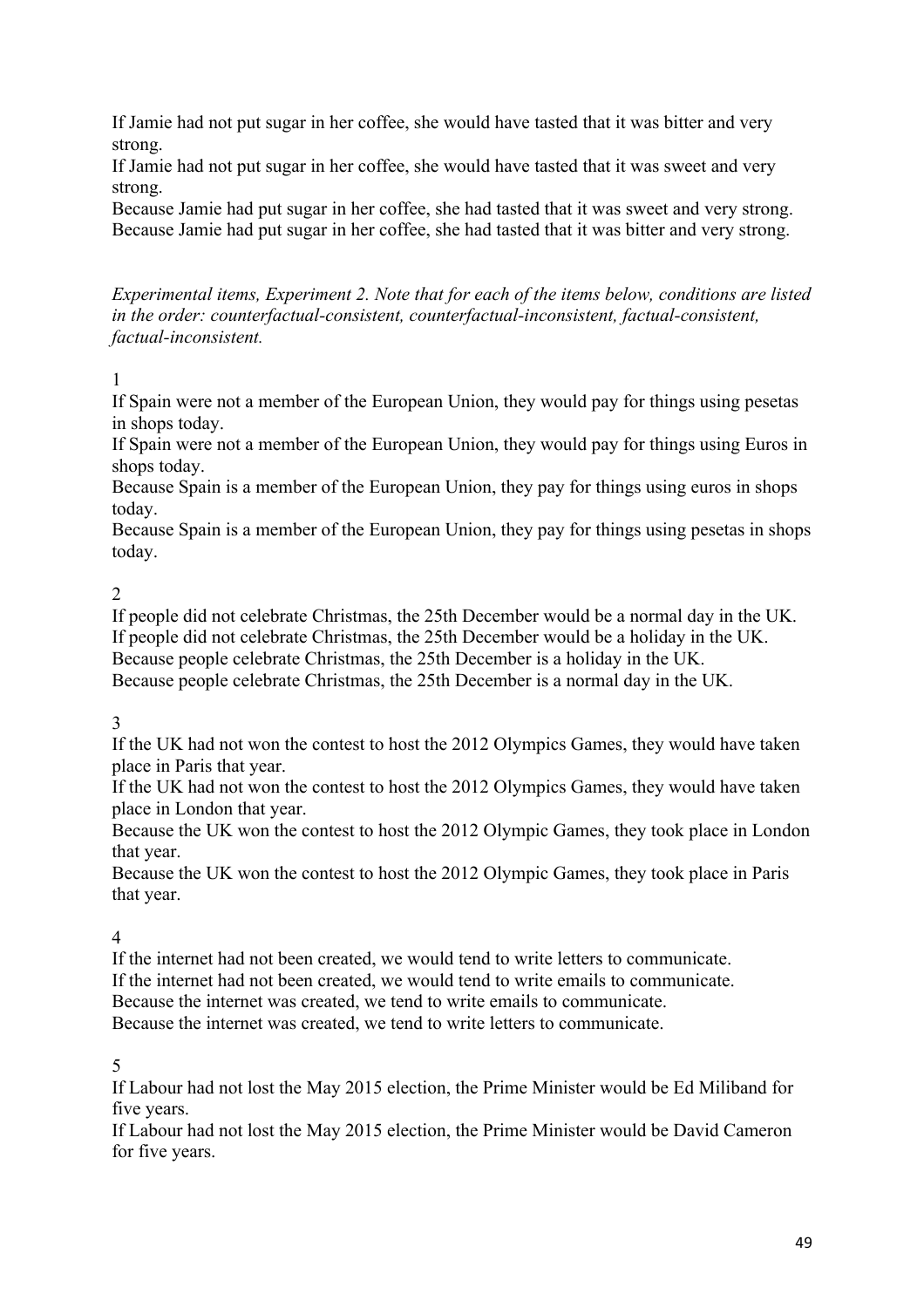Because Labour lost the May 2015 election, the Prime Minister is David Cameron for five years.

Because Labour lost the May 2015 election, the Prime Minister is Ed Miliband for five years.

## 6

If electricity had not been discovered, we would light our homes with candles at night. If electricity had not been discovered, we would light our homes with lightbulbs at night. Because electricity was discovered, we light our homes with lightbulbs at night. Because electricity was discovered, we light our homes with candles at night.

## 7

If the Titanic had not hit an iceberg, it would have survived along with all the passengers. If the Titanic had not hit an iceberg, it would have sunk along with all the passengers. Because the Titanic hit an iceberg, it sunk along with all the passengers. Because the Titanic hit an iceberg, it survived along with all the passengers.

## 8

If Kate Middleton had not married Prince William, today she would be unknown throughout the world.

If Kate Middleton had not married Prince William, today she would be famous throughout the world.

Because Kate Middleton married Prince William, today she is famous throughout the world. Because Kate Middleton married Prince William, today she is unknown throughout the world.

## 9

If tuition fees had not increased in 2012, Bachelor's degrees would cost three thousand pounds per year.

If tuition fees had not increased in 2012, Bachelor's degrees would cost nine thousand pounds per year.

Because tuition fees have increased in 2012, Bachelor's degrees cost nine thousand pounds per year.

Because tuition fees have increased in 2012, Bachelor's degrees cost three thousand pounds per year.

## 10

If the car driving Princess Diana had not crashed, today she would be alive, along with Dodi. If the car driving Princess Diana had not crashed, today she would be dead, along with Dodi. Because the car driving Princess Diana did crash, today she is dead, along with Dodi. Because the car driving Princess Diana did crash, today she is alive, along with Dodi.

#### 11

If Coca-Cola had not changed the colour of Santa Claus' suit, it would be green and white. If Coca-Cola had not changed the colour of Santa Claus' suit, it would be red and white. Because Coca-Cola changed the colour of Santa Claus' suit, it is red and white. Because Coca-Cola changed the colour of Santa Claus' suit, it is green and white.

#### 12

If there weren't any laws against murder, the majority of murderers would be free in this country.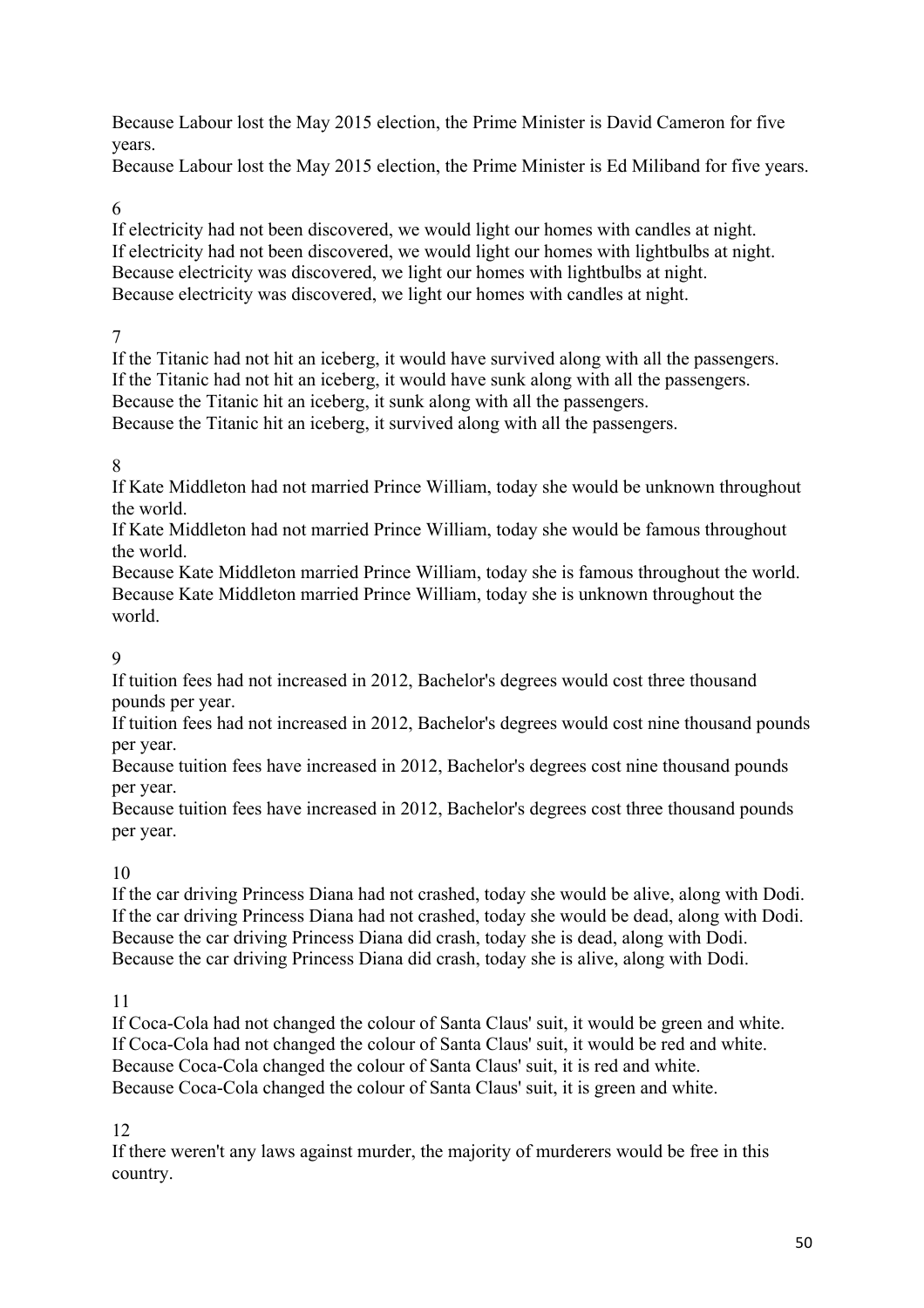If there weren't any laws against murder, the majority of murderers would be imprisoned in this country.

Because there are laws against murder, the majority of murderers are imprisoned in this country.

Because there are laws against murder, the majority of murderers are free in this country.

#### 13

If mobile phones weren't invented, meeting up with people would be harder when out and about.

If mobile phones weren't invented, meeting up with people would be easier when out and about.

Because mobile phones were invented, meeting up with people is easier when out and about. Because mobile phones were invented, meeting up with people is harder when out and about.

## 14

If IKEA furniture did not have instructions, assembling it would be difficult for most people. If IKEA furniture did not have instructions, assembling it would be easy for most people. Because IKEA furniture comes with instructions, assembling it is easy for most people. Because IKEA furniture comes with instructions, assembling it is difficult for most people.

#### 15

If we did not have the NHS, prescription medication would be relatively expensive in most cases.

If we did not have the NHS, prescription medication would be relatively cheap in most cases. Because we have the NHS, prescription medication is relatively cheap in most cases. Because we have the NHS, prescription medication is relatively expensive in most cases.

#### 16

If we did not have washing machines, we would wash our clothes by hand in our homes. If we did not have washing machines, we would wash our clothes by machine in our homes. Because we have washing machines, we wash our clothes by machine in our homes. Because we have washing machines, we wash our clothes by hand in our homes.

#### 17

If waste produced from nuclear energy did not emit radiation, it would be safe for us. If waste produced from nuclear energy did not emit radiation, it would be dangerous for us. Because waste produced from nuclear energy emits radiation, it is dangerous for us. Because waste produced from nuclear energy emits radiation, it is safe for us.

#### 18

If cars had not been invented, we would get to places a lot slower in most cases. If cars had not been invented, we would get to places a lot faster in most cases. Because cars were invented, we get to places a lot faster in most cases. Because cars were invented, we get to places a lot slower in most cases.

#### 19

If the mp3 format had not been invented, CD sales would be higher in retail outlets. If the mp3 format had not been invented, CD sales would be lower in retail outlets. Because the mp3 format was invented, CD sales are lower in retail outlets. Because the mp3 format was invented, CD sales are higher in retail outlets.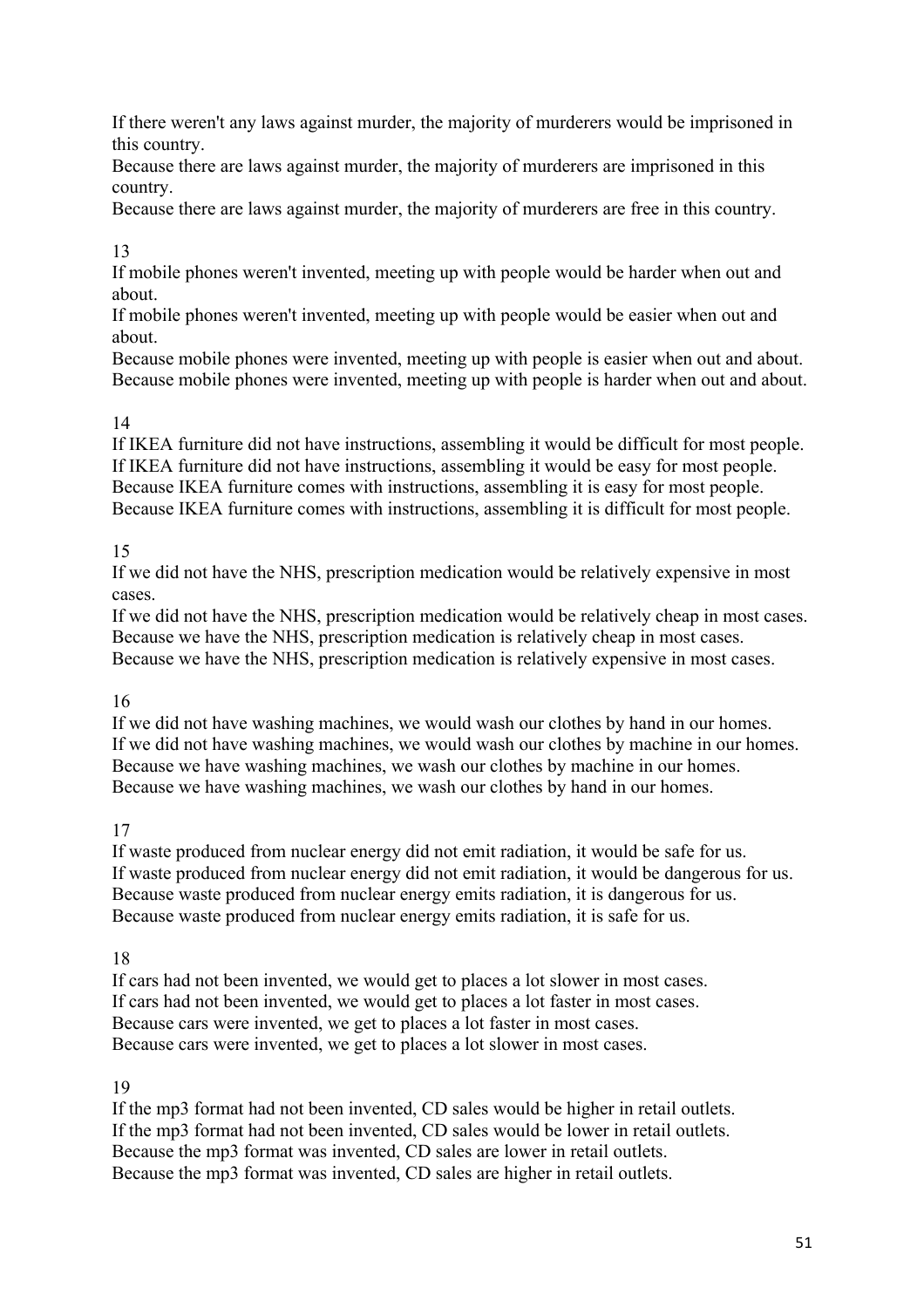#### 20

If there wasn't a limit to how much alcohol you could drink before driving, travelling on the roads would be riskier on average.

If there wasn't a limit to how much alcohol you could drink before driving, travelling on the roads would be safer on average.

Because there is a limit to how much alcohol you can drink before driving, travelling on the roads is safer on average.

Because there is a limit to how much alcohol you can drink before driving, travelling on the roads is riskier on average.

## 21

If glasses had not been invented, many people would have vision that is worse as a result. If glasses had not been invented, many people would have vision that is better as a result. Because glasses were invented, many people have vision that is better as a result. Because glasses were invented, many people have vision that is worse as a result.

#### 22

If there were no anti-smoking laws, smoking would be permitted in most workplaces. If there were no anti-smoking laws, smoking would be forbidden in most workplaces. Because there are anti-smoking laws, smoking is forbidden in most workplaces. Because there are anti-smoking laws, smoking is permitted in most workplaces.

#### 23

If dogs had never been tamed, they would be considered wild nowadays. If dogs had never been tamed, they would be considered domesticated nowadays. Because dogs have been tamed, they are considered domesticated nowadays. Because dogs have been tamed, they are considered wild nowadays.

## 24

If the Channel Tunnel had not been built, the journey between London and Paris would be longer for travellers.

If the Channel Tunnel had not been built, the journey between London and Paris would be shorter for travellers.

Because the Channel Tunnel was built, the journey between London and Paris is shorter for travellers.

Because the Channel Tunnel was built, the journey between London and Paris is longer for travellers.

## 25

If the Berlin wall had not been pulled down, Germany would be a divided country in Europe. If the Berlin wall had not been pulled down, Germany would be a united country in Europe. Because the Berlin wall was pulled down, Germany is a united country in Europe. Because the Berlin wall was pulled down, Germany is a divided country in Europe.

#### 26

If AL 'Qaeda had not carried out the attacks on September 11th, the twin towers would be standing in New York City.

If AL 'Qaeda had not carried out the attacks on September 11th, the twin towers would be destroyed in New York City.